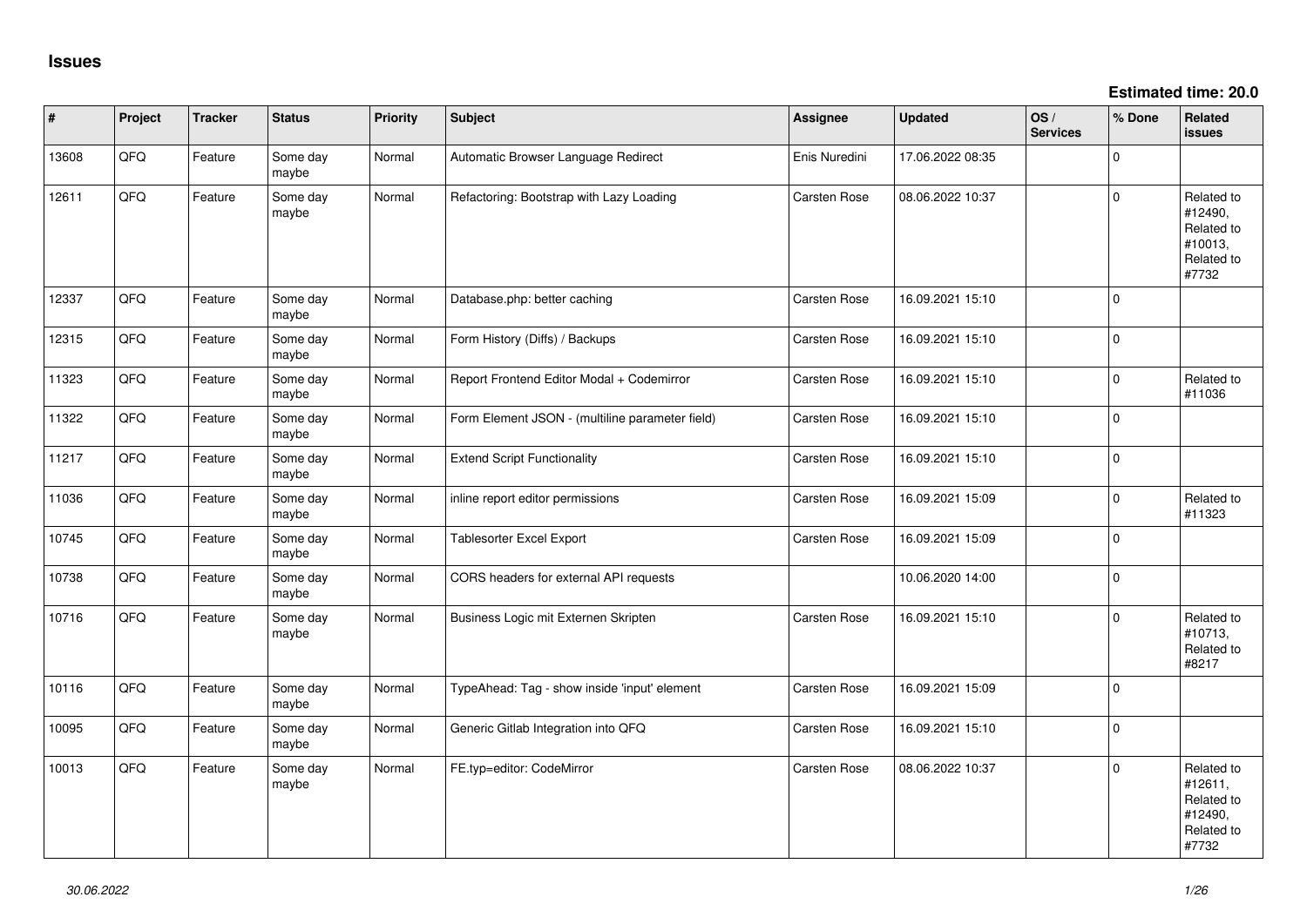| #    | Project | <b>Tracker</b> | <b>Status</b>     | <b>Priority</b> | <b>Subject</b>                                                           | <b>Assignee</b>      | <b>Updated</b>   | OS/<br><b>Services</b> | % Done      | Related<br>issues                                                      |
|------|---------|----------------|-------------------|-----------------|--------------------------------------------------------------------------|----------------------|------------------|------------------------|-------------|------------------------------------------------------------------------|
| 9704 | QFQ     | Feature        | Some day<br>maybe | Normal          | Thumbnails Generieren beim Splitten von PDF Files                        | Carsten Rose         | 11.12.2019 16:01 |                        | $\Omega$    |                                                                        |
| 9669 | QFQ     | Bug            | Some day<br>maybe | Normal          | Checkbox / Template Group: radio/checkbox visible broken<br>after 'add'  | <b>Carsten Rose</b>  | 16.06.2021 13:47 |                        | $\Omega$    | Related to<br>#8091                                                    |
| 9579 | QFQ     | Feature        | Some day<br>maybe | Normal          | Multiform with Process Row                                               | <b>Carsten Rose</b>  | 11.12.2019 16:01 |                        | 0           |                                                                        |
| 9281 | QFQ     | <b>Bug</b>     | Some day<br>maybe | Normal          | Allow STRICT_TRANS_TABLES                                                | <b>Carsten Rose</b>  | 02.01.2021 18:43 |                        | 0           |                                                                        |
| 9130 | QFQ     | Feature        | Some day<br>maybe | Normal          | tablesorter: Automatic Row numbering / Zeilenummer                       | <b>Benjamin Baer</b> | 01.02.2020 23:22 |                        | $\Omega$    |                                                                        |
| 9126 | QFQ     | <b>Bug</b>     | Some day<br>maybe | Normal          | hidden Form elements are present in page source                          |                      | 02.01.2021 18:41 |                        | $\Omega$    |                                                                        |
| 9024 | QFQ     | <b>Bug</b>     | Some day<br>maybe | Normal          | QFQ Einarbeitung                                                         |                      | 01.02.2020 15:56 |                        | $\Omega$    |                                                                        |
| 9020 | QFQ     | <b>Bug</b>     | Some day<br>maybe | Normal          | radio mit buttonClass und dynamicUpdate lassen sich nicht<br>kombinieren |                      | 11.12.2019 16:01 |                        | 0           |                                                                        |
| 8894 | QFQ     | Feature        | Some day<br>maybe | Normal          | Documentation Tags Usable in QFQ Application                             | <b>Carsten Rose</b>  | 11.12.2019 16:01 |                        | $\mathbf 0$ |                                                                        |
| 8892 | QFQ     | Feature        | Some day<br>maybe | Normal          | Display and Edit SQL Comments in Form Editor                             | Carsten Rose         | 11.12.2019 16:01 |                        | 0           |                                                                        |
| 8586 | QFQ     | Feature        | Some day<br>maybe | Normal          | QFQ: Enhance Error message for 'record not found'                        | Carsten Rose         | 16.09.2021 15:10 |                        | $\Omega$    |                                                                        |
| 8522 | QFQ     | Feature        | Some day<br>maybe | Normal          | build QFQ - npm warnings                                                 | Benjamin Baer        | 01.02.2020 23:19 |                        | 50          |                                                                        |
| 8520 | QFQ     | Feature        | Some day<br>maybe | Normal          | Bring QFQ to Composer                                                    | Carsten Rose         | 16.09.2021 15:10 |                        | $\Omega$    |                                                                        |
| 8106 | QFQ     | Bug            | Some day<br>maybe | Normal          | Dynamic Update: Feld kann nicht auf empty zurückgesetzt<br>werden        | Carsten Rose         | 11.12.2019 16:01 |                        | $\Omega$    |                                                                        |
| 8101 | QFQ     | Feature        | Some day<br>maybe | Normal          | Password hash: support further hashing methods                           | Carsten Rose         | 16.09.2021 15:10 |                        | 0           |                                                                        |
| 8056 | QFQ     | Feature        | Some day<br>maybe | Normal          | Termin Organisation (Reservation)                                        |                      | 01.02.2020 23:19 |                        | 0           | Related to<br>#8658                                                    |
| 7921 | QFQ     | Feature        | Some day<br>maybe | Normal          | Rest API Export: URL kuerzer machen                                      |                      | 01.02.2020 23:19 |                        | $\Omega$    |                                                                        |
| 7732 | QFQ     | Feature        | Some day<br>maybe | Normal          | Javascript: Lazy Loading der add on libs                                 | Benjamin Baer        | 08.06.2022 10:38 |                        | $\mathbf 0$ | Related to<br>#12611,<br>Related to<br>#12490,<br>Related to<br>#10013 |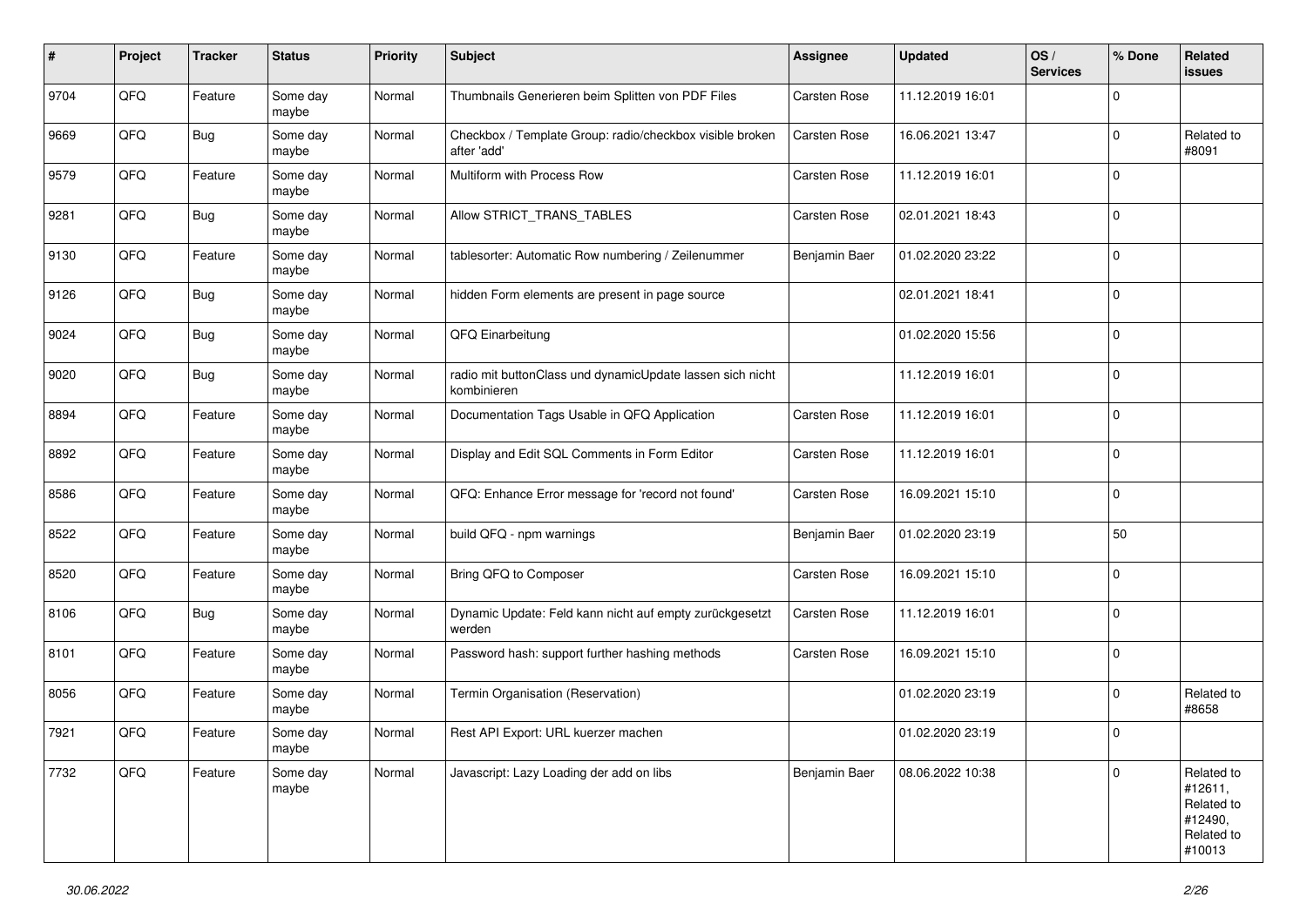| #    | Project | <b>Tracker</b> | <b>Status</b>     | <b>Priority</b> | <b>Subject</b>                                                                                 | <b>Assignee</b>     | <b>Updated</b>   | OS/<br><b>Services</b> | % Done      | Related<br><b>issues</b> |
|------|---------|----------------|-------------------|-----------------|------------------------------------------------------------------------------------------------|---------------------|------------------|------------------------|-------------|--------------------------|
| 7456 | QFQ     | <b>Bug</b>     | Some day<br>maybe | Low             | Todos in Code: solve or make ticket                                                            | <b>Carsten Rose</b> | 16.09.2021 15:10 |                        | $\Omega$    |                          |
| 7453 | QFQ     | Feature        | Some day<br>maybe | Normal          | import / export forms QFQ                                                                      | <b>Carsten Rose</b> | 16.09.2021 15:10 |                        | $\Omega$    |                          |
| 7452 | QFQ     | Feature        | Some day<br>maybe | Normal          | automate deployment new QFQ version                                                            | <b>Carsten Rose</b> | 16.09.2021 15:10 |                        | $\mathbf 0$ |                          |
| 7402 | QFQ     | <b>Bug</b>     | Some day<br>maybe | Normal          | thumbnail cache: outdated picture when permission denied<br>and permission resolved.           |                     | 01.02.2020 23:20 |                        | $\Omega$    |                          |
| 7336 | QFQ     | Feature        | Some day<br>maybe | Normal          | PDF Upload: disallow PDFs with specific Meta information                                       | <b>Carsten Rose</b> | 11.12.2019 16:01 |                        | $\Omega$    |                          |
| 7281 | QFQ     | <b>Bug</b>     | Some day<br>maybe | Normal          | Subrecords: on large screen separator line too short                                           |                     | 01.02.2020 23:19 |                        | $\mathbf 0$ |                          |
| 7278 | QFQ     | Feature        | Some day<br>maybe | Normal          | Form: Wert vordefinieren der immer gesetzt wird                                                |                     | 02.05.2021 09:27 |                        | $\Omega$    |                          |
| 7229 | QFQ     | Feature        | Some day<br>maybe | Normal          | New FormElement.type: Button                                                                   |                     | 01.02.2021 12:32 |                        | $\Omega$    |                          |
| 7108 | QFQ     | Feature        | Some day<br>maybe | Normal          | <b>QFQ Wrap Elements</b>                                                                       |                     | 11.12.2019 16:01 |                        | $\Omega$    |                          |
| 7107 | QFQ     | Feature        | Some day<br>maybe | Normal          | Showcase Registration Tool: Anmeldung / Administration :<br>Liste Anmeldungen / Emaileinaldung | <b>Carsten Rose</b> | 11.12.2019 16:01 |                        | $\mathbf 0$ |                          |
| 7106 | QFQ     | Feature        | Some day<br>maybe | Normal          | Beispiel Nummerierung von Rows in Report                                                       |                     | 11.12.2019 16:01 |                        | $\Omega$    |                          |
| 7105 | QFQ     | Feature        | Some day<br>maybe | Normal          | Beispiel wie man in einer zweiten Tabelle speichert.                                           |                     | 11.12.2019 16:01 |                        | $\Omega$    |                          |
| 7104 | QFQ     | Feature        | Some day<br>maybe | Normal          | Manual: hint about escaping if '\r' appears in mail body                                       |                     | 11.12.2019 16:01 |                        | $\mathbf 0$ |                          |
| 7101 | QFQ     | <b>Bug</b>     | Some day<br>maybe | Normal          | 'form' in SIP and 'report' - breaks                                                            |                     | 01.02.2020 23:20 |                        | $\Omega$    |                          |
| 7100 | QFQ     | Feature        | Some day<br>maybe | Normal          | Download: log access, max downloads, time limit                                                |                     | 01.02.2020 23:19 |                        | $\Omega$    |                          |
| 6992 | QFQ     | Feature        | Some day<br>maybe | Normal          | DB exception: Syntax Highlight                                                                 |                     | 11.12.2019 16:01 |                        | $\Omega$    | Related to<br>#5450      |
| 6972 | QFQ     | Feature        | Some day<br>maybe | Normal          | Fabric Clipboard / cross browser tab                                                           | Benjamin Baer       | 01.02.2020 23:21 |                        | $\Omega$    |                          |
| 6970 | QFQ     | Feature        | Some day<br>maybe | Normal          | tablesorter: default fuer 'sortReset' aendern von 'Ctrl' zu 'Alt'                              | Benjamin Baer       | 01.02.2020 23:21 |                        | $\Omega$    |                          |
| 6715 | QFQ     | Feature        | Some day<br>maybe | Normal          | Code-Refactoring: dbArray vereinheitlichen                                                     | <b>Carsten Rose</b> | 11.12.2019 16:02 |                        | $\Omega$    |                          |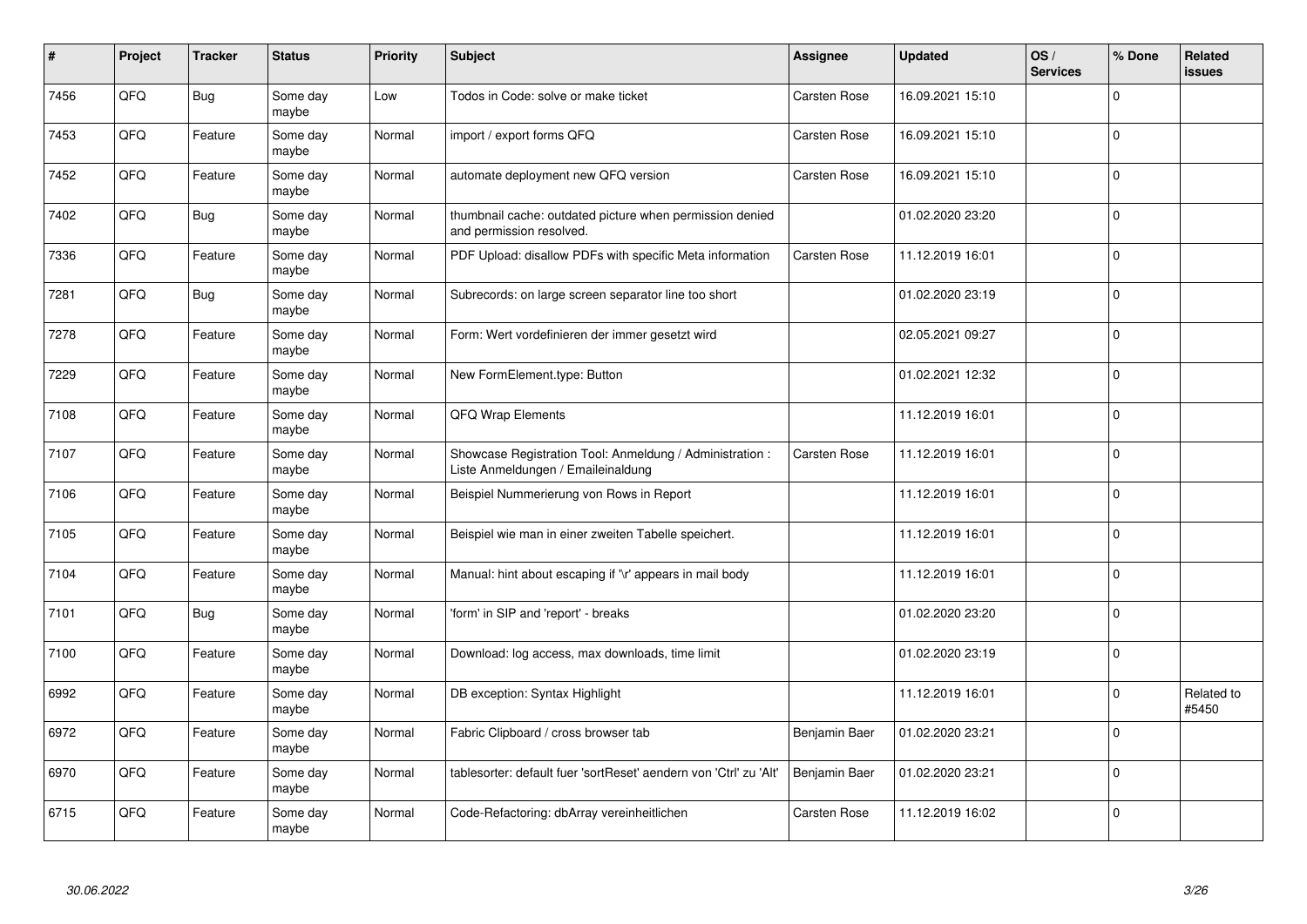| $\pmb{\sharp}$ | Project | <b>Tracker</b> | <b>Status</b>     | <b>Priority</b> | <b>Subject</b>                                                                    | <b>Assignee</b>     | <b>Updated</b>   | OS/<br><b>Services</b> | % Done      | <b>Related</b><br><b>issues</b> |
|----------------|---------|----------------|-------------------|-----------------|-----------------------------------------------------------------------------------|---------------------|------------------|------------------------|-------------|---------------------------------|
| 6704           | QFQ     | Feature        | Some day<br>maybe | Normal          | Upload Mode: Bilder in Notizen rechts sollen aktuellen<br>Upload repräsentieren.  |                     | 01.02.2020 23:19 |                        | $\Omega$    | Related to<br>#3264             |
| 6515           | QFQ     | Feature        | Some day<br>maybe | Normal          | Formular: Felder dynamisch ein/ausblenden                                         |                     | 11.12.2019 16:02 |                        | $\Omega$    |                                 |
| 6299           | QFQ     | Feature        | Some day<br>maybe | Normal          | Attack detection: log table with invalid SIP access                               |                     | 11.12.2019 16:02 |                        | $\Omega$    | Related to<br>#3947             |
| 6288           | QFQ     | Feature        | Some day<br>maybe | Normal          | Best Practice: Erklaeren wie man ein Formular ganz in<br>'weiss' erstellen kann   |                     | 11.12.2019 16:02 |                        | $\Omega$    |                                 |
| 6084           | QFQ     | Feature        | Some day<br>maybe | Normal          | New escape type: 'D' - convert date                                               |                     | 01.02.2020 23:19 |                        | $\Omega$    |                                 |
| 6083           | QFQ     | Feature        | Some day<br>maybe | Normal          | Dynamic Update: Value Check via SQL                                               |                     | 11.12.2019 16:02 |                        | $\mathbf 0$ |                                 |
| 5991           | QFQ     | <b>Bug</b>     | Some day<br>maybe | Normal          | URLs with ' ' or long parameter are problematic                                   | <b>Carsten Rose</b> | 01.02.2020 23:19 |                        | $\Omega$    |                                 |
| 5983           | QFQ     | Feature        | Some day<br>maybe | Normal          | Form Submit (save & update): normalize date/-time FE                              | <b>Carsten Rose</b> | 01.02.2020 23:19 |                        | $\Omega$    |                                 |
| 5923           | QFQ     | Feature        | Some day<br>maybe | Normal          | fillStoreSystemBySqlLate                                                          |                     | 01.02.2020 23:19 |                        | $\Omega$    |                                 |
| 5895           | QFQ     | Feature        | Some day<br>maybe | Normal          | Tutorial: List of all QFQ Features                                                |                     | 01.02.2020 23:19 |                        | $\Omega$    |                                 |
| 5893           | QFQ     | Feature        | Some day<br>maybe | Normal          | Edit on double-click                                                              |                     | 01.02.2020 23:19 |                        | $\Omega$    | Related to<br>#5894             |
| 5892           | QFQ     | Feature        | Some day<br>maybe | Normal          | QFQ should use T3 API to manipulate FE GROUP<br>membership                        |                     | 01.02.2020 23:20 |                        | $\Omega$    |                                 |
| 5877           | QFQ     | <b>Bug</b>     | Some day<br>maybe | Normal          | FE.type=note:bsColumn strange behaviour                                           |                     | 01.02.2020 23:19 |                        | $\mathbf 0$ |                                 |
| 5852           | QFQ     | Feature        | Some day<br>maybe | Normal          | Logging: mail.log / sql.log - im FE anzeigen und via AJAX<br>aktualisieren        | <b>Carsten Rose</b> | 01.02.2020 23:19 |                        | $\Omega$    | Related to<br>#5885             |
| 5851           | QFQ     | Feature        | Some day<br>maybe | Normal          | Queue System implementieren: MQTT, RabbitMQ                                       |                     | 01.02.2020 23:20 |                        | $\Omega$    | Related to<br>#5715             |
| 5850           | QFQ     | Feature        | Some day<br>maybe | Normal          | Deployment: In QFQ Doc best practice fuer zeitgemaesses<br>Deployment beschreiben |                     | 01.02.2020 23:20 |                        | $\Omega$    |                                 |
| 5805           | QFQ     | Feature        | Some day<br>maybe | Normal          | TypeAHead SQL value instead of key stored                                         |                     | 01.02.2020 23:19 |                        | $\Omega$    | Related to<br>#5444             |
| 5783           | QFQ     | Feature        | Some day<br>maybe | Normal          | <b>BPMN View/Edit</b>                                                             |                     | 11.12.2019 16:02 |                        | $\Omega$    |                                 |
| 5768           | QFQ     | Bug            | Some day<br>maybe | Normal          | {{pageLanguage:T}}' missing if QFQ is called via api                              | <b>Carsten Rose</b> | 01.02.2020 23:19 |                        | $\Omega$    |                                 |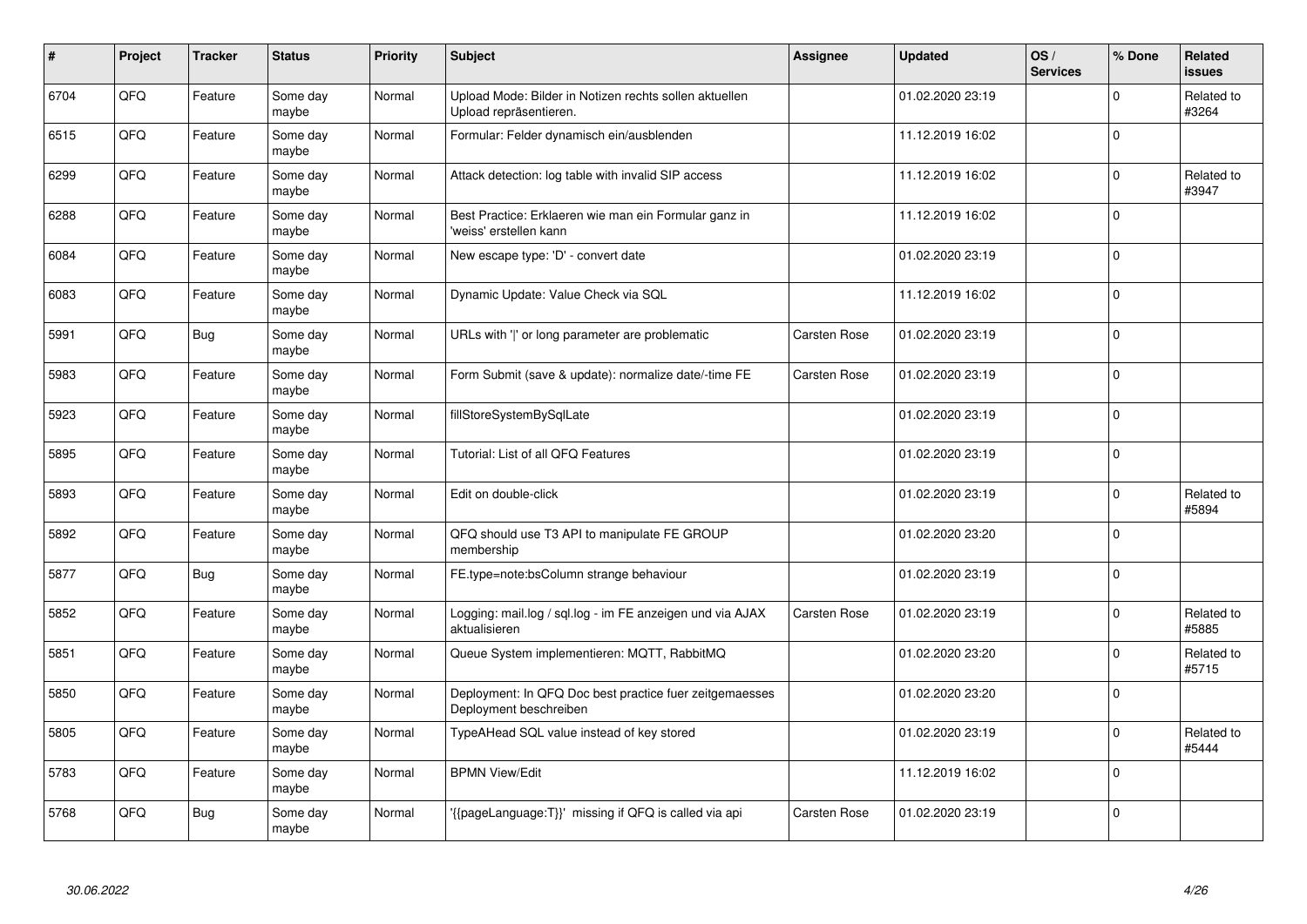| #    | Project | <b>Tracker</b> | <b>Status</b>     | Priority | <b>Subject</b>                                                                                                       | <b>Assignee</b>     | <b>Updated</b>   | OS/<br><b>Services</b> | % Done         | Related<br>issues                           |
|------|---------|----------------|-------------------|----------|----------------------------------------------------------------------------------------------------------------------|---------------------|------------------|------------------------|----------------|---------------------------------------------|
| 5706 | QFQ     | <b>Bug</b>     | Some day<br>maybe | Normal   | upload: fileDestination needs to be sanatized                                                                        | <b>Carsten Rose</b> | 01.02.2020 23:19 |                        | 0              |                                             |
| 5665 | QFQ     | Feature        | Some day<br>maybe | Normal   | Versuch das '{{!' nicht mehr noetig ist.                                                                             | <b>Carsten Rose</b> | 01.02.2020 23:20 |                        | $\Omega$       | Related to<br>#7432,<br>Related to<br>#7434 |
| 5579 | QFQ     | Feature        | Some day<br>maybe | Normal   | Enhance Doc / Presentation: variable type 'link column type'                                                         | <b>Carsten Rose</b> | 01.02.2020 23:19 |                        | $\Omega$       |                                             |
| 5557 | QFQ     | Bug            | Some day<br>maybe | Normal   | Form load: STORE_RECORD filled, but should be empty                                                                  | <b>Carsten Rose</b> | 01.02.2020 23:19 |                        | $\mathbf 0$    |                                             |
| 5548 | QFQ     | Feature        | Some day<br>maybe | Normal   | 801 Textfiles/Scriptfiles als Thumbnail                                                                              | <b>Carsten Rose</b> | 07.03.2022 16:26 |                        | $\Omega$       |                                             |
| 5480 | QFQ     | Feature        | Some day<br>maybe | Normal   | QFQ: Dokumentation mit Screenshots versehen                                                                          | <b>Carsten Rose</b> | 01.02.2020 23:20 |                        | $\Omega$       | Related to<br>#9879                         |
| 5455 | QFQ     | Feature        | Some day<br>maybe | Normal   | Mail Redirects grld abhaengig                                                                                        |                     | 01.02.2020 23:20 |                        | $\Omega$       |                                             |
| 5452 | QFQ     | Feature        | Some day<br>maybe | Normal   | Thumbnails from PDF: bad quality                                                                                     |                     | 01.02.2020 23:20 |                        | $\mathbf 0$    |                                             |
| 5428 | QFQ     | Feature        | Some day<br>maybe | Normal   | secure thumbnail: late render on access.                                                                             | Carsten Rose        | 01.02.2020 23:20 |                        | $\Omega$       |                                             |
| 5389 | QFQ     | Feature        | Some day<br>maybe | Normal   | QFQ Design: Multline label / note                                                                                    | Benjamin Baer       | 01.02.2020 23:19 |                        | $\mathbf 0$    |                                             |
| 5342 | QFQ     | Feature        | Some day<br>maybe | Normal   | link - with HTML Attributes                                                                                          |                     | 01.02.2020 23:20 |                        | $\Omega$       | Related to<br>#14077                        |
| 5160 | QFQ     | Feature        | Some day<br>maybe | Normal   | QFQ collaborative / together.js, ShareJS, y-js, collaborative,                                                       |                     | 11.12.2019 16:02 |                        | $\mathbf 0$    |                                             |
| 5132 | QFQ     | Feature        | Some day<br>maybe | Normal   | Error Message sendmail missing attachment: more details                                                              | Carsten Rose        | 01.02.2020 23:19 |                        | 0              |                                             |
| 5129 | QFQ     | Feature        | Some day<br>maybe | Normal   | Reports: SQL fuer x Achse und y Achse                                                                                |                     | 11.12.2019 16:02 |                        | $\Omega$       |                                             |
| 5024 | QFQ     | Feature        | Some day<br>maybe | Normal   | Fabric: Generate PDF with edits                                                                                      | Benjamin Baer       | 01.02.2020 23:20 |                        | $\Omega$       | Related to<br>#10704                        |
| 5021 | QFQ     | <b>Bug</b>     | Some day<br>maybe | Normal   | FE.typ=extra - during save displays error 'datum2' already<br>filled in STORE_SIP - the value is stored nevertheless | Carsten Rose        | 01.02.2020 23:19 |                        | O              | Related to<br>#3875                         |
| 4974 | QFQ     | Feature        | Some day<br>maybe | Normal   | Long polling - inform all listening clients of changes                                                               |                     | 11.12.2019 16:02 |                        | $\mathbf 0$    |                                             |
| 4956 | QFQ     | Feature        | Some day<br>maybe | Normal   | Sendmail: Benutzerdefinierte Headers                                                                                 | Carsten Rose        | 11.12.2019 16:02 |                        | $\overline{0}$ |                                             |
| 4872 | QFQ     | Feature        | Some day<br>maybe | Normal   | Fields of Typo3 page available in STORE_TYPO3                                                                        | Carsten Rose        | 01.02.2020 23:19 |                        | $\overline{0}$ |                                             |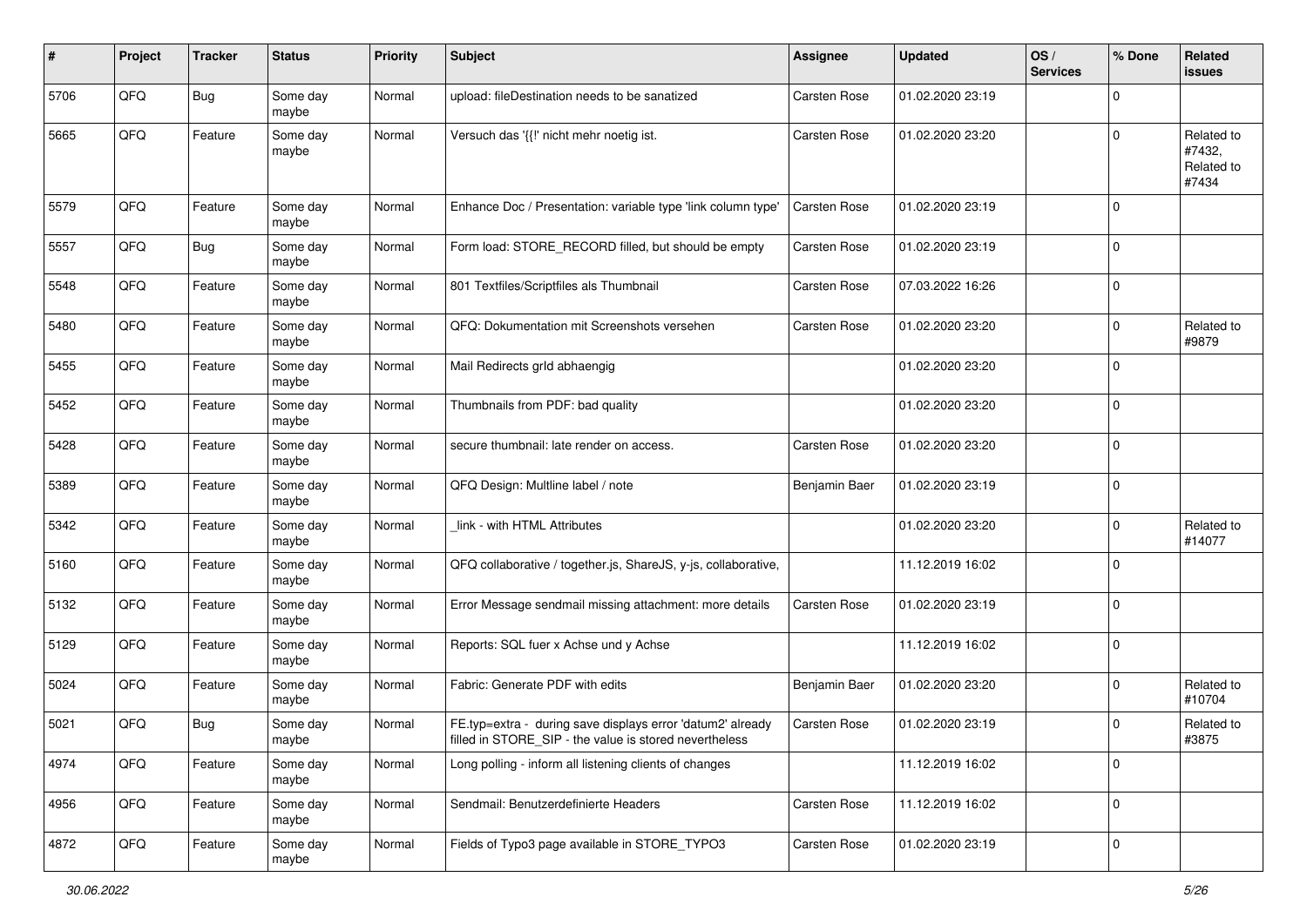| ∦    | Project | <b>Tracker</b> | <b>Status</b>     | Priority | <b>Subject</b>                                                                                                                                                | <b>Assignee</b>     | <b>Updated</b>   | OS/<br><b>Services</b> | % Done      | Related<br><b>issues</b>                       |
|------|---------|----------------|-------------------|----------|---------------------------------------------------------------------------------------------------------------------------------------------------------------|---------------------|------------------|------------------------|-------------|------------------------------------------------|
| 4869 | QFQ     | Feature        | Some day<br>maybe | Normal   | Dynamic Update (show, hide, readonly?, required?) for<br><b>Template Group Elements</b>                                                                       | <b>Carsten Rose</b> | 01.02.2020 23:19 |                        | $\mathbf 0$ | Related to<br>#4865                            |
| 4839 | QFQ     | Feature        | Some day<br>maybe | Normal   | qfq-handle in <head> Abschnitt</head>                                                                                                                         | <b>Carsten Rose</b> | 11.12.2019 16:02 |                        | $\mathbf 0$ |                                                |
| 4816 | QFQ     | Feature        | Some day<br>maybe | Normal   | Templates for QFQ Reports (Tables, Radios, )                                                                                                                  |                     | 01.02.2020 23:20 |                        | $\mathbf 0$ |                                                |
| 4771 | QFQ     | <b>Bug</b>     | Some day<br>maybe | Normal   | qfq: select-down-values empty after save (edit-form for<br>program administrators)                                                                            | <b>Carsten Rose</b> | 01.02.2020 23:20 |                        | $\mathbf 0$ | Related to<br>#4549, Has<br>duplicate<br>#4282 |
| 4757 | QFQ     | Feature        | Some day<br>maybe | Normal   | Test subrecord: download links ok? Links ok?                                                                                                                  | <b>Carsten Rose</b> | 01.02.2020 23:20 |                        | $\mathbf 0$ |                                                |
| 4719 | QFQ     | Feature        | Some day<br>maybe | Normal   | Custom Message in Client in case of 'Browser tab close,<br>modification will be lost'                                                                         |                     | 01.02.2020 23:20 |                        | $\mathbf 0$ |                                                |
| 4659 | QFQ     | <b>Bug</b>     | Some day<br>maybe | Normal   | infoButtonExtra                                                                                                                                               | Carsten Rose        | 01.02.2020 23:20 |                        | $\mathbf 0$ |                                                |
| 4652 | QFQ     | Feature        | Some day<br>maybe | Normal   | UZH CD: Weiterleitung auf benutzerdefinierte 403/404 Seite                                                                                                    | <b>Carsten Rose</b> | 01.02.2020 23:20 |                        | $\mathbf 0$ |                                                |
| 4651 | QFQ     | <b>Bug</b>     | Some day<br>maybe | Normal   | "Loading document" Modal wird angezeigt bei uzhcd type=2<br>Ansicht                                                                                           | <b>Carsten Rose</b> | 01.02.2020 23:20 |                        | $\mathbf 0$ |                                                |
| 4650 | QFQ     | Feature        | Some day<br>maybe | Normal   | Convert html to doc/rtf                                                                                                                                       | <b>Carsten Rose</b> | 01.02.2020 23:20 |                        | $\mathbf 0$ | Related to<br>#10704                           |
| 4640 | QFQ     | Feature        | Some day<br>maybe | Normal   | Rename System Forms                                                                                                                                           |                     | 01.02.2020 23:20 |                        | $\mathbf 0$ |                                                |
| 4627 | QFQ     | Feature        | Some day<br>maybe | Normal   | dbupdate: all tables - check 'create', 'modified' if it is possible<br>to change to default 'CURRENT_TIMESTAMP' and modified<br>'ON UPDATE CURRENT_TIMESTAMP' |                     | 01.02.2020 23:20 |                        | $\mathbf 0$ |                                                |
| 4626 | QFQ     | Feature        | Some day<br>maybe | Normal   | Mobile View: 'classBody=qfq-form-right' makes no sense                                                                                                        |                     | 01.02.2020 23:20 |                        | $\mathbf 0$ |                                                |
| 4606 | QFQ     | Feature        | Some day<br>maybe | Normal   | link: qualifier to render bootstrap button                                                                                                                    | <b>Carsten Rose</b> | 01.02.2020 23:19 |                        | $\mathbf 0$ |                                                |
| 4583 | QFQ     | Bug            | Some day<br>maybe | Normal   | Dynamic Update bei TypeAhead Feldern                                                                                                                          | <b>Carsten Rose</b> | 01.02.2020 23:19 |                        | $\mathbf 0$ |                                                |
| 4551 | QFO     | Feature        | Some day<br>maybe | Normal   | Set 'pills' via dynamicUpdate to show/hide/disabled                                                                                                           |                     | 01.02.2020 23:20 |                        | $\pmb{0}$   | Related to<br>#3752                            |
| 4549 | QFQ     | <b>Bug</b>     | Some day<br>maybe | Normal   | TemplateGroups: FE.type SELECT loose selected value<br>after save                                                                                             | Carsten Rose        | 01.02.2020 23:20 |                        | $\mathbf 0$ | Related to<br>#4548,<br>Related to<br>#4771    |
| 4546 | QFG     | <b>Bug</b>     | Some day<br>maybe | Normal   | NH: SIP storage is destroyed                                                                                                                                  |                     | 01.02.2020 23:20 |                        | $\mathbf 0$ |                                                |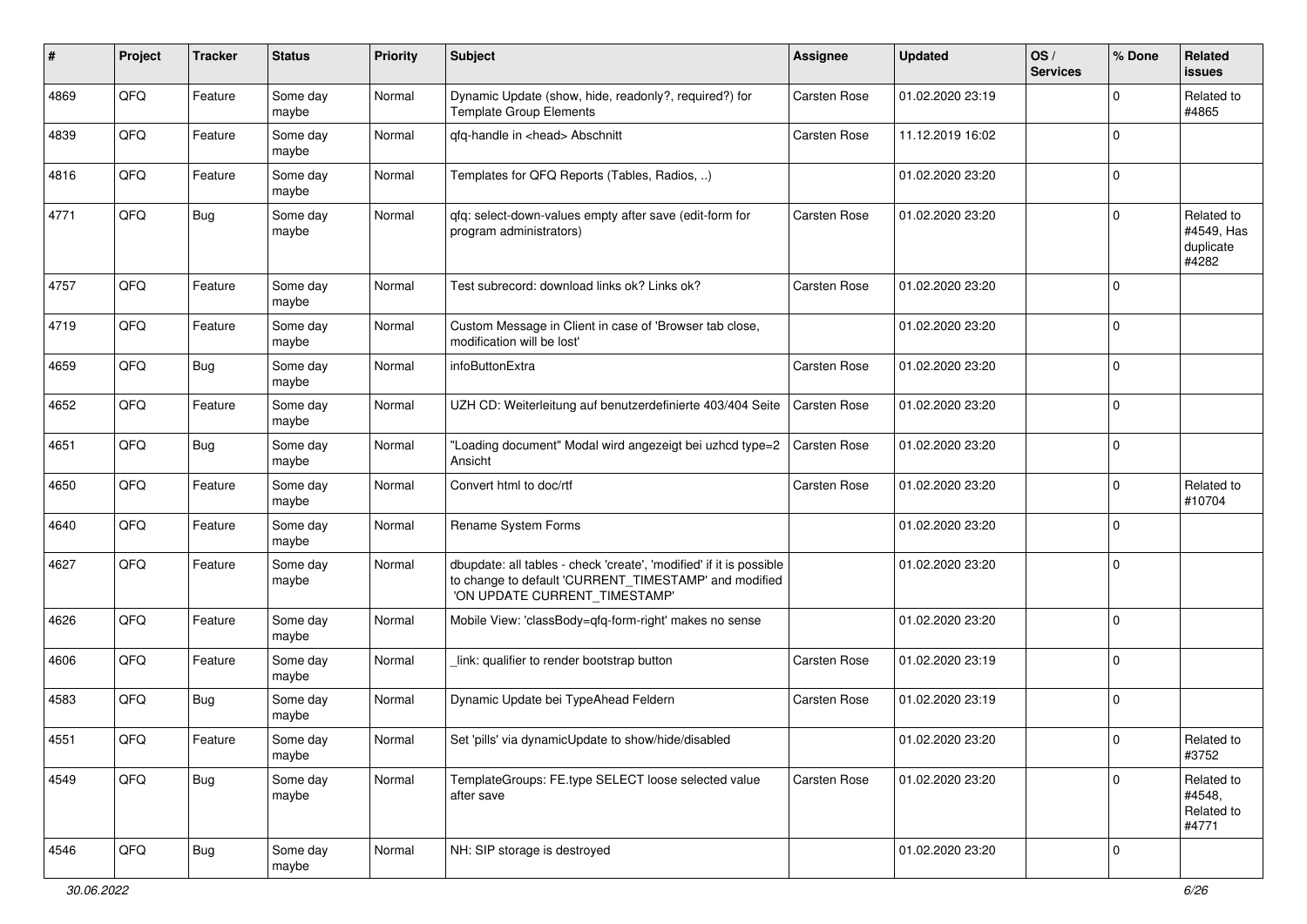| #    | Project | <b>Tracker</b> | <b>Status</b>     | Priority | <b>Subject</b>                                                                                                                                           | <b>Assignee</b> | <b>Updated</b>   | OS/<br><b>Services</b> | % Done      | <b>Related</b><br>issues                    |
|------|---------|----------------|-------------------|----------|----------------------------------------------------------------------------------------------------------------------------------------------------------|-----------------|------------------|------------------------|-------------|---------------------------------------------|
| 4536 | QFQ     | Feature        | Some day<br>maybe | Normal   | FE upload: problem with delete if mutliple uploads an<br>FE.name="                                                                                       |                 | 01.02.2020 23:20 |                        | $\Omega$    |                                             |
| 4528 | QFQ     | <b>Bug</b>     | Some day<br>maybe | Normal   | extraButtonLock mit SQLAhead Bug                                                                                                                         | Carsten Rose    | 01.02.2020 23:19 |                        | $\mathbf 0$ |                                             |
| 4454 | QFQ     | <b>Bug</b>     | Some day<br>maybe | Normal   | Required Elements: multiple elements in a row - whole row<br>marked if only one input is empty.                                                          | Benjamin Baer   | 01.02.2020 23:20 |                        | $\Omega$    |                                             |
| 4446 | QFQ     | Feature        | Some day<br>maybe | Normal   | New FE get same feldContainerId as last modifed FE                                                                                                       |                 | 01.02.2020 23:20 |                        | 0           |                                             |
| 4445 | QFQ     | Feature        | Some day<br>maybe | Normal   | template group: Option to simulate fieldset                                                                                                              |                 | 28.06.2021 14:11 |                        | $\mathbf 0$ |                                             |
| 4444 | QFQ     | Feature        | Some day<br>maybe | Normal   | FE.type=upload: detect mime type                                                                                                                         |                 | 11.12.2019 16:02 |                        | $\mathbf 0$ | Related to<br>#4303                         |
| 4443 | QFQ     | Feature        | Some day<br>maybe | Normal   | Form: multiple secondary tables                                                                                                                          |                 | 01.02.2020 23:20 |                        | $\mathbf 0$ |                                             |
| 4442 | QFQ     | Feature        | Some day<br>maybe | Normal   | Special Column Name: _link - new symbol G (Glyph) to<br>choose any available symbol                                                                      |                 | 11.12.2019 16:02 |                        | $\mathbf 0$ |                                             |
| 4441 | QFQ     | <b>Bug</b>     | Some day<br>maybe | Normal   | \$ SERVER Vars sollten nur aus dem Store genommen<br>werden - Code entsprechend anpassen.                                                                |                 | 11.12.2019 16:02 |                        | $\mathbf 0$ |                                             |
| 4440 | QFQ     | Feature        | Some day<br>maybe | Normal   | Manual.rst: explain how to. expand PHP Session to 4h                                                                                                     |                 | 11.12.2019 16:02 |                        | $\mathbf 0$ |                                             |
| 4439 | QFQ     | Feature        | Some day<br>maybe | Normal   | Log: report all actions fired by an FE Element, incl. the<br>original directive (slaveld, sqllnsert, )                                                   |                 | 01.02.2020 23:20 |                        | $\mathbf 0$ | Related to<br>#4432,<br>Related to<br>#5458 |
| 4435 | QFQ     | Feature        | Some day<br>maybe | Normal   | Report: striptags - specify allowed tags                                                                                                                 |                 | 01.02.2020 23:20 |                        | $\mathbf 0$ |                                             |
| 4433 | QFQ     | Feature        | Some day<br>maybe | Normal   | Log when SIP will be destroyed by QFQ for any (security)<br>reason                                                                                       |                 | 01.02.2020 23:20 |                        | $\Omega$    | Related to<br>#4432,<br>Related to<br>#5458 |
| 4420 | QFQ     | Feature        | Some day<br>maybe | Normal   | Client: Local Storage - store the changes of a form, local in<br>the browser.                                                                            | Benjamin Baer   | 11.12.2019 16:02 |                        | $\mathbf 0$ |                                             |
| 4398 | QFQ     | <b>Bug</b>     | Some day<br>maybe | Normal   | Typeahead: mouse click in a prefilled input opens a single<br>item dropdown with the current value - click on it seems to<br>set the value, not the key. | Benjamin Baer   | 01.02.2020 23:20 |                        | $\mathbf 0$ | Related to<br>#4457                         |
| 4365 | QFO     | Feature        | Some day<br>maybe | Normal   | Multi Language: new way of config                                                                                                                        | Carsten Rose    | 01.02.2020 23:20 |                        | $\mathbf 0$ |                                             |
| 4349 | QFQ     | Feature        | Some day<br>maybe | Normal   | link download: downloaded external URL to<br>deliver/concatenate - check mimetipe and handle it correctly                                                | Carsten Rose    | 11.12.2019 16:02 |                        | $\mathbf 0$ |                                             |
| 4343 | QFO     | Feature        | Some day<br>maybe | Normal   | Link: Classifier to add 'attributes'                                                                                                                     | Carsten Rose    | 01.02.2020 23:20 |                        | $\mathbf 0$ | Related to<br>#14077                        |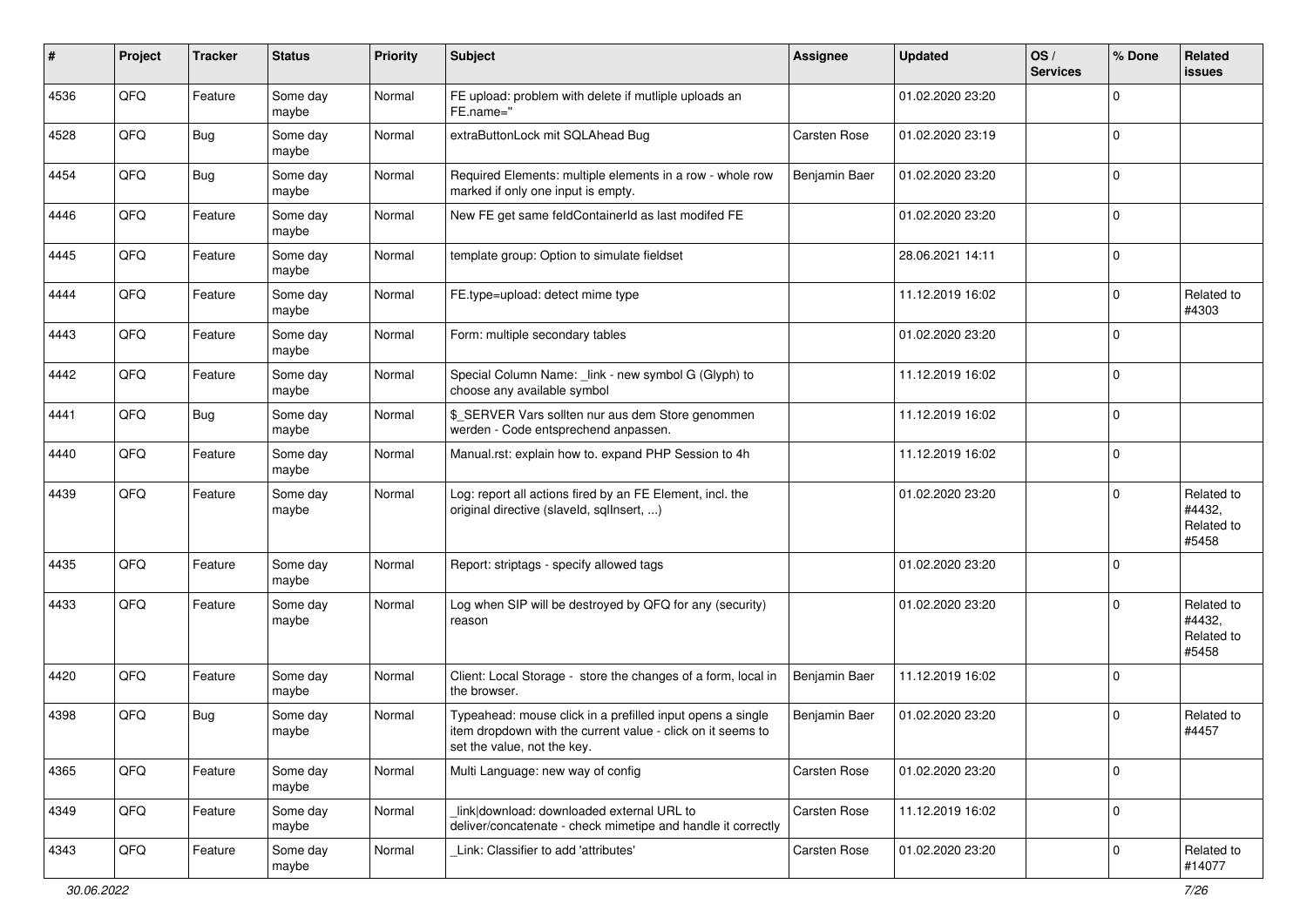| #    | Project | <b>Tracker</b> | <b>Status</b>     | <b>Priority</b> | <b>Subject</b>                                                                                                          | <b>Assignee</b>     | <b>Updated</b>   | OS/<br><b>Services</b> | % Done      | Related<br>issues                           |
|------|---------|----------------|-------------------|-----------------|-------------------------------------------------------------------------------------------------------------------------|---------------------|------------------|------------------------|-------------|---------------------------------------------|
| 4330 | QFQ     | Feature        | Some day<br>maybe | Normal          | Error Message: report missing {{ / }} in sqlUpdate, sqlInsert,<br>sqlDelete, sqlAfter, sqlBefore in FE action elements. | <b>Carsten Rose</b> | 01.02.2020 23:20 |                        | $\Omega$    |                                             |
| 4328 | QFQ     | <b>Bug</b>     | Some dav<br>maybe | Normal          | Error Message: Show FE name/number on problems in FE                                                                    | <b>Carsten Rose</b> | 01.02.2020 23:20 |                        | $\Omega$    |                                             |
| 4293 | QFQ     | Bug            | Some day<br>maybe | Normal          | Download broken if token 'd:' is missing - but no error<br>message                                                      | <b>Carsten Rose</b> | 11.12.2019 16:03 |                        | 0           | Related to<br>#7514                         |
| 4279 | QFQ     | <b>Bug</b>     | Some day<br>maybe | High            | config.linkVars lost                                                                                                    | <b>Carsten Rose</b> | 03.05.2021 21:14 |                        | $\Omega$    |                                             |
| 4259 | QFQ     | Feature        | Some day<br>maybe | Normal          | Instant trigger a cron job                                                                                              | Carsten Rose        | 11.12.2019 16:03 |                        | $\Omega$    |                                             |
| 4258 | QFQ     | Feature        | Some day<br>maybe | High            | <b>System Defaults: Forms</b>                                                                                           | Carsten Rose        | 03.05.2021 21:14 |                        | $\mathbf 0$ |                                             |
| 4197 | QFQ     | Feature        | Some day<br>maybe | Normal          | Unit Test fuer JSON Stream von QuickFormQuery.php ><br>doForm()                                                         | <b>Carsten Rose</b> | 11.12.2019 16:03 |                        | $\Omega$    |                                             |
| 4138 | QFQ     | <b>Bug</b>     | Some day<br>maybe | Normal          | style fehlt                                                                                                             |                     | 11.12.2019 16:03 |                        | $\Omega$    |                                             |
| 4122 | QFQ     | <b>Bug</b>     | Some day<br>maybe | Normal          | file: Render Mode hat keinen Effekt                                                                                     |                     | 11.12.2019 16:03 |                        | $\Omega$    |                                             |
| 4092 | QFQ     | <b>Bug</b>     | Some day<br>maybe | Normal          | 1) Logging verbessern wann welches FE warum<br>ausgefuehrt wird, 2) Documentation: Best Practice Template<br>Group      | <b>Carsten Rose</b> | 01.02.2020 23:19 |                        | 0           | Related to<br>#3504                         |
| 4027 | QFQ     | Feature        | Some day<br>maybe | Normal          | Missing: orange 'check' / 'bullet'                                                                                      |                     | 11.12.2019 16:03 |                        | $\Omega$    |                                             |
| 4026 | QFQ     | Feature        | Some day<br>maybe | Normal          | sqlLog.sql: log number of FE.id                                                                                         | <b>Carsten Rose</b> | 11.12.2019 16:03 |                        | $\Omega$    | Related to<br>#5458                         |
| 4008 | QFQ     | <b>Bug</b>     | Some day<br>maybe | Normal          | FormElemen.type=sendmail: wrong 'TO' if 'real<br>name <rea@mail.to>' is used</rea@mail.to>                              | <b>Carsten Rose</b> | 11.12.2019 16:03 |                        | $\Omega$    |                                             |
| 3991 | QFQ     | Feature        | Some day<br>maybe | Normal          | report: Columnname '_skipWrap' skips 'fbeg', 'fend'                                                                     | Carsten Rose        | 11.12.2019 16:03 |                        | $\Omega$    |                                             |
| 3990 | QFQ     | Feature        | Some day<br>maybe | High            | custom class definition: add space automatically                                                                        | <b>Carsten Rose</b> | 03.05.2021 21:14 |                        | $\Omega$    |                                             |
| 3967 | QFQ     | Feature        | Some day<br>maybe | High            | Report: Checkbox, Radio, Dropdown, Input welches ohne<br>Submit funktioniert - 'Inline-Form'                            | <b>Carsten Rose</b> | 03.05.2021 21:14 |                        | $\Omega$    |                                             |
| 3947 | QFQ     | Feature        | Some day<br>maybe | Normal          | Attack detectect: logout current user                                                                                   | <b>Carsten Rose</b> | 11.12.2019 16:03 |                        | $\Omega$    | Related to<br>#5458,<br>Related to<br>#6299 |
| 3942 | QFQ     | Feature        | Some day<br>maybe | Normal          | Action Elemente: neu generierte IDs via FE weitergeben                                                                  | <b>Carsten Rose</b> | 11.12.2019 16:03 |                        | $\Omega$    | Related to<br>#3941                         |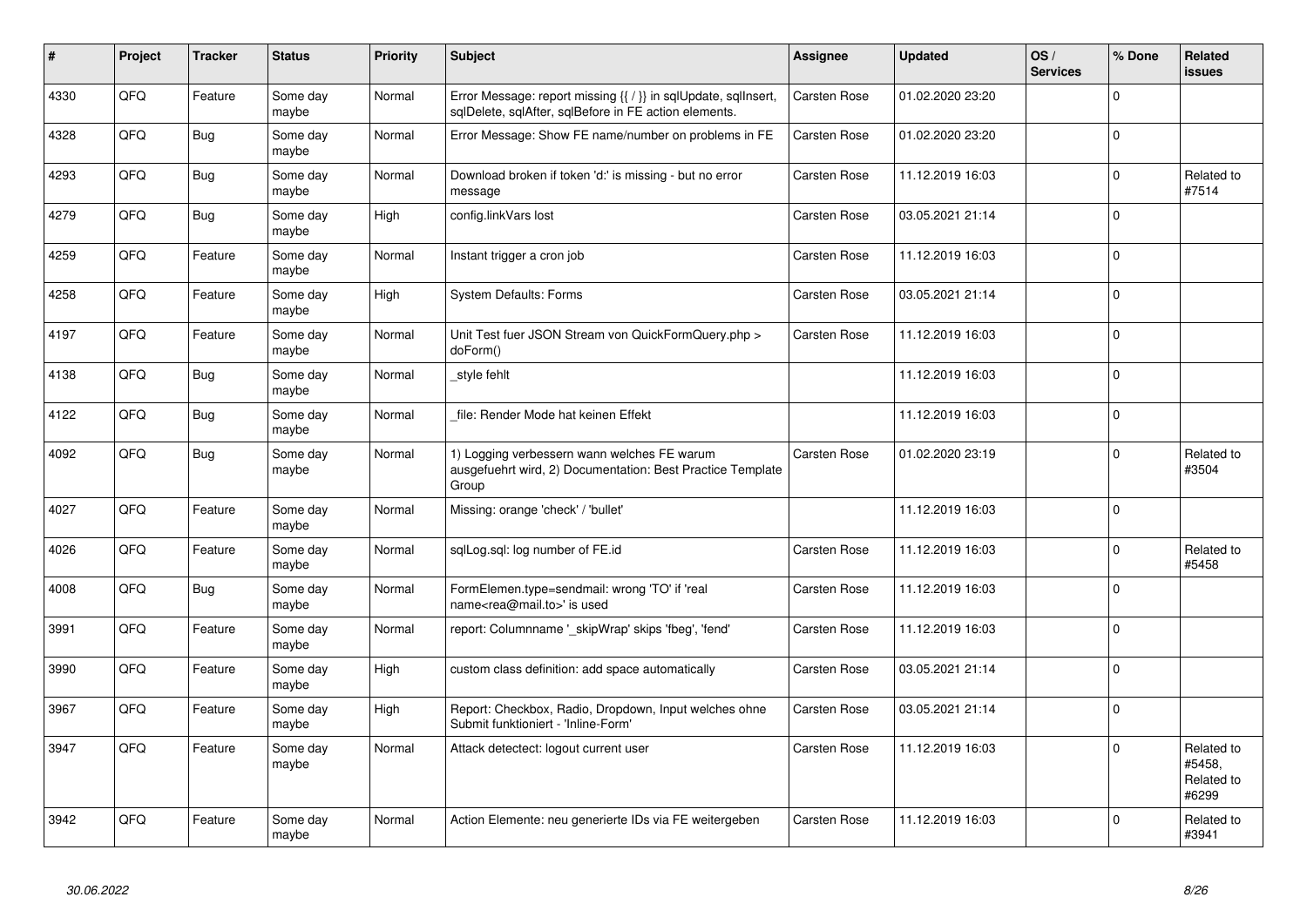| $\vert$ # | Project | <b>Tracker</b> | <b>Status</b>     | <b>Priority</b> | <b>Subject</b>                                                                                                                                           | Assignee            | <b>Updated</b>   | OS/<br><b>Services</b> | % Done      | <b>Related</b><br><b>issues</b> |
|-----------|---------|----------------|-------------------|-----------------|----------------------------------------------------------------------------------------------------------------------------------------------------------|---------------------|------------------|------------------------|-------------|---------------------------------|
| 3941      | QFQ     | Feature        | Some day<br>maybe | Normal          | sglAfter: es sollten mehrere moeglich sein                                                                                                               | <b>Carsten Rose</b> | 11.12.2019 16:03 |                        | $\mathbf 0$ | Related to<br>#3942             |
| 3905      | QFQ     | Feature        | Some day<br>maybe | Normal          | Documentation: Best Practice anhand eines Online<br>Bewerbungstools                                                                                      | <b>Carsten Rose</b> | 11.12.2019 16:03 |                        | $\mathbf 0$ |                                 |
| 3900      | QFQ     | Feature        | Some day<br>maybe | Normal          | Extend documentation of 'Copy / Paste'                                                                                                                   | Carsten Rose        | 11.12.2019 16:03 |                        | $\mathbf 0$ | Related to<br>#3899             |
| 3895      | QFQ     | <b>Bug</b>     | Some day<br>maybe | Normal          | typeahead pedantic: on lehrkredit Idap webpass - if only one<br>person is in dropdown, such person can't be selected                                     | Carsten Rose        | 11.12.2019 16:03 |                        | $\Omega$    |                                 |
| 3882      | QFQ     | Bug            | Some day<br>maybe | Normal          | templateGroup: disable 'add' if limit is reached - funktioniert<br>nicht wenn bereits records existierten                                                | <b>Carsten Rose</b> | 11.12.2019 16:03 |                        | $\mathbf 0$ |                                 |
| 3880      | QFQ     | Feature        | Some day<br>maybe | Normal          | Form 'Form': anlegen einer Tabelle                                                                                                                       |                     | 14.01.2021 10:12 |                        | $\mathbf 0$ |                                 |
| 3879      | QFQ     | Feature        | Some day<br>maybe | Normal          | Form 'FormElement': Beim Feld 'name' rechts in der Notiz<br>einen Link einblenden - a) aktuelle Definition anzeigen, b)<br>Spalte in der Tabelle anlegen |                     | 11.12.2019 16:03 |                        | $\mathbf 0$ |                                 |
| 3878      | QFQ     | Feature        | Some day<br>maybe | Normal          | Form 'FormElement': Spalte 'name' typeAhead mit<br>Spaltennamen der Primarytable.                                                                        |                     | 11.12.2019 16:03 |                        | $\mathbf 0$ |                                 |
| 3877      | QFQ     | Feature        | Some day<br>maybe | Normal          | FormEditor: die Felder die aktuell nicht gebraucht werden<br>nur auf readonly/disabled setzen (nicht ausblenden > das<br>irritiert.                      | Carsten Rose        | 11.12.2019 16:03 |                        | $\mathbf 0$ |                                 |
| 3848      | QFQ     | Feature        | Some day<br>maybe | High            | Antivirus check fuer Upload files in qfq?                                                                                                                | <b>Carsten Rose</b> | 03.05.2021 21:14 |                        | $\mathbf 0$ | Related to<br>#4131             |
| 3811      | QFQ     | <b>Bug</b>     | Some day<br>maybe | Normal          | Dynamic Update: extraButtonInfo - Text aktualisieren                                                                                                     | <b>Carsten Rose</b> | 11.12.2019 16:03 |                        | $\mathbf 0$ | Related to<br>#11517            |
| 3750      | QFQ     | <b>Bug</b>     | Some day<br>maybe | Normal          | FE in a row: if one violates check, all are red                                                                                                          | Carsten Rose        | 11.12.2019 16:03 |                        | $\mathbf 0$ |                                 |
| 3708      | QFQ     | Feature        | Some day<br>maybe | Normal          | Form: input - 'specialchars', 'none'  gewisse tags<br>erlauben, andere verbieten                                                                         | Carsten Rose        | 11.12.2019 16:02 |                        | $\Omega$    | Related to<br>#14320            |
| 3692      | QFQ     | Feature        | Some day<br>maybe | Normal          | QFQ Webseite                                                                                                                                             | Benjamin Baer       | 11.12.2019 16:02 |                        | $\Omega$    | Related to<br>#5033             |
| 3682      | QFQ     | Bug            | Some day<br>maybe | Normal          | Dynamic update: Radio buttons                                                                                                                            | <b>Carsten Rose</b> | 11.12.2019 16:02 |                        | $\mathbf 0$ |                                 |
| 3677      | QFQ     | Feature        | Some day<br>maybe | Normal          | wkhtmltopdf: FE User access prohibited, if client IP changes<br>- \$TYPO3_CONF_VARS[FE][lockIP]                                                          | <b>Carsten Rose</b> | 11.12.2019 16:02 |                        | $\mathbf 0$ |                                 |
| 3666      | QFQ     | Feature        | Some day<br>maybe | Normal          | a) Performance Messung: mysql_real_escape_string() im<br>Vergleich zu str_replace(), b) doppeltes Aufrufen von<br>mysql_real_escape_string()             | <b>Carsten Rose</b> | 11.12.2019 16:02 |                        | $\Omega$    |                                 |
| 3646      | QFQ     | Feature        | Some day<br>maybe | Normal          | Moeglichkeit HTML Tags in Reports auszugeben (zu<br>enkodieren: htmlspecialchars)                                                                        |                     | 11.12.2019 16:02 |                        | $\Omega$    | Related to<br>#14320            |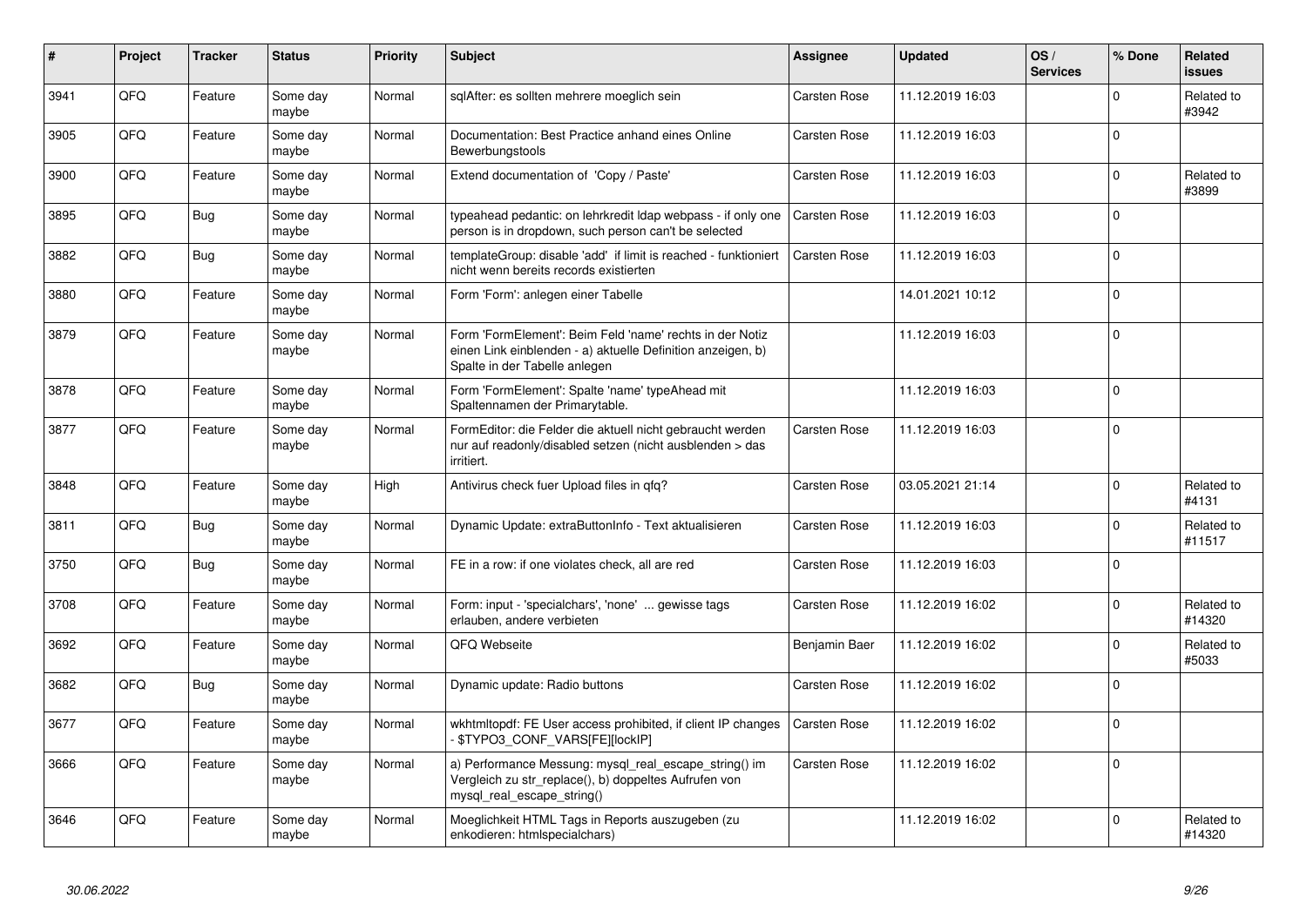| #    | Project | <b>Tracker</b> | <b>Status</b>     | <b>Priority</b> | <b>Subject</b>                                                                                                                | <b>Assignee</b>     | <b>Updated</b>   | OS/<br><b>Services</b> | % Done      | Related<br>issues                           |
|------|---------|----------------|-------------------|-----------------|-------------------------------------------------------------------------------------------------------------------------------|---------------------|------------------|------------------------|-------------|---------------------------------------------|
| 3617 | QFQ     | Feature        | Some day<br>maybe | Normal          | Load javascripts at bottom                                                                                                    |                     | 11.12.2019 16:02 |                        | $\Omega$    |                                             |
| 3613 | QFQ     | <b>Bug</b>     | Some day<br>maybe | Normal          | note /note unchecked -> note div (col-md) wird weiterhin<br>gerendert                                                         | Elias Villiger      | 01.02.2020 23:19 |                        | 100         |                                             |
| 3588 | QFQ     | Bug            | Some day<br>maybe | Normal          | templateGroup: versteckte Elemente werden weiterhin<br>gespeichert.                                                           | <b>Carsten Rose</b> | 11.12.2019 16:02 |                        | $\Omega$    |                                             |
| 3570 | QFQ     | <b>Bug</b>     | Some day<br>maybe | High            | Formular mit prmitnew permitEdit=Always wird nicht<br>aufgerufen (ist leer)                                                   | <b>Carsten Rose</b> | 03.05.2021 21:14 |                        | $\Omega$    |                                             |
| 3567 | QFQ     | Feature        | Some day<br>maybe | Low             | 'Save', 'Close', 'New' als FormElement                                                                                        |                     | 11.12.2019 16:02 |                        | $\Omega$    |                                             |
| 3537 | QFQ     | Feature        | Some day<br>maybe | Low             | SHOW COLUMNS FROM tableName - Extend '{{!'<br>definition                                                                      | <b>Carsten Rose</b> | 11.12.2019 16:02 |                        | $\Omega$    |                                             |
| 3495 | QFQ     | Feature        | Some day<br>maybe | Normal          | Predifined Parameter werden nicht in '+' (add new record)<br>SIP gerendert.                                                   |                     | 11.12.2019 16:02 |                        | $\Omega$    |                                             |
| 3458 | QFQ     | Feature        | Some day<br>maybe | Normal          | Display 'Edit Form Element'-Checkbox on form: should<br>depend on FE Group                                                    | <b>Carsten Rose</b> | 11.12.2019 16:02 |                        | $\Omega$    | Related to<br>#3447                         |
| 3457 | QFQ     | Feature        | Some day<br>maybe | Normal          | LDAP: concat multi values to one single entry                                                                                 | <b>Carsten Rose</b> | 11.12.2019 16:02 |                        | $\mathbf 0$ |                                             |
| 3415 | QFQ     | Feature        | Some day<br>maybe | Normal          | FE Login Box Templatefile                                                                                                     | Benjamin Baer       | 11.12.2019 16:02 |                        | 0           |                                             |
| 3402 | QFQ     | Feature        | Some day<br>maybe | Normal          | Syntax Highlighting via CodeMirror                                                                                            | <b>Carsten Rose</b> | 11.12.2019 16:02 |                        | 100         | Related to<br>#3207                         |
| 3385 | QFQ     | Feature        | Some day<br>maybe | Normal          | templateGroup: insert/update/delete non primary records                                                                       | <b>Carsten Rose</b> | 11.12.2019 16:02 |                        | $\Omega$    |                                             |
| 3350 | QFQ     | Feature        | Some day<br>maybe | Normal          | FormEditor: Hilfetext hinter 'checktype'                                                                                      | <b>Carsten Rose</b> | 11.12.2019 16:02 |                        | $\Omega$    |                                             |
| 3349 | QFQ     | <b>Bug</b>     | Some day<br>maybe | Normal          | config.qfq.ini: a) vertraegt keine '=' im Value (z.B. Passwort),<br>b) Values sollten in ticks einschliessbar sein (spaces, ) | <b>Carsten Rose</b> | 11.12.2019 16:02 |                        | $\Omega$    |                                             |
| 3332 | QFQ     | Feature        | Some day<br>maybe | Normal          | Uploads: Thumbnails, Details zum hochgeladenen File                                                                           | <b>Carsten Rose</b> | 11.12.2019 16:02 |                        | $\Omega$    | Related to<br>#3264,<br>Related to<br>#5333 |
| 3331 | QFQ     | Feature        | Some day<br>maybe | Normal          | Default Tooltip fuer _page? Links: mit Form und Record ID                                                                     | <b>Carsten Rose</b> | 11.12.2019 16:02 |                        | O           |                                             |
| 3291 | QFQ     | Feature        | Some day<br>maybe | Normal          | AutoCron websiteToken                                                                                                         | <b>Carsten Rose</b> | 11.12.2019 16:02 |                        | $\mathbf 0$ | Related to<br>#4250                         |
| 3285 | QFQ     | Feature        | Some day<br>maybe | Normal          | Zeichenlimit pro Feld: textarea / editor                                                                                      | Carsten Rose        | 11.12.2019 16:02 |                        | $\mathbf 0$ |                                             |
| 3273 | QFQ     | Feature        | Some day<br>maybe | Low             | Dirty Flag in Form                                                                                                            | Carsten Rose        | 11.12.2019 16:02 |                        | $\mathbf 0$ |                                             |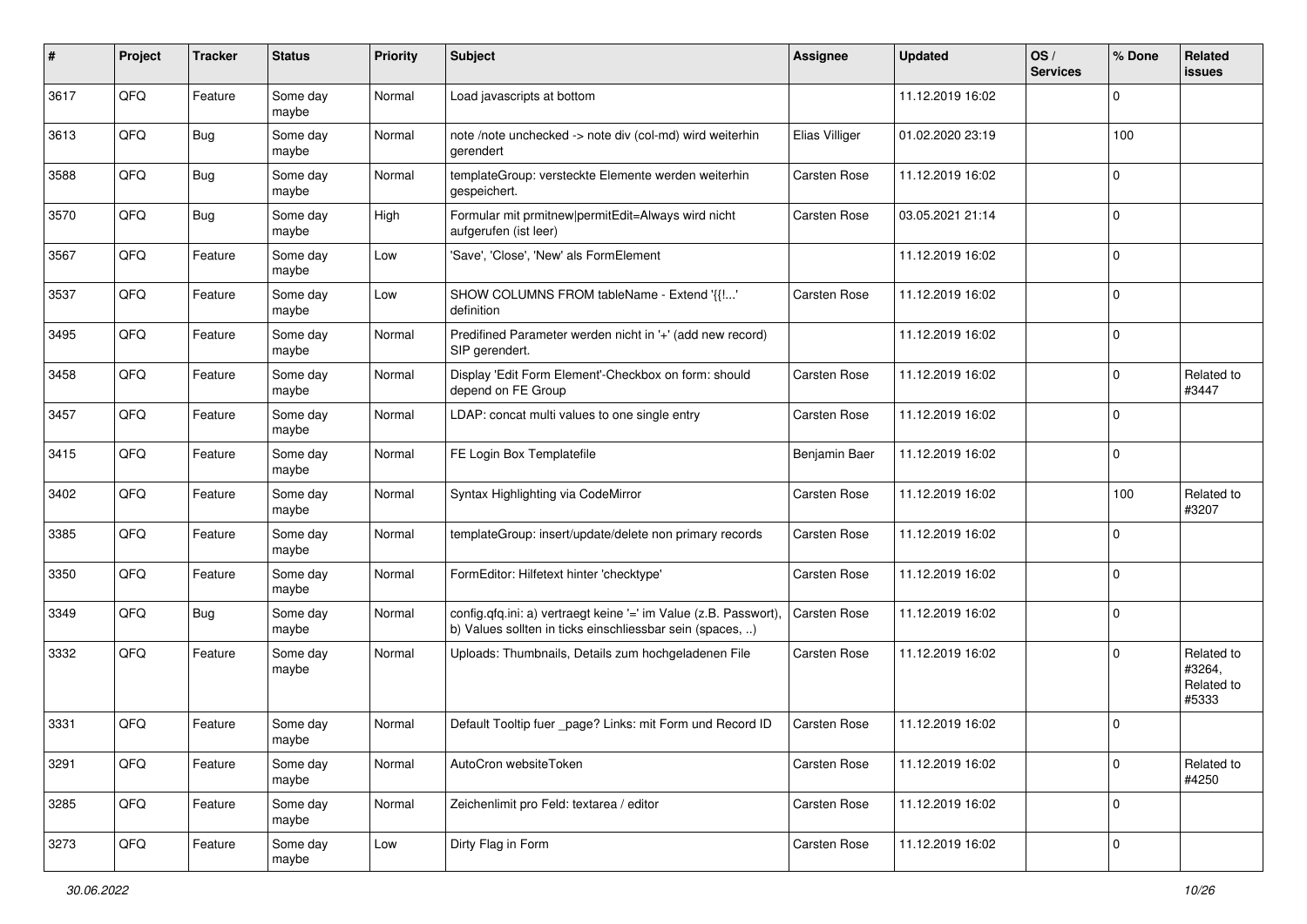| $\vert$ # | Project | <b>Tracker</b> | <b>Status</b>     | Priority | <b>Subject</b>                                                                                                     | <b>Assignee</b>     | <b>Updated</b>   | OS/<br><b>Services</b> | % Done              | Related<br><b>issues</b> |
|-----------|---------|----------------|-------------------|----------|--------------------------------------------------------------------------------------------------------------------|---------------------|------------------|------------------------|---------------------|--------------------------|
| 3267      | QFQ     | Feature        | Some day<br>maybe | Normal   | 2 Forms auf einer Seite: real + Read only                                                                          | <b>Carsten Rose</b> | 11.12.2019 16:03 |                        | $\mathbf 0$         |                          |
| 3216      | QFQ     | Feature        | Some day<br>maybe | Normal   | dynamic update für checkbox label2                                                                                 | <b>Carsten Rose</b> | 11.12.2019 16:03 |                        | $\mathbf 0$         | Related to<br>#2081      |
| 3130      | QFQ     | <b>Bug</b>     | Some day<br>maybe | Normal   | Debug Info's nicht korrekt nach 'New > Save'.                                                                      | <b>Carsten Rose</b> | 11.12.2019 16:03 |                        | $\mathbf 0$         | Related to<br>#3253      |
| 3109      | QFQ     | <b>Bug</b>     | Some day<br>maybe | High     | RealUrl: Links werden nicht korrekt gerendert                                                                      | <b>Carsten Rose</b> | 03.05.2021 21:14 |                        | $\mathbf 0$         |                          |
| 3061      | QFQ     | Bug            | Some day<br>maybe | High     | winstitute: mysql connection durcheinander - nmhp17<br>(ag7)/QFQ arbeitet mit DB/Tabellen von biostat.             | <b>Carsten Rose</b> | 03.05.2021 21:14 |                        | $\mathbf 0$         |                          |
| 2995      | QFQ     | Feature        | Some day<br>maybe | Normal   | Dropdown JQuery Plugin: 'chosen' - Moeglichkeit um Select<br>Listen mehr Funktion zu geben. Kein Bootstrap noetig. | Carsten Rose        | 11.12.2019 16:03 |                        | $\mathbf 0$         |                          |
| 2950      | QFQ     | Feature        | Some day<br>maybe | Normal   | Inhalt QFQ Records als File                                                                                        |                     | 11.12.2019 16:03 |                        | $\mathbf 0$         |                          |
| 2643      | QFQ     | <b>Bug</b>     | Some day<br>maybe | Normal   | Zend / PHP Webinars anschauen                                                                                      | <b>Carsten Rose</b> | 01.02.2020 15:56 |                        | $\mathsf 0$         |                          |
| 2084      | QFQ     | Feature        | Some day<br>maybe | Normal   | Mailto mit encryption: Subrecord                                                                                   | <b>Carsten Rose</b> | 11.12.2019 16:03 |                        | $\mathbf 0$         | Related to<br>#2082      |
| 2063      | QFQ     | <b>Bug</b>     | Some day<br>maybe | Normal   | Pills auf 'inaktiv' setzen falls keine Element auf dem Pill<br>sichtbar sind.                                      | Benjamin Baer       | 11.12.2019 16:03 |                        | $\mathbf 0$         | Related to<br>#3752      |
| 1946      | QFQ     | Feature        | Some day<br>maybe | Normal   | Kontrolle ob der ReadOnly Modus bei den<br>Formularelementen korrekt implementiert ist                             | Carsten Rose        | 11.12.2019 16:03 |                        | $\mathbf 0$         |                          |
| 1635      | QFQ     | Feature        | Some day<br>maybe | Normal   | QFQ Extension content record: weitere Optionen<br>einblenden.                                                      | <b>Carsten Rose</b> | 11.12.2019 16:03 |                        | $\mathbf 0$         |                          |
| 1623      | QFQ     | Feature        | Some day<br>maybe | Normal   | RealURL                                                                                                            |                     | 11.12.2019 16:03 |                        | 30                  |                          |
| 1510      | QFQ     | Feature        | Some day<br>maybe | Normal   | jquery von google laden, falls das nicht geht lokal                                                                |                     | 11.12.2019 16:03 |                        | $\mathbf 0$         |                          |
| 1253      | QFQ     | Feature        | Some day<br>maybe | Normal   | QF: Colorpicker                                                                                                    |                     | 11.12.2019 16:03 |                        | $\mathbf 0$         |                          |
| 1251      | QFQ     | Feature        | Some day<br>maybe | Normal   | QF: Combo                                                                                                          |                     | 11.12.2019 16:03 |                        | $\mathbf 0$         |                          |
| 1234      | QFQ     | Feature        | Some day<br>maybe | Normal   | QF: Record numbering: Im Grid soll in Spalte 1 optional die<br>laufende Nummer der Records angezeigt werden.       |                     | 01.02.2020 23:20 |                        | $\mathbf 0$         |                          |
| 955       | QFG     | Feature        | Some day<br>maybe | Normal   | QF: Notizen vor/nach dem Form                                                                                      |                     | 01.02.2020 23:20 |                        | $\mathsf 0$         |                          |
| 880       | QFO     | Feature        | Some day<br>maybe | Urgent   | Security: PHP, SQL Injection, XSS                                                                                  |                     | 03.05.2021 21:14 |                        | $\mathbf 0$         | Related to<br>#14320     |
| 13767     | QFG     | <b>Bug</b>     | Feedback          | Normal   | date/time-picker: required shows up/down button orange                                                             | Enis Nuredini       | 16.05.2022 23:16 |                        | $\mathsf{O}\xspace$ |                          |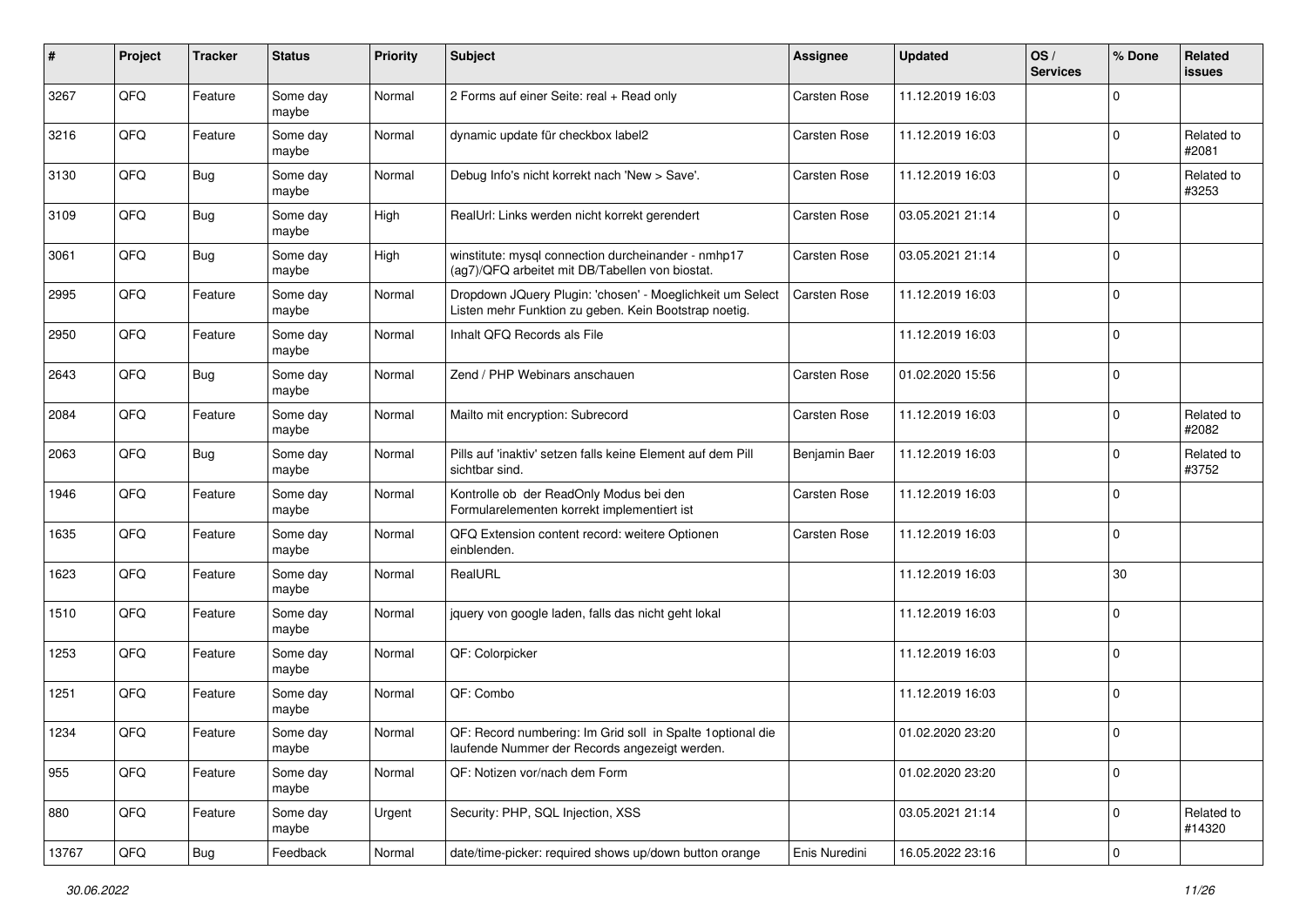| $\sharp$ | Project | <b>Tracker</b> | <b>Status</b>              | <b>Priority</b> | <b>Subject</b>                                                                       | <b>Assignee</b>     | <b>Updated</b>   | OS/<br><b>Services</b> | % Done      | Related<br>issues                                                      |
|----------|---------|----------------|----------------------------|-----------------|--------------------------------------------------------------------------------------|---------------------|------------------|------------------------|-------------|------------------------------------------------------------------------|
| 13572    | QFQ     | Feature        | Feedback                   | Normal          | Form Load: misleading error message on trying to load non<br>existent primary record | Enis Nuredini       | 16.05.2022 23:16 |                        | 100         |                                                                        |
| 12584    | QFQ     | Feature        | Feedback                   | Normal          | T3 v10 migration script: replace alias-patterns (v11)                                | <b>Carsten Rose</b> | 28.05.2022 11:12 |                        | 100         |                                                                        |
| 12546    | QFQ     | Bug            | Feedback                   | Normal          | Branch 'Development' - Unit Tests mit dirty workaround<br>angepasst                  | <b>Carsten Rose</b> | 19.03.2022 17:48 |                        | $\mathbf 0$ |                                                                        |
| 11630    | QFQ     | Bug            | Feedback                   | High            | Bitte check ob CALL() in 20.11.0 noch so funktioniert wie in<br>20.4.1               | Enis Nuredini       | 28.05.2022 13:45 |                        | $\mathbf 0$ | Related to<br>#11325                                                   |
| 11347    | QFQ     | <b>Bug</b>     | Feedback                   | Normal          | If Bedingungen funktionieren nicht korrekt                                           | Christoph Fuchs     | 21.03.2021 20:37 |                        | $\mathbf 0$ |                                                                        |
| 10782    | QFQ     | Feature        | Feedback                   | Normal          | Tiny MCE: Image Upload                                                               | Enis Nuredini       | 16.05.2022 23:16 |                        | $\mathbf 0$ | Related to<br>#12452                                                   |
| 10124    | QFQ     | Feature        | Feedback                   | Normal          | qfq AAI-Login                                                                        | Karin Niffeler      | 07.05.2020 09:36 |                        | $\mathbf 0$ |                                                                        |
| 9898     | QFQ     | <b>Bug</b>     | Feedback                   | Normal          | Formular trotz Timeout gespeichert                                                   | Benjamin Baer       | 01.02.2020 15:56 |                        | $\mathbf 0$ |                                                                        |
| 9548     | QFQ     | Feature        | Feedback                   | High            | FormElement: Pattern mismatch - optional report only on<br>focus lost                | Benjamin Baer       | 03.05.2021 21:14 |                        | $\mathbf 0$ |                                                                        |
| 9535     | QFQ     | Bug            | Feedback                   | Normal          | Report:  AS '_vertical' - column to wide - vertical >> rot45,<br>rot <sub>90</sub>   | Benjamin Baer       | 01.02.2020 15:56 |                        | $\mathbf 0$ |                                                                        |
| 9052     | QFQ     | Feature        | Feedback                   | High            | Report: CodeMirror with SQL Syntax Highlight in FE                                   | Enis Nuredini       | 08.06.2022 10:25 |                        | $\mathbf 0$ |                                                                        |
| 8316     | QFQ     | Bug            | Feedback                   | Normal          | Documentation/Behaviour for Nested Queries and<br>Record-Store confusing             | Nicola Chiapolini   | 20.11.2019 09:14 |                        | $\mathbf 0$ |                                                                        |
| 5894     | QFQ     | Feature        | Feedback                   | Normal          | Typeahead in Report: show/hide rows dynamically                                      | <b>Carsten Rose</b> | 18.02.2022 08:50 |                        | $\Omega$    | Related to<br>#5893.<br>Related to<br>#5885                            |
| 13566    | QFQ     | Feature        | Ready to sync<br>(develop) | Normal          | Delete config-example.qfq.php file                                                   | <b>Carsten Rose</b> | 23.12.2021 09:25 |                        | $\Omega$    |                                                                        |
| 14323    | QFQ     | <b>Bug</b>     | In Progress                | Normal          | Report: render=both single - no impact                                               | <b>Carsten Rose</b> | 19.06.2022 18:31 |                        | $\Omega$    |                                                                        |
| 14175    | QFQ     | Bug            | In Progress                | Normal          | Opening a form with no QFQ Session cookie fails                                      | <b>Carsten Rose</b> | 03.06.2022 10:40 |                        | $\mathbf 0$ |                                                                        |
| 13330    | QFQ     | Feature        | In Progress                | Normal          | Multi Form: Upload                                                                   | <b>Carsten Rose</b> | 07.11.2021 12:40 |                        | 50          | Related to<br>#9706                                                    |
| 12630    | QFQ     | Feature        | In Progress                | Normal          | Input: date[time]: min / max values                                                  | Enis Nuredini       | 20.06.2022 18:31 |                        | $\Omega$    | Related to<br>#10096,<br>Related to<br>#14302,<br>Related to<br>#14303 |
| 12508    | QFQ     | <b>Bug</b>     | In Progress                | High            | qfq Form: sendMail                                                                   | Karin Niffeler      | 19.03.2022 17:48 |                        | $\mathbf 0$ |                                                                        |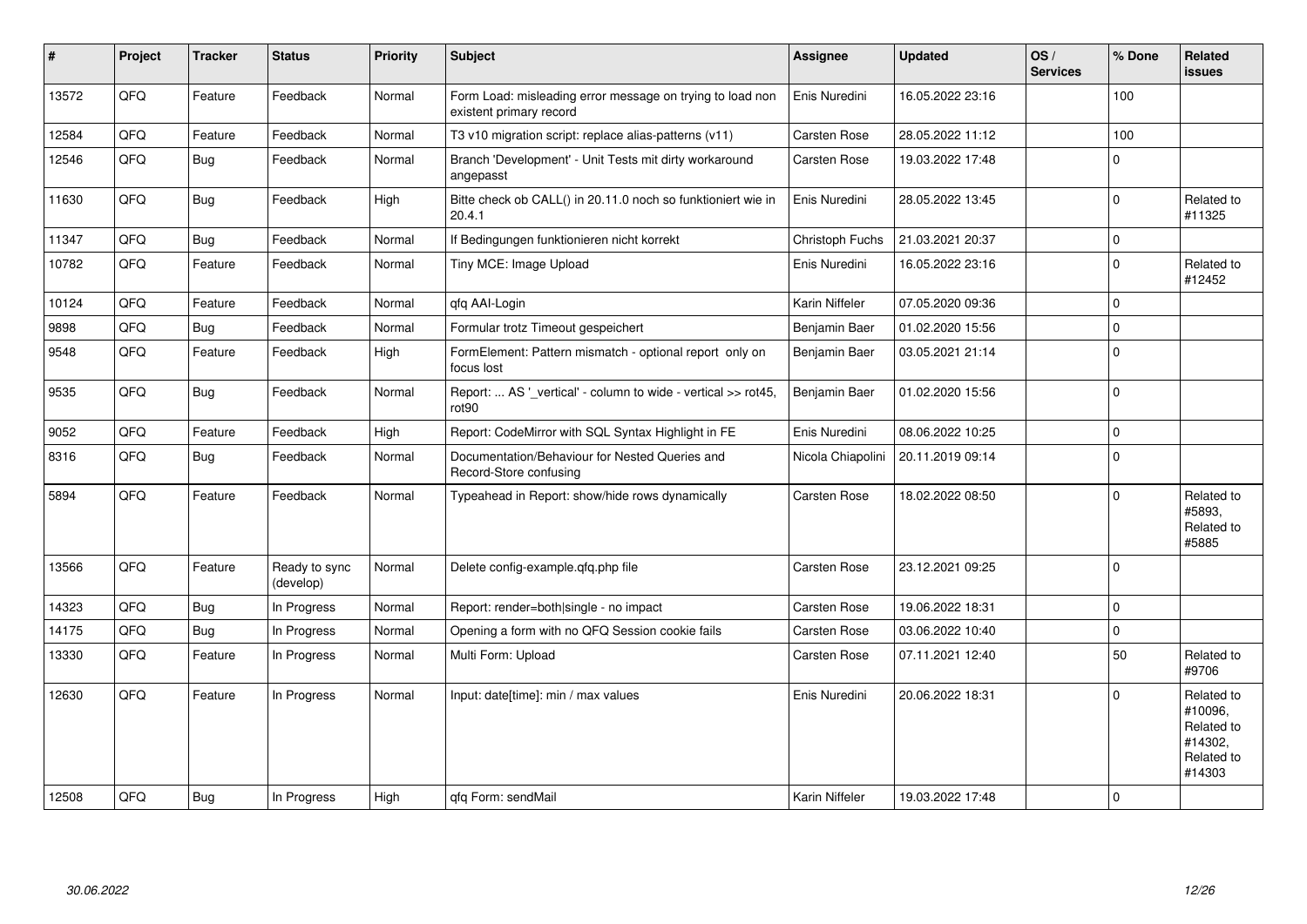| $\sharp$ | Project | <b>Tracker</b> | <b>Status</b> | <b>Priority</b> | <b>Subject</b>                                   | <b>Assignee</b>     | <b>Updated</b>   | OS/<br><b>Services</b> | % Done      | Related<br><b>issues</b>                                                                                                       |
|----------|---------|----------------|---------------|-----------------|--------------------------------------------------|---------------------|------------------|------------------------|-------------|--------------------------------------------------------------------------------------------------------------------------------|
| 12440    | QFQ     | Feature        | In Progress   | Normal          | Typo3 V10 upgrade (durchfuehren und testen)      | Carsten Rose        | 21.03.2022 09:53 |                        | 50          | Related to<br>#12357,<br>Related to<br>#12067,<br>Related to<br>#10661                                                         |
| 12439    | QFQ     | Feature        | In Progress   | Normal          | TinyMCE Paste from Word & Character Count/Limit  | Carsten Rose        | 05.05.2021 22:15 |                        | $\mathbf 0$ |                                                                                                                                |
| 11980    | QFQ     | Feature        | In Progress   | Normal          | protected verzeichnis MUSS geschützt werden      | Carsten Rose        | 07.09.2021 13:30 |                        | $\mathbf 0$ |                                                                                                                                |
| 11517    | QFQ     | <b>Bug</b>     | In Progress   | Normal          | extraButtonInfo Broken for multiple FormElements | <b>Carsten Rose</b> | 12.05.2022 13:12 |                        | $\mathbf 0$ | Related to<br>#7890,<br>Related to<br>#3811, Has<br>duplicate<br>#10905, Has<br>duplicate<br>#10553, Has<br>duplicate<br>#6779 |
| 11076    | QFQ     | Feature        | In Progress   | Normal          | SELECT  AS _websocket                            | Carsten Rose        | 30.08.2020 17:49 |                        | $\mathbf 0$ |                                                                                                                                |
| 10793    | QFQ     | Feature        | In Progress   | Normal          | <b>Update NPM Packages</b>                       | Carsten Rose        | 07.09.2021 13:25 |                        | 30          |                                                                                                                                |
| 10661    | QFQ     | <b>Bug</b>     | In Progress   | Normal          | Typo3 Warnungen                                  | <b>Carsten Rose</b> | 07.09.2021 13:23 |                        | $\mathbf 0$ | Related to<br>#12440                                                                                                           |
| 10443    | QFQ     | Feature        | In Progress   | Normal          | Konzept_api / _live                              | Carsten Rose        | 07.05.2020 09:39 |                        | $\mathbf 0$ |                                                                                                                                |
| 9789     | QFQ     | Bug            | In Progress   | High            | Record Lock: release to early on 'leave page'    | Carsten Rose        | 10.01.2022 09:25 |                        | 100         | Related to<br>#10081,<br>Related to<br>#9173,<br>Related to<br>#8702                                                           |
| 9691     | QFQ     | <b>Bug</b>     | In Progress   | Normal          | Checkbox: dynamic update > readonly              | Carsten Rose        | 01.02.2020 23:22 |                        | 50          | Related to<br>#9834                                                                                                            |
| 9517     | QFQ     | Feature        | In Progress   | High            | Input multiple tags with typeahead               | Carsten Rose        | 03.05.2021 21:14 |                        | 40          | Related to<br>#10150                                                                                                           |
| 6250     | QFQ     | Feature        | In Progress   | Normal          | Enhance layout: a) Subrecord, b) Subrecord-Title | Carsten Rose        | 01.02.2020 23:22 |                        | $\mathbf 0$ | Related to<br>#5391                                                                                                            |
| 5695     | QFQ     | Feature        | In Progress   | Normal          | Multiform                                        | Carsten Rose        | 02.01.2021 18:38 |                        | $\pmb{0}$   |                                                                                                                                |
| 4194     | QFQ     | Feature        | In Progress   | Normal          | Bootstrap 4 ist jetzt offiziel                   |                     | 03.05.2021 20:47 |                        | $\Omega$    | Related to<br>#10114                                                                                                           |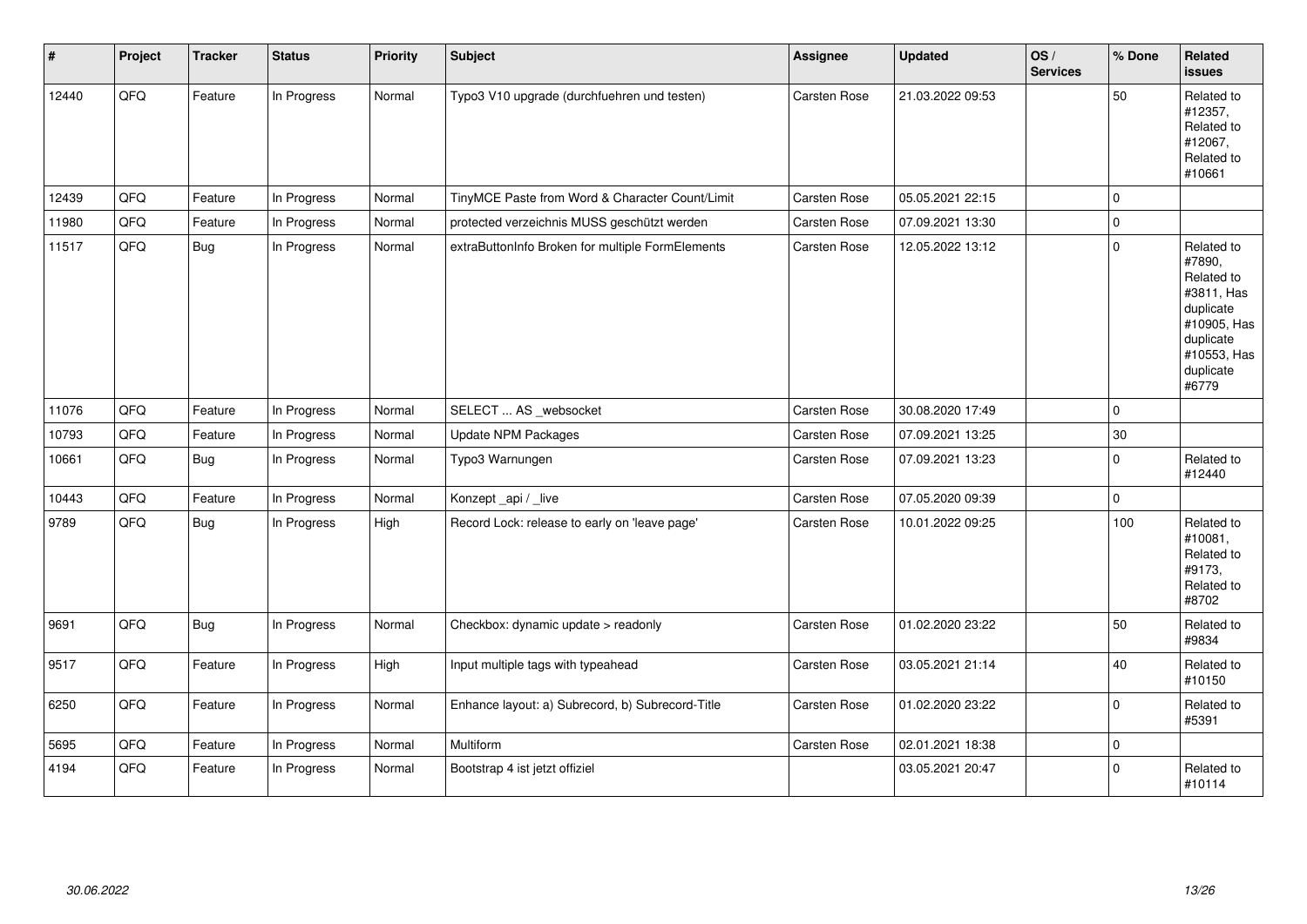| #     | Project | <b>Tracker</b> | <b>Status</b> | <b>Priority</b> | <b>Subject</b>                                                                          | <b>Assignee</b>     | <b>Updated</b>   | OS/<br><b>Services</b> | % Done              | Related<br><b>issues</b>                                                                                                                                              |
|-------|---------|----------------|---------------|-----------------|-----------------------------------------------------------------------------------------|---------------------|------------------|------------------------|---------------------|-----------------------------------------------------------------------------------------------------------------------------------------------------------------------|
| 14320 | QFQ     | Feature        | ToDo          | Normal          | Allow specific HTML Tags and Attributes: general, TinyMCE                               | Enis Nuredini       | 17.06.2022 10:44 |                        | $\mathbf 0$         | Related to<br>#12664,<br>Related to<br>#12039,<br>Related to<br>#11702,<br>Related to<br>#7239,<br>Related to<br>#3708,<br>Related to<br>#3646,<br>Related to<br>#880 |
| 14303 | QFQ     | <b>Bug</b>     | ToDo          | Normal          | datetime broken with picker                                                             | Enis Nuredini       | 17.06.2022 09:02 |                        | $\mathbf 0$         | Related to<br>#12630                                                                                                                                                  |
| 13899 | QFQ     | <b>Bug</b>     | ToDo          | Normal          | Selenium: zum laufen bringen                                                            | Enis Nuredini       | 25.03.2022 10:24 |                        | $\mathbf 0$         |                                                                                                                                                                       |
| 12463 | QFQ     | <b>Bug</b>     | ToDo          | High            | QFQ Function: 'function' and 'sql' on same level - output of<br>sql is shown two times. | <b>Carsten Rose</b> | 15.12.2021 16:31 |                        | $\mathbf 0$         |                                                                                                                                                                       |
| 12395 | QFQ     | <b>Bug</b>     | ToDo          | High            | QFQ Function: Result two times shown                                                    | Carsten Rose        | 18.02.2022 08:59 |                        | $\mathbf 0$         |                                                                                                                                                                       |
| 12262 | QFQ     | Feature        | ToDo          | Normal          | Form buttons on top: more customable                                                    | Enis Nuredini       | 17.06.2022 10:44 |                        | $\mathbf 0$         | Related to<br>#13945, Has<br>duplicate<br>#4046, Has<br>duplicate<br>#10080                                                                                           |
| 7602  | QFQ     | Feature        | ToDo          | High            | Multi Select: with checkboxes                                                           | Benjamin Baer       | 22.03.2022 09:07 |                        | $\mathbf 0$         |                                                                                                                                                                       |
| 14371 | QFQ     | Feature        | Priorize      | Normal          | LDAP via REPORT                                                                         | Carsten Rose        | 19.06.2022 16:37 |                        | $\mathsf 0$         |                                                                                                                                                                       |
| 14290 | QFQ     | Feature        | Priorize      | Normal          | FormEditor: Show Table Definition                                                       | Carsten Rose        | 19.06.2022 16:37 |                        | $\pmb{0}$           |                                                                                                                                                                       |
| 14283 | QFQ     | <b>Bug</b>     | Priorize      | Normal          | HEIC / HEIF convert doesn't trigger                                                     | <b>Carsten Rose</b> | 19.06.2022 16:37 |                        | $\mathbf 0$         |                                                                                                                                                                       |
| 13943 | QFQ     | <b>Bug</b>     | Priorize      | Normal          | unable to find formgroup                                                                | Enis Nuredini       | 28.05.2022 11:03 |                        | $\mathbf 0$         |                                                                                                                                                                       |
| 13900 | QFQ     | Feature        | Priorize      | Normal          | Selenium: Check das Cookie/PDF funktioniert                                             | Enis Nuredini       | 25.03.2022 12:45 |                        | $\mathbf 0$         |                                                                                                                                                                       |
| 12504 | QFQ     | Feature        | Priorize      | Normal          | sql.log: report fe.id                                                                   | Carsten Rose        | 05.05.2021 22:09 |                        | $\mathbf 0$         |                                                                                                                                                                       |
| 12503 | QFQ     | Feature        | Priorize      | Normal          | Detect dangerous UPDATE statement with missing WHERE                                    | <b>Carsten Rose</b> | 05.05.2021 22:09 |                        | $\mathbf 0$         |                                                                                                                                                                       |
| 12452 | QFQ     | Feature        | Priorize      | Normal          | BaseURL: alsways with '/' at the end                                                    | <b>Carsten Rose</b> | 19.06.2022 13:45 |                        | $\mathbf 0$         | Related to<br>#10782                                                                                                                                                  |
| 12325 | QFG     | <b>Bug</b>     | Priorize      | Normal          | MultiDB form.dblndex not working for report syntax                                      | Carsten Rose        | 07.09.2021 13:37 |                        | $\mathbf 0$         | Related to<br>#12145,<br>Related to<br>#12314                                                                                                                         |
| 11320 | QFG     | Feature        | Priorize      | Normal          | Typo3 Version 10 support                                                                | Carsten Rose        | 05.05.2021 22:09 |                        | $\mathsf{O}\xspace$ |                                                                                                                                                                       |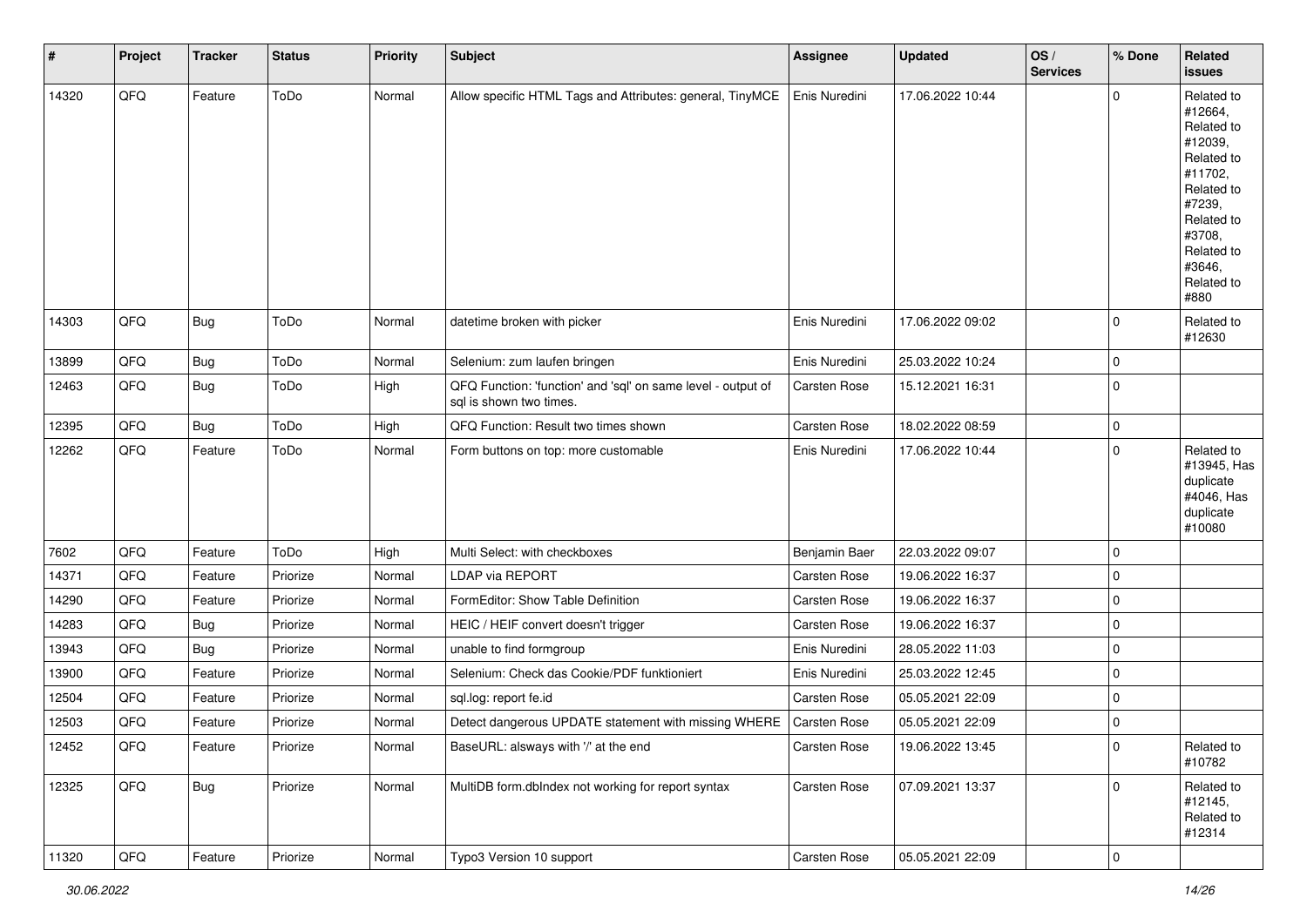| #     | Project        | <b>Tracker</b> | <b>Status</b> | <b>Priority</b> | <b>Subject</b>                                                                                           | Assignee            | <b>Updated</b>   | OS/<br><b>Services</b> | % Done      | Related<br>issues                                                       |
|-------|----------------|----------------|---------------|-----------------|----------------------------------------------------------------------------------------------------------|---------------------|------------------|------------------------|-------------|-------------------------------------------------------------------------|
| 10569 | QFQ            | Feature        | Priorize      | Normal          | link _blank more safe                                                                                    | Enis Nuredini       | 25.03.2022 12:44 |                        | $\mathbf 0$ |                                                                         |
| 10015 | QFQ            | Feature        | Priorize      | Normal          | Monospace in Textarea                                                                                    | Carsten Rose        | 03.02.2020 13:40 |                        | 0           |                                                                         |
| 10012 | QFQ            | Feature        | Priorize      | Normal          | redirectAllMailTo: {{beEmail:T}}                                                                         | Carsten Rose        | 08.05.2021 09:54 |                        | $\Omega$    | Related to<br>#12412,<br>Related to<br>#12413,<br>Related to<br>#10011  |
| 10011 | QFQ            | Feature        | Priorize      | Normal          | Offer new STORE_TYPO3 Variable 'beUser', 'beEmail'                                                       | Carsten Rose        | 08.05.2021 09:51 |                        | $\Omega$    | Related to<br>#10012,<br>Related to<br>#12511                           |
| 10005 | QFQ            | Feature        | Priorize      | Normal          | Report / special column name:  AS _calendar                                                              | Carsten Rose        | 03.06.2020 17:28 |                        | $\mathbf 0$ |                                                                         |
| 10003 | QFQ            | Feature        | Priorize      | Normal          | fieldset: stronger visualize group                                                                       | Benjamin Baer       | 12.02.2020 08:13 |                        | $\Omega$    |                                                                         |
| 9975  | QFQ            | Bug            | Priorize      | Normal          | Dropdown Menu: 'r:3' broken                                                                              | Carsten Rose        | 01.02.2020 10:13 |                        | $\Omega$    |                                                                         |
| 9968  | QFQ            | Feature        | Priorize      | Normal          | Tooltip in Links for Developer                                                                           | Carsten Rose        | 01.02.2020 23:17 |                        | $\mathbf 0$ |                                                                         |
| 9958  | QFQ            | Bug            | Priorize      | Normal          | Broken subrecord query: no error message                                                                 | Carsten Rose        | 05.02.2021 15:15 |                        | $\mathbf 0$ |                                                                         |
| 9947  | QFQ            | <b>Bug</b>     | Priorize      | Normal          | Unwanted error message if missing 'typeAheadSqlPrefetch'                                                 | Carsten Rose        | 01.02.2020 10:13 |                        | $\mathbf 0$ |                                                                         |
| 9928  | QFQ            | Feature        | Priorize      | Normal          | SpecialColumnName: a) Deprecated: ' AS "_+tag " ', b)<br>New: ' AS "_ <tag1><tag2>"</tag2></tag1>        | Carsten Rose        | 01.02.2020 23:17 |                        | $\Omega$    | Related to<br>#9929                                                     |
| 9900  | QFQ            | Feature        | Priorize      | Normal          | Generic API Call: tt-content record >> JSON                                                              | Carsten Rose        | 01.02.2020 10:13 |                        | $\mathbf 0$ |                                                                         |
| 9862  | QFQ            | Bug            | Priorize      | Normal          | Failed writing to sql mail qfq.log should throw an exception                                             | Carsten Rose        | 01.02.2020 10:13 |                        | $\Omega$    |                                                                         |
| 9834  | QFQ            | <b>Bug</b>     | Priorize      | Normal          | Input elements with tag 'disabled' are missing on<br>form-submit: server option 'processReadOnly' broken | Carsten Rose        | 07.12.2021 16:43 |                        | $\Omega$    | Related to<br>#9691,<br>Related to<br>#5305, Has<br>duplicate<br>#12331 |
| 9668  | QFQ            | Feature        | Priorize      | Normal          | Form.mode: rename 'hidden' to 'hide'                                                                     | Carsten Rose        | 05.05.2021 22:14 |                        | $\Omega$    | Related to<br>#6437                                                     |
| 9534  | QFQ            | Bug            | Priorize      | Urgent          | FE.type=upload: 'Unknown Mode: ID"                                                                       | <b>Carsten Rose</b> | 03.05.2021 21:14 |                        | $\mathbf 0$ | Related to<br>#9532                                                     |
| 9394  | QFQ            | Feature        | Priorize      | Normal          | REST: allow for non numerical ids in get requests                                                        | <b>Carsten Rose</b> | 05.05.2021 22:10 |                        | $\mathbf 0$ |                                                                         |
| 9346  | QFQ            | Feature        | Priorize      | Normal          | beforeSave: check if an upload is given                                                                  | Carsten Rose        | 11.06.2021 21:18 |                        | 0           |                                                                         |
| 9173  | QFQ            | Bug            | Priorize      | Urgent          | Stale Record Lock: Firefox                                                                               | Carsten Rose        | 03.05.2021 21:14 |                        | 0           | Related to<br>#9789                                                     |
| 9135  | QFQ            | Feature        | Priorize      | Normal          | Progress Bar generic / replace old hourglass download<br>popup                                           | Benjamin Baer       | 03.01.2022 07:43 |                        | $\mathbf 0$ |                                                                         |
| 9121  | $\mathsf{QFQ}$ | Bug            | Priorize      | High            | sip links have r and __dbIndexData set                                                                   | Carsten Rose        | 12.06.2021 10:41 |                        | $\pmb{0}$   |                                                                         |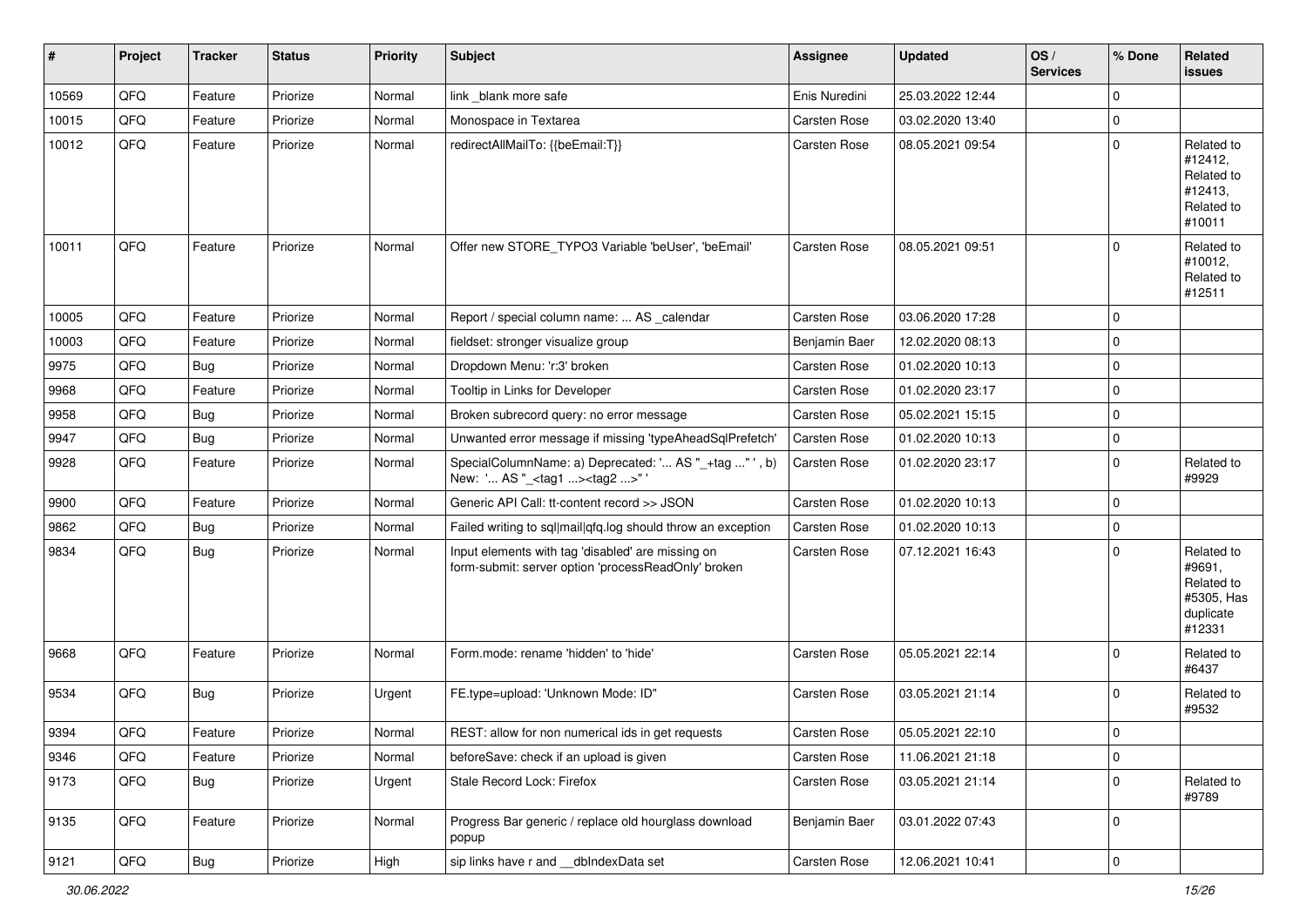| $\#$ | Project | <b>Tracker</b> | <b>Status</b> | <b>Priority</b> | <b>Subject</b>                                                                            | <b>Assignee</b>     | <b>Updated</b>   | OS/<br><b>Services</b> | % Done      | Related<br>issues                               |
|------|---------|----------------|---------------|-----------------|-------------------------------------------------------------------------------------------|---------------------|------------------|------------------------|-------------|-------------------------------------------------|
| 8963 | QFQ     | Feature        | Priorize      | Normal          | Setting values in a store: flexible way                                                   | Carsten Rose        | 05.05.2021 22:10 |                        | $\Omega$    | Related to<br>#8975                             |
| 8585 | QFQ     | Feature        | Priorize      | Normal          | Enhance Error message for 'unknown form'                                                  | Carsten Rose        | 01.02.2020 10:13 |                        | $\mathbf 0$ |                                                 |
| 8584 | QFQ     | Feature        | Priorize      | Normal          | FE 'Action' - never assign to Container (except Template<br>Group)                        | <b>Carsten Rose</b> | 01.02.2020 10:13 |                        | $\Omega$    |                                                 |
| 8277 | QFQ     | Feature        | Priorize      | Normal          | fe.parameter.default=                                                                     | <b>Carsten Rose</b> | 01.02.2020 23:17 |                        | $\mathbf 0$ | Related to<br>#8113                             |
| 8204 | QFQ     | Feature        | Priorize      | High            | Position 'required mark'                                                                  | <b>Carsten Rose</b> | 16.06.2021 13:44 |                        | $\Omega$    |                                                 |
| 8082 | QFQ     | Feature        | Priorize      | High            | Contact form without saving record                                                        | <b>Carsten Rose</b> | 07.12.2021 15:20 |                        | $\Omega$    | Related to<br>#8587,<br><b>Blocks</b><br>#11850 |
| 8044 | QFQ     | Feature        | Priorize      | Normal          | Transaction: a) Form, b) Report                                                           | <b>Carsten Rose</b> | 05.05.2021 22:14 |                        | $\mathbf 0$ | Related to<br>#8043                             |
| 8037 | QFQ     | <b>Bug</b>     | Priorize      | Normal          | FE.type=upload (advanced mode): {{slaveId:V}} missing<br>during dynamic update            | Carsten Rose        | 01.02.2020 10:13 |                        | $\mathbf 0$ |                                                 |
| 8034 | QFQ     | Feature        | Priorize      | Normal          | FormElement 'data': 22.22.2222 should not be accepted                                     | <b>Carsten Rose</b> | 01.02.2020 10:13 |                        | $\mathbf 0$ |                                                 |
| 7965 | QFQ     | Feature        | Priorize      | Normal          | Input type 'text' with visual format - currency                                           | Benjamin Baer       | 03.01.2022 07:45 |                        | $\Omega$    |                                                 |
| 7730 | QFQ     | Feature        | Priorize      | Normal          | SELECT Box: title in between                                                              | Benjamin Baer       | 01.02.2020 23:22 |                        | $\mathbf 0$ |                                                 |
| 7656 | QFQ     | <b>Bug</b>     | Priorize      | Normal          | FE with required, 'pattern' and 'extraButtonLock': always<br>complain about missing value | <b>Carsten Rose</b> | 01.02.2020 10:13 |                        | 0           |                                                 |
| 7630 | QFQ     | Feature        | Priorize      | Normal          | detailed error message for simple upload                                                  | <b>Carsten Rose</b> | 01.02.2020 10:13 |                        | $\Omega$    |                                                 |
| 7616 | QFQ     | <b>Bug</b>     | Priorize      | Normal          | Selectlist with Enum & Dynamic Update                                                     | <b>Carsten Rose</b> | 01.02.2020 10:13 |                        | $\Omega$    |                                                 |
| 7522 | QFQ     | Feature        | Priorize      | Normal          | Inserting default index.html to folder (Avoid Apache<br>Indexing)                         | <b>Carsten Rose</b> | 01.02.2020 10:13 |                        | $\Omega$    |                                                 |
| 7290 | QFQ     | Feature        | Priorize      | Normal          | FormEditor: title as textarea if LEN(title)>60                                            | <b>Carsten Rose</b> | 01.02.2020 10:13 |                        | $\mathbf 0$ | Blocked by<br>#7682                             |
| 7217 | QFQ     | Feature        | Priorize      | Normal          | Download: notice User if `_sip=?` is missing                                              | <b>Carsten Rose</b> | 01.02.2020 10:13 |                        | $\mathbf 0$ |                                                 |
| 6998 | QFQ     | Feature        | Priorize      | Normal          | Form: with debug=on show column information as tooltip of<br>column label                 | Carsten Rose        | 01.02.2020 10:13 |                        | $\Omega$    |                                                 |
| 6870 | QFQ     | Feature        | Priorize      | Normal          | Click on '_link' triggers an API call                                                     | Benjamin Baer       | 03.01.2022 08:25 |                        | $\mathbf 0$ |                                                 |
| 6801 | QFQ     | Feature        | Priorize      | Normal          | Fabric: Maximize / FullIscreen                                                            | Benjamin Baer       | 21.03.2022 09:56 |                        | 0           |                                                 |
| 6574 | QFQ     | <b>Bug</b>     | Priorize      | Normal          | qfq.log: Fehlermeldung wurde angezeigt, aber nicht geloggt                                | Carsten Rose        | 01.02.2020 10:13 |                        | $\mathbf 0$ |                                                 |
| 6566 | QFQ     | <b>Bug</b>     | Priorize      | Normal          | Link Function 'delete': provided parameter missing on page<br>reload                      | Benjamin Baer       | 03.01.2022 08:08 |                        | $\mathbf 0$ |                                                 |
| 6224 | QFQ     | Feature        | Priorize      | Normal          | Dynamic update: fade in/out fields                                                        | Benjamin Baer       | 21.03.2022 09:50 |                        | $\mathbf 0$ |                                                 |
| 6140 | QFQ     | <b>Bug</b>     | Priorize      | Normal          | QFQ DnD Sort: Locked fields                                                               | Benjamin Baer       | 21.03.2022 09:56 |                        | 0           |                                                 |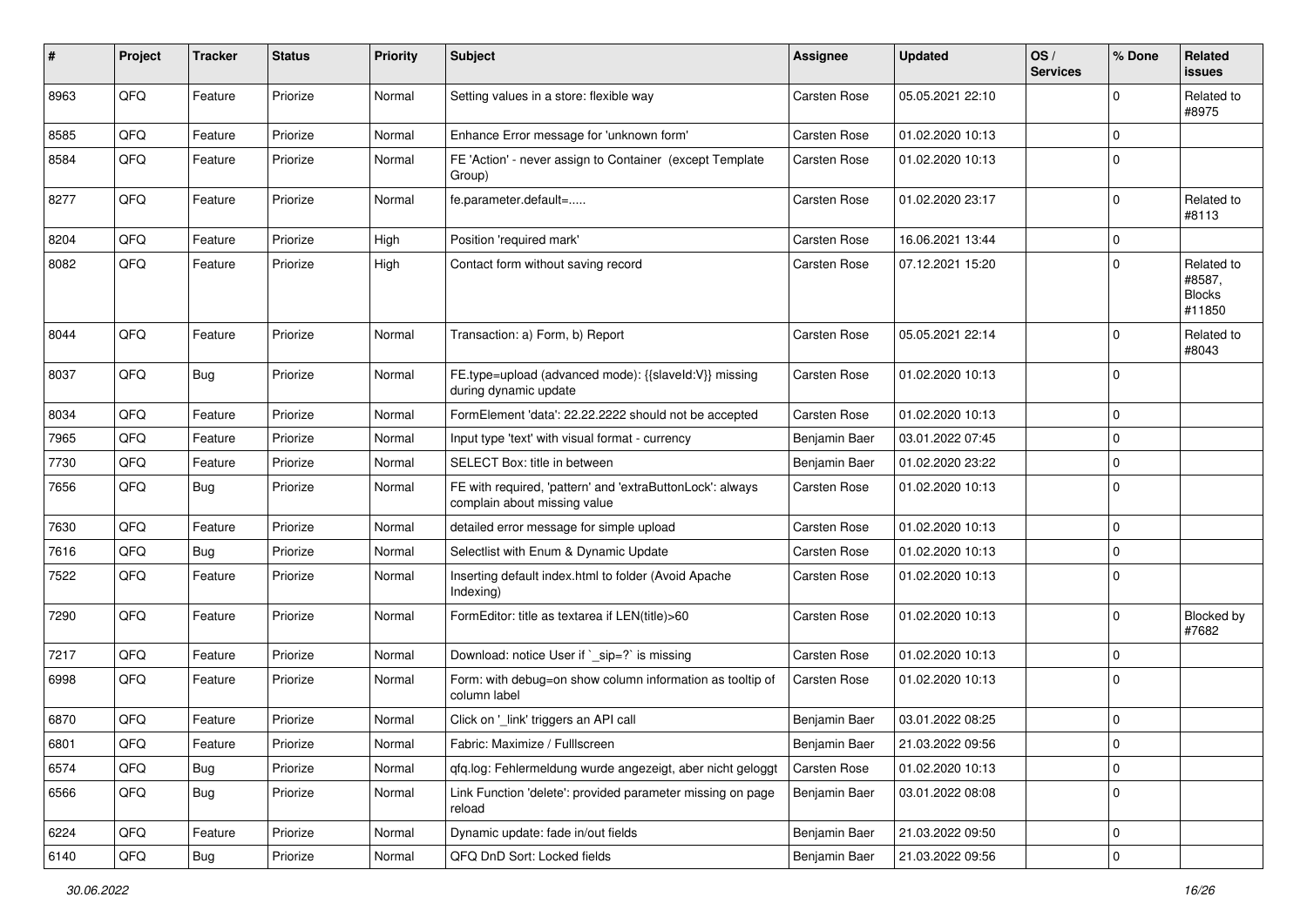| #     | Project | <b>Tracker</b> | <b>Status</b> | Priority | <b>Subject</b>                                                                                      | <b>Assignee</b>     | <b>Updated</b>   | OS/<br><b>Services</b> | % Done       | Related<br><b>issues</b>                                               |
|-------|---------|----------------|---------------|----------|-----------------------------------------------------------------------------------------------------|---------------------|------------------|------------------------|--------------|------------------------------------------------------------------------|
| 6116  | QFQ     | <b>Bug</b>     | Priorize      | High     | value of checkbox not saved                                                                         | <b>Carsten Rose</b> | 07.12.2021 17:19 |                        | $\mathbf{0}$ |                                                                        |
| 5942  | QFQ     | Feature        | Priorize      | Normal   | 'L' and 'type': append to links, generate via '_link' by using<br>'u:' .                            | <b>Carsten Rose</b> | 01.02.2020 10:13 |                        | $\mathbf 0$  |                                                                        |
| 5562  | QFQ     | Feature        | Priorize      | Normal   | Drag'n'Drop fuer Uploads                                                                            | Benjamin Baer       | 21.03.2022 09:52 |                        | $\Omega$     | Related to<br>#9706                                                    |
| 5366  | QFQ     | Feature        | Priorize      | Normal   | Saving with keyboard shortcuts                                                                      | Benjamin Baer       | 21.03.2022 09:47 |                        | $\mathbf 0$  |                                                                        |
| 4457  | QFQ     | <b>Bug</b>     | Priorize      | Normal   | typeahead: pressing return to select an item, saves the form<br>and closes the form.                | Benjamin Baer       | 03.01.2022 08:01 |                        | $\mathbf 0$  | Related to<br>#4398                                                    |
| 3867  | QFQ     | Feature        | Priorize      | Normal   | Readonly Formular: Template Groups add/delete<br>ausbeldnen                                         | <b>Carsten Rose</b> | 05.05.2021 22:12 |                        | $\Omega$     |                                                                        |
| 3782  | QFQ     | <b>Bug</b>     | Priorize      | Normal   | Bei fehlerhafter Eingabe (z.B. Datum) sollte das erwartete<br>Format angezeigt werden               | <b>Carsten Rose</b> | 01.02.2020 10:13 |                        | $\mathbf 0$  |                                                                        |
| 2665  | QFQ     | <b>Bug</b>     | Priorize      | Normal   | Dynamic Update funktioniert nicht, wenn beim<br>entsprechenden FormElement eine size angegeben ist. | Benjamin Baer       | 03.01.2022 08:12 |                        | 30           |                                                                        |
| 14395 | QFQ     | Support        | <b>New</b>    | Normal   | FormEditor: Virtual table columns                                                                   | Enis Nuredini       | 21.06.2022 16:09 |                        | $\pmb{0}$    |                                                                        |
| 14377 | QFQ     | Bug            | <b>New</b>    | Normal   | Documentation > General Tips: white page after migration                                            | Enis Nuredini       | 19.06.2022 16:37 |                        | $\mathbf 0$  |                                                                        |
| 14376 | QFQ     | Feature        | New           | Normal   | QFQ Bootstrap: if missing, create stored procedures                                                 | Enis Nuredini       | 19.06.2022 16:37 |                        | $\mathbf 0$  |                                                                        |
| 14322 | QFQ     | <b>Bug</b>     | New           | Normal   | Form Load: by default no scroll (save & close should be<br>visible)                                 | Enis Nuredini       | 15.06.2022 14:12 |                        | $\Omega$     | Related to<br>#14321,<br>Related to<br>#6232                           |
| 14305 | QFQ     | <b>Bug</b>     | <b>New</b>    | Normal   | Inline Report editing does not create history entries                                               | <b>Carsten Rose</b> | 10.06.2022 11:55 |                        | $\mathbf 0$  |                                                                        |
| 14304 | QFQ     | <b>Bug</b>     | New           | Normal   | table sorter view safer does not work                                                               | <b>Carsten Rose</b> | 10.06.2022 11:49 |                        | $\mathbf 0$  |                                                                        |
| 14245 | QFQ     | <b>Bug</b>     | New           | Normal   | Form Save Btn bleibt disabled wenn Datumsfeld über<br>Datepicker geändert                           | Enis Nuredini       | 27.05.2022 13:45 |                        | $\mathbf 0$  | Related to<br>#13689                                                   |
| 14233 | QFQ     | Bug            | <b>New</b>    | Normal   | AS link: question - HTML is not rendered                                                            | <b>Carsten Rose</b> | 28.05.2022 11:02 |                        | $\mathbf 0$  |                                                                        |
| 14227 | QFQ     | Feature        | New           | Normal   | Selenium Konkurrenz: cypress.io                                                                     | Enis Nuredini       | 28.05.2022 11:02 |                        | $\mathbf 0$  |                                                                        |
| 14187 | QFQ     | Feature        | New           | High     | gfg.log: show current URL                                                                           | <b>Carsten Rose</b> | 28.05.2022 11:02 |                        | $\mathbf 0$  | Related to<br>#13933.<br>Related to<br>#12532,<br>Related to<br>#11893 |
| 14185 | QFQ     | Feature        | New           | Normal   | External/Autocron.php - better suitable directory                                                   | Support: System     | 28.05.2022 11:03 |                        | $\mathbf 0$  |                                                                        |
| 14091 | QFQ     | Bug            | New           | Normal   | inconsistent template path for twig                                                                 | <b>Carsten Rose</b> | 19.04.2022 18:36 |                        | $\mathbf 0$  |                                                                        |
| 14090 | QFQ     | Feature        | New           | Normal   | Nützliche script funktionen                                                                         | <b>Carsten Rose</b> | 28.05.2022 11:03 |                        | $\mathbf 0$  |                                                                        |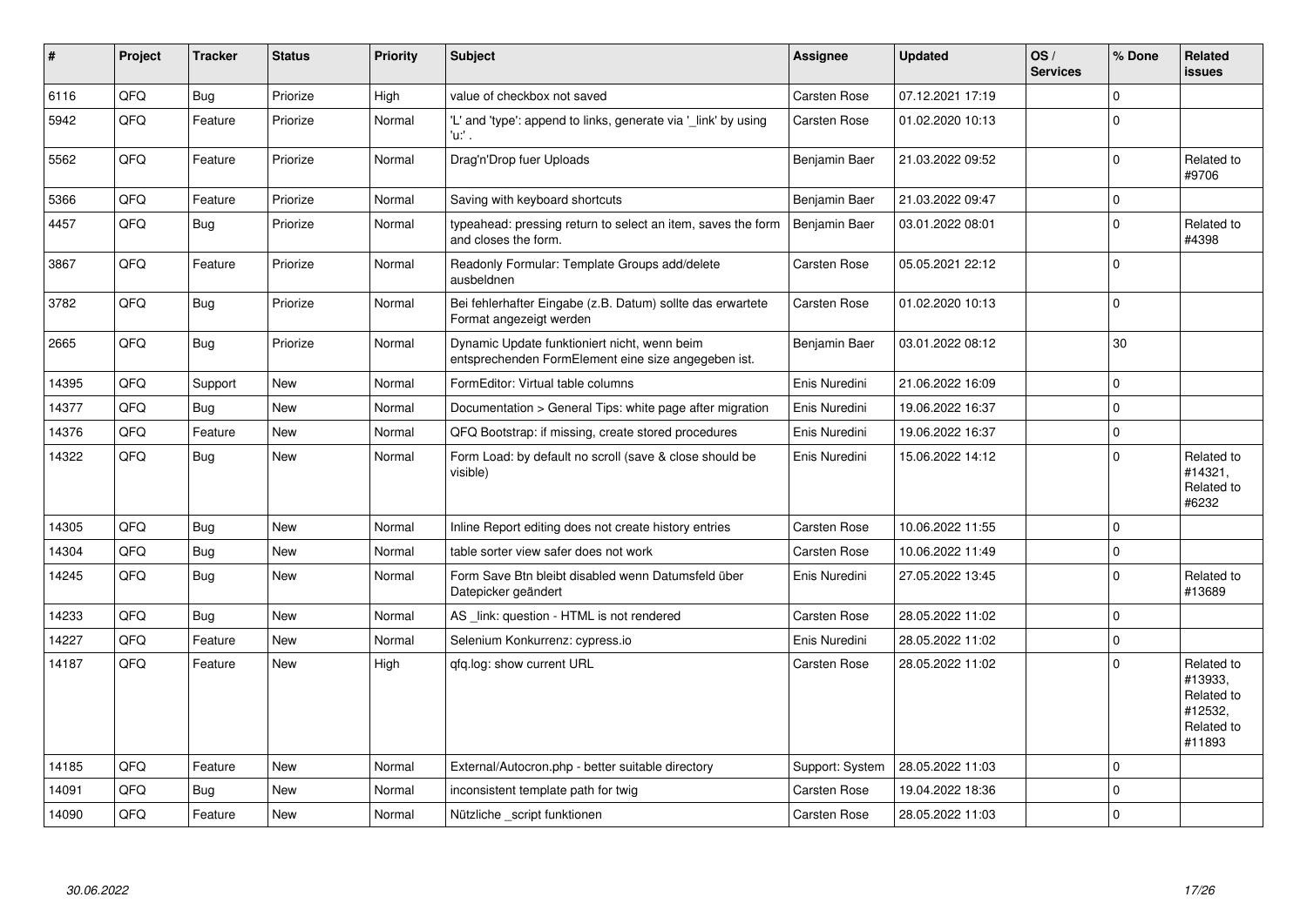| ∦     | Project | <b>Tracker</b> | <b>Status</b> | Priority | Subject                                                                                  | <b>Assignee</b>        | <b>Updated</b>   | OS/<br><b>Services</b> | % Done      | Related<br>issues                                |
|-------|---------|----------------|---------------|----------|------------------------------------------------------------------------------------------|------------------------|------------------|------------------------|-------------|--------------------------------------------------|
| 14077 | QFQ     | <b>Bug</b>     | New           | Normal   | As _link: Attribute 'class' missing by r:1 and r:3 - but should<br>set                   | Carsten Rose           | 28.05.2022 11:02 |                        | $\Omega$    | Related to<br>#5342.<br>Related to<br>#4343      |
| 14028 | QFQ     | Feature        | <b>New</b>    | Normal   | Required notification: visual nicer                                                      | Enis Nuredini          | 28.05.2022 11:01 |                        | $\mathbf 0$ |                                                  |
| 13945 | QFQ     | Feature        | New           | Normal   | As _link: content before/after link                                                      | Enis Nuredini          | 28.05.2022 11:01 |                        | $\mathbf 0$ | Related to<br>#12262                             |
| 13843 | QFQ     | Feature        | <b>New</b>    | Normal   | Create JWT via QFQ                                                                       | <b>Carsten Rose</b>    | 19.03.2022 17:42 |                        | $\Omega$    |                                                  |
| 13841 | QFQ     | Feature        | <b>New</b>    | Normal   | Create PDF via iText - evaluate                                                          | <b>Carsten Rose</b>    | 19.03.2022 17:42 |                        | $\mathbf 0$ |                                                  |
| 13757 | QFQ     | Feature        | New           | High     | QR / Bar-Code Plugin                                                                     | Enis Nuredini          | 19.03.2022 17:43 |                        | $\mathbf 0$ |                                                  |
| 13716 | QFQ     | <b>Bug</b>     | New           | High     | Firefox ask to store username/password                                                   | Enis Nuredini          | 30.05.2022 09:31 |                        | $\Omega$    | Related to<br>#13827                             |
| 13706 | QFQ     | <b>Bug</b>     | <b>New</b>    | Normal   | Wrong CheckType in FieldElement LastStatus of Form Cron                                  | <b>Carsten Rose</b>    | 21.01.2022 18:20 |                        | $\mathbf 0$ |                                                  |
| 13700 | QFQ     | Feature        | New           | Normal   | Redesign qfq.io Seite                                                                    | Carsten Rose           | 19.03.2022 17:43 |                        | $\mathbf 0$ |                                                  |
| 13689 | QFQ     | <b>Bug</b>     | <b>New</b>    | Normal   | Enter auf Eingabefeld mit ungültigem Wert führt zu blurry<br>Seite                       | Enis Nuredini          | 28.05.2022 10:53 |                        | $\Omega$    | Related to<br>#14245, Has<br>duplicate<br>#11891 |
| 13659 | QFQ     | <b>Bug</b>     | New           | Normal   | wrong sanitize class applied to R-store                                                  | <b>Carsten Rose</b>    | 15.01.2022 14:23 |                        | $\Omega$    |                                                  |
| 13647 | QFQ     | <b>Bug</b>     | <b>New</b>    | Normal   | Autofocus funktioniert nicht auf Chrome                                                  | Benjamin Baer          | 19.03.2022 17:44 |                        | $\mathbf 0$ |                                                  |
| 13609 | QFQ     | Feature        | New           | Normal   | QFQ Introduction: Seite aufloesen                                                        | Philipp<br>Gröbelbauer | 28.05.2022 11:02 |                        | $\mathbf 0$ |                                                  |
| 13592 | QFQ     | <b>Bug</b>     | New           | Normal   | QFQ Build Queue: das vergeben von Tags klappt nicht. Es<br>werden keine Releases gebaut. | Carsten Rose           | 19.03.2022 17:45 |                        | $\Omega$    |                                                  |
| 13528 | QFQ     | <b>Bug</b>     | <b>New</b>    | Normal   | qfq.io > releases: es wird kein neues Release angelegt                                   | Benjamin Baer          | 19.03.2022 17:46 |                        | $\mathbf 0$ |                                                  |
| 13467 | QFQ     | Feature        | <b>New</b>    | Normal   | ChangeLog Generator                                                                      | <b>Carsten Rose</b>    | 19.03.2022 17:46 |                        | $\Omega$    | Related to<br>#11460                             |
| 13460 | QFQ     | <b>Bug</b>     | <b>New</b>    | Normal   | Doc: Password set/reset  password should not processed<br>with 'html encode'             | Carsten Rose           | 19.03.2022 17:46 |                        | $\mathbf 0$ |                                                  |
| 13451 | QFQ     | <b>Bug</b>     | <b>New</b>    | Normal   | Character Counter / Max Character: Problem in Safari                                     | <b>Carsten Rose</b>    | 15.04.2022 17:18 |                        | $\Omega$    |                                                  |
| 13354 | QFQ     | Feature        | New           | Normal   | Using Websocket in QFQ                                                                   | <b>Carsten Rose</b>    | 10.11.2021 15:47 |                        | $\mathbf 0$ |                                                  |
| 13332 | QFQ     | <b>Bug</b>     | <b>New</b>    | Normal   | Multi Form: Required Felder werden visuell nicht markiert.                               | Carsten Rose           | 19.03.2022 17:47 |                        | 0           |                                                  |
| 13331 | QFQ     | <b>Bug</b>     | New           | Normal   | Multi Form: Clear Icon misplaced                                                         | Carsten Rose           | 19.03.2022 17:47 |                        | $\mathbf 0$ |                                                  |
| 12989 | QFQ     | <b>Bug</b>     | New           | Normal   | empty string does not trigger dynamic update                                             | Enis Nuredini          | 28.05.2022 11:09 |                        | 0           |                                                  |
| 12974 | QFQ     | <b>Bug</b>     | New           | High     | Sanitize Queries in Action-Elements                                                      | Carsten Rose           | 07.12.2021 17:19 |                        | 0           |                                                  |
| 12716 | QFQ     | <b>Bug</b>     | New           | Normal   | template group: Pattern only applied to first instance                                   | Carsten Rose           | 19.03.2022 17:47 |                        | 0           |                                                  |
| 12714 | QFG     | Bug            | New           | Normal   | Conversion of GIF to PDF broken when GIF contains Alpha.                                 | Carsten Rose           | 19.03.2022 17:49 |                        | $\mathbf 0$ |                                                  |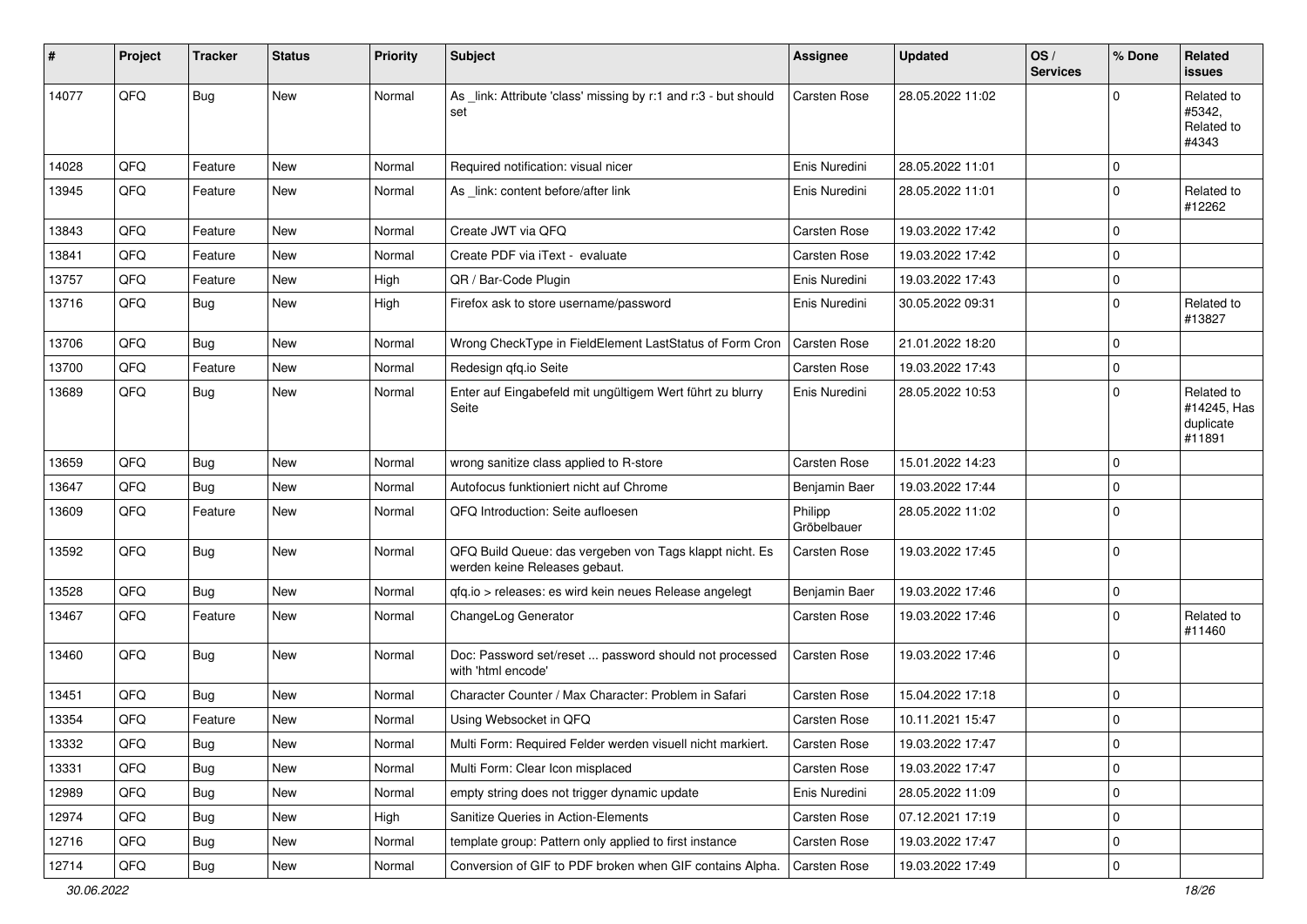| #     | Project | <b>Tracker</b> | <b>Status</b> | <b>Priority</b> | Subject                                                                                                                                             | <b>Assignee</b>     | <b>Updated</b>   | OS/<br><b>Services</b> | % Done      | Related<br>issues                                                     |
|-------|---------|----------------|---------------|-----------------|-----------------------------------------------------------------------------------------------------------------------------------------------------|---------------------|------------------|------------------------|-------------|-----------------------------------------------------------------------|
| 12702 | QFQ     | Bug            | New           | High            | templateGroup: broken in multiDb Setup                                                                                                              | <b>Carsten Rose</b> | 14.12.2021 16:02 |                        | $\Omega$    |                                                                       |
| 12679 | QFQ     | Feature        | New           | Normal          | tablesorter: custom column width                                                                                                                    | <b>Carsten Rose</b> | 16.06.2021 11:10 |                        | $\mathbf 0$ |                                                                       |
| 12670 | QFQ     | <b>Bug</b>     | New           | High            | Dropdown-Menu classes können nicht mehr angegeben<br>werden                                                                                         | <b>Carsten Rose</b> | 07.12.2021 17:19 |                        | $\mathbf 0$ |                                                                       |
| 12664 | QFQ     | Feature        | New           | Normal          | TinyMCE: report/remove malicous HTML/JS Code                                                                                                        | Carsten Rose        | 19.03.2022 17:47 |                        | $\mathbf 0$ | Related to<br>#14320                                                  |
| 12632 | QFQ     | Feature        | New           | Normal          | TinyMCE: Prepare CSS classes for images                                                                                                             | <b>Carsten Rose</b> | 04.06.2021 14:35 |                        | 100         | Blocked by<br>#12186                                                  |
| 12603 | QFQ     | Feature        | <b>New</b>    | Normal          | Dropdown (Select), Radio, checkbox:<br>itemListAlways={{!SELECT key, value}}                                                                        | <b>Carsten Rose</b> | 19.03.2022 17:47 |                        | $\mathbf 0$ |                                                                       |
| 12581 | QFQ     | <b>Bug</b>     | New           | Normal          | Form.forward=close: Record 'new' in new browser tab ><br>save (& close) >> Form is not reloaded with new created<br>record id and stays in mode=new | <b>Carsten Rose</b> | 19.03.2022 17:48 |                        | $\mathbf 0$ |                                                                       |
| 12556 | QFQ     | Feature        | New           | Normal          | Pills Title: colored = static or dynamic on allrequiredgiven                                                                                        | Benjamin Baer       | 19.03.2022 17:49 |                        | $\mathbf 0$ |                                                                       |
| 12545 | QFQ     | Bug            | New           | Urgent          | sql.log not created / updated                                                                                                                       | <b>Carsten Rose</b> | 14.12.2021 16:02 |                        | $\mathbf 0$ |                                                                       |
| 12544 | QFQ     | Feature        | New           | High            | a) ' AS _link' new also as ' AS _format', b) sortierung via<br>'display: none;', c) '_format' benoeitgt nicht zwingend<br>u/U/p/m/z/d               | <b>Carsten Rose</b> | 14.12.2021 16:03 |                        | $\mathbf 0$ |                                                                       |
| 12532 | QFQ     | Feature        | New           | High            | SIP-Parameter bei Seitenaufruf in Browser-Console<br>anzeigen                                                                                       | <b>Carsten Rose</b> | 07.12.2021 17:19 |                        | $\Omega$    | Related to<br>#11893.<br>Related to<br>#14187                         |
| 12520 | QFQ     | <b>Bug</b>     | <b>New</b>    | Normal          | Switch FE User: still active even FE User session expired                                                                                           | <b>Carsten Rose</b> | 19.03.2022 17:48 |                        | $\mathbf 0$ |                                                                       |
| 12513 | QFQ     | Bug            | New           | High            | Implement server side check of maxlength                                                                                                            | <b>Carsten Rose</b> | 07.12.2021 17:19 |                        | $\mathbf 0$ |                                                                       |
| 12512 | QFQ     | <b>Bug</b>     | New           | Normal          | Some MySQL Installation can't use 'stored procedures'                                                                                               | <b>Carsten Rose</b> | 19.03.2022 17:48 |                        | $\mathbf 0$ |                                                                       |
| 12490 | QFQ     | Feature        | New           | Normal          | Loading Plugins in QFQ - see what tinymce does. (lazy<br>loading)                                                                                   | Benjamin Baer       | 08.06.2022 10:37 |                        | $\Omega$    | Related to<br>#12611,<br>Related to<br>#10013,<br>Related to<br>#7732 |
| 12480 | QFQ     | Feature        | <b>New</b>    | Normal          | If QFQ upgrade is running, block further request                                                                                                    | <b>Carsten Rose</b> | 03.05.2021 20:45 |                        | $\mathbf 0$ |                                                                       |
| 12477 | QFQ     | Feature        | New           | Normal          | Support for refactoring: Form, FormElement, diverse<br>Tabellen/Spalten, tt-content Records                                                         | <b>Carsten Rose</b> | 03.05.2021 20:45 |                        | $\Omega$    |                                                                       |
| 12476 | QFQ     | Feature        | New           | Normal          | clearMe: a) should trigger 'dirty', b) sticky on textarea resize                                                                                    | Benjamin Baer       | 04.01.2022 08:40 |                        | $\mathbf 0$ | Related to<br>#9528                                                   |
| 12474 | QFQ     | Feature        | New           | Normal          | Check BaseConfigURL if it is given and the the last char is '/                                                                                      | Carsten Rose        | 03.05.2021 20:45 |                        | $\mathbf 0$ |                                                                       |
| 12468 | QFQ     | <b>Bug</b>     | New           | Urgent          | Form: update Form.title after save                                                                                                                  | Carsten Rose        | 03.05.2021 21:12 |                        | $\mathbf 0$ |                                                                       |
| 12465 | QFG     | Feature        | New           | Normal          | QFQ Function: use in FE to fill StoreRecord                                                                                                         | Carsten Rose        | 05.05.2021 21:58 |                        | $\mathbf 0$ |                                                                       |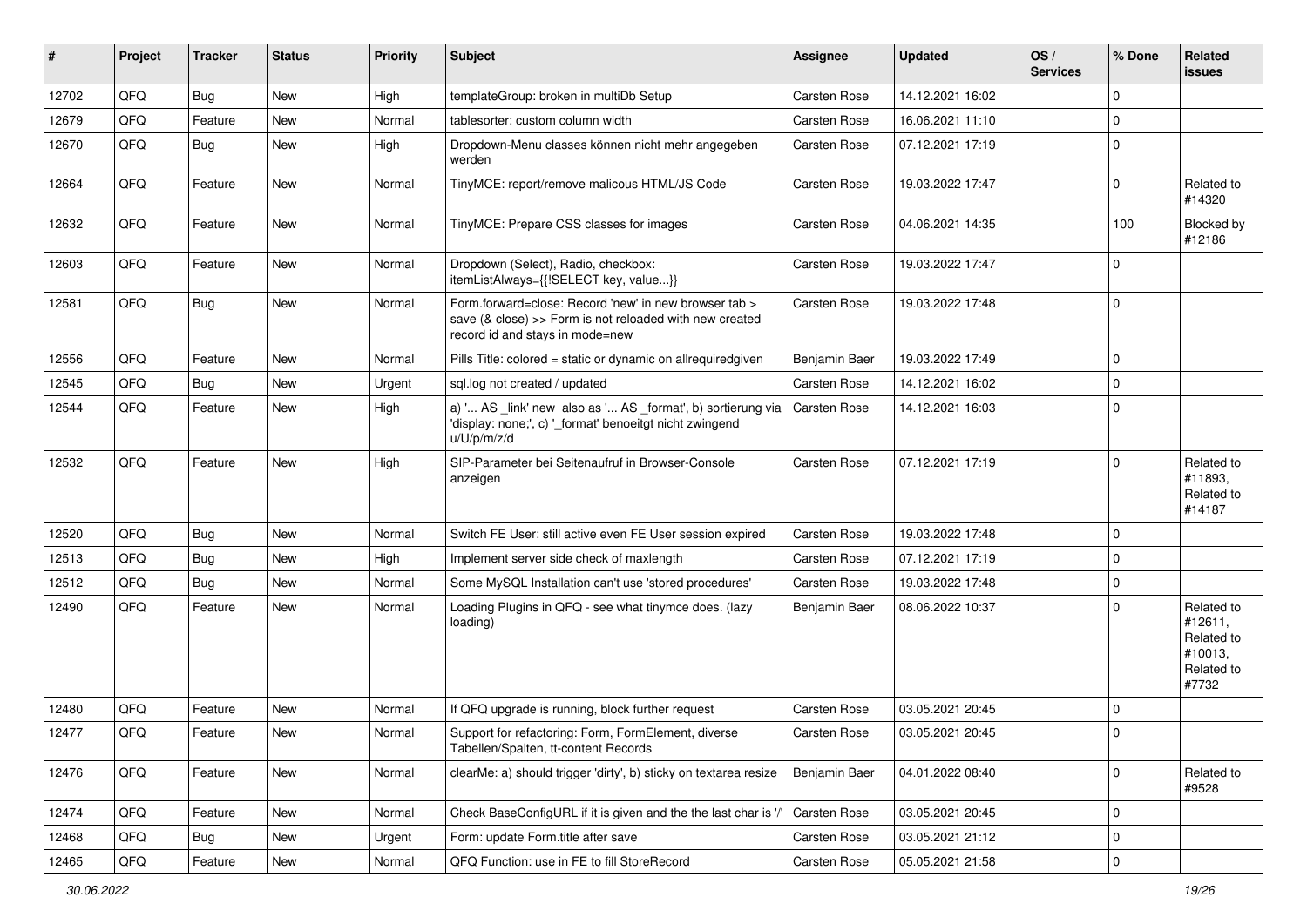| #     | Project | <b>Tracker</b> | <b>Status</b> | <b>Priority</b> | <b>Subject</b>                                                                                                 | <b>Assignee</b>     | <b>Updated</b>   | OS/<br><b>Services</b> | % Done      | Related<br>issues                             |
|-------|---------|----------------|---------------|-----------------|----------------------------------------------------------------------------------------------------------------|---------------------|------------------|------------------------|-------------|-----------------------------------------------|
| 12413 | QFQ     | Feature        | New           | Normal          | STORE_TYPO3: enhance for {{be_users.email:T}},<br>{{fe users.email:T}}                                         | <b>Carsten Rose</b> | 03.05.2021 20:45 |                        | $\Omega$    | Related to<br>#12412,<br>Related to<br>#10012 |
| 12412 | QFQ     | Feature        | <b>New</b>    | Normal          | Action/Escape qualifier 'e' (empty), '0': if given, an empty<br>string (or '0') will be treated as 'not found' | <b>Carsten Rose</b> | 08.05.2021 09:40 |                        | $\Omega$    | Related to<br>#12413,<br>Related to<br>#10012 |
| 12400 | QFQ     | Feature        | <b>New</b>    | Normal          | Tutorial ist in QFQ Doku, Wird in der Suche gefunden, es<br>gibt aber kein Menupunkt - Inhalt ueberpruefen     | <b>Carsten Rose</b> | 03.05.2021 20:45 |                        | $\mathbf 0$ |                                               |
| 12330 | QFQ     | Feature        | New           | Normal          | Copy to input field / text area / TinyMCE                                                                      | <b>Carsten Rose</b> | 07.04.2021 09:01 |                        | $\Omega$    |                                               |
| 12327 | QFQ     | <b>Bug</b>     | <b>New</b>    | Normal          | Copy to clipboard: Glyphicon can not be changed                                                                | Carsten Rose        | 27.12.2021 17:59 |                        | $\mathbf 0$ |                                               |
| 12269 | QFQ     | Feature        | <b>New</b>    | Normal          | 2FA - Login                                                                                                    | <b>Carsten Rose</b> | 03.05.2021 20:45 |                        | $\mathbf 0$ |                                               |
| 12187 | QFQ     | <b>Bug</b>     | New           | Normal          | Trigger FormAsFile() via Report: probably problem with multi<br>DB setup                                       | Carsten Rose        | 20.03.2021 21:20 |                        | $\mathbf 0$ |                                               |
| 12186 | QFQ     | Feature        | <b>New</b>    | High            | TinyMCE Config für Objekte                                                                                     | Carsten Rose        | 07.12.2021 17:19 |                        | $\Omega$    | <b>Blocks</b><br>#12632                       |
| 12163 | QFQ     | Feature        | <b>New</b>    | Normal          | Checkbox: table wrap                                                                                           | <b>Carsten Rose</b> | 03.05.2021 20:51 |                        | $\mathbf 0$ |                                               |
| 12162 | QFQ     | Feature        | <b>New</b>    | Normal          | FE.type=sendmail: personalized mailing (several mails) via<br>template                                         | <b>Carsten Rose</b> | 03.05.2021 20:45 |                        | $\Omega$    |                                               |
| 12156 | QFQ     | Feature        | <b>New</b>    | Normal          | Form: Optional disable 'leave page'                                                                            |                     | 03.05.2021 20:45 |                        | $\mathbf 0$ |                                               |
| 12146 | QFQ     | Feature        | New           | Normal          | Autocron Job: Anzeigen wann der naechste Job ausgefuehrt<br>wird, resp das er nicht ausgefuehrt wird           | <b>Carsten Rose</b> | 15.03.2021 15:23 |                        | $\mathbf 0$ |                                               |
| 12135 | QFQ     | Feature        | <b>New</b>    | Normal          | Subrecord: Notiz                                                                                               |                     | 24.04.2021 16:58 |                        | $\mathbf 0$ |                                               |
| 12133 | QFQ     | <b>Bug</b>     | <b>New</b>    | Normal          | NPM, phpSpreadSheet aktualisieren                                                                              | <b>Carsten Rose</b> | 15.03.2021 09:04 |                        | $\mathbf 0$ |                                               |
| 12119 | QFQ     | Feature        | <b>New</b>    | Normal          | AS paged: error message missing if there ist no 'r' argument.                                                  | <b>Carsten Rose</b> | 03.05.2021 20:51 |                        | $\mathbf 0$ |                                               |
| 12109 | QFQ     | Feature        | <b>New</b>    | Normal          | Donwload Link: Plain, SIP, Persistent Link, Peristent SIP -<br>new notation                                    | <b>Carsten Rose</b> | 03.05.2021 20:45 |                        | $\Omega$    | Related to<br>#12085                          |
| 12066 | QFQ     | <b>Bug</b>     | <b>New</b>    | High            | enterAsSubmit: Forward wird nicht ausgeführt                                                                   | Enis Nuredini       | 29.05.2022 09:23 |                        | $\mathbf 0$ |                                               |
| 12045 | QFQ     | Bug            | <b>New</b>    | Normal          | templateGroup afterSave FE: Aufruf ohne<br>sqlHonorFormElements funktioniert nicht                             | <b>Carsten Rose</b> | 18.02.2021 16:33 |                        | $\mathbf 0$ |                                               |
| 12040 | QFQ     | Bug            | New           | Normal          | FE Mode 'hidden' für zwei FEs auf einer Zeile                                                                  | <b>Carsten Rose</b> | 18.02.2021 10:13 |                        | $\Omega$    |                                               |
| 12039 | QFQ     | Feature        | New           | Normal          | Missing htmlSpecialChar() in pre processing on form submit                                                     |                     | 18.02.2021 00:09 |                        | $\mathbf 0$ | Related to<br>#14320                          |
| 12038 | QFQ     | Feature        | New           | Normal          | a) STORE_VAR: filenameOnlyStripUniq, b) SP:<br>QSTRIPUNIQ()                                                    |                     | 17.02.2021 23:55 |                        | 0           |                                               |
| 12024 | QFQ     | Feature        | New           | Normal          | Excel Export: text columns by default decode<br>htmlspeciachar()                                               | Carsten Rose        | 17.02.2021 23:55 |                        | $\mathbf 0$ | Related to<br>#12022                          |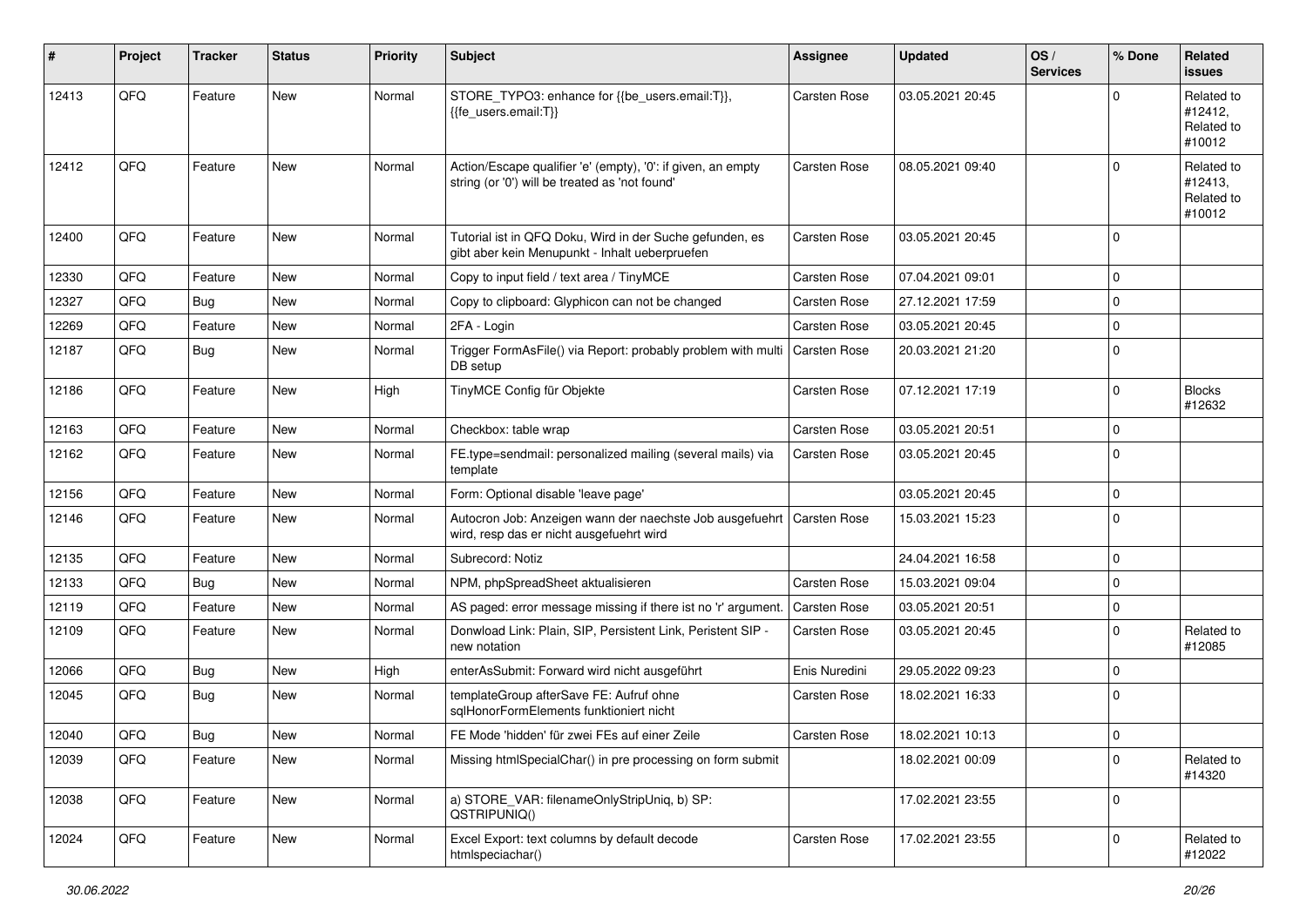| #     | Project | <b>Tracker</b> | <b>Status</b> | Priority | <b>Subject</b>                                                                                       | <b>Assignee</b>                                        | <b>Updated</b>   | OS/<br><b>Services</b> | % Done      | Related<br>issues                             |                      |
|-------|---------|----------------|---------------|----------|------------------------------------------------------------------------------------------------------|--------------------------------------------------------|------------------|------------------------|-------------|-----------------------------------------------|----------------------|
| 12023 | QFQ     | Feature        | <b>New</b>    | Normal   | MySQL Stored Precdure: QDECODESPECIALCHAR()                                                          | Carsten Rose                                           | 16.02.2021 11:16 |                        | $\Omega$    | Related to<br>#12022                          |                      |
| 11955 | QFQ     | Feature        | New           | Normal   | subrecord: new title option to set <th> attributes - e.g. to<br/>customize tablesorter options.</th> | attributes - e.g. to<br>customize tablesorter options. | Carsten Rose     | 03.05.2021 20:47       |             | $\mathbf 0$                                   | Related to<br>#11775 |
| 11893 | QFQ     | Feature        | New           | High     | Broken SIP: a) only report one time, b) only report in main<br>column                                | <b>Carsten Rose</b>                                    | 12.05.2021 12:13 |                        | $\Omega$    | Related to<br>#12532,<br>Related to<br>#14187 |                      |
| 11892 | QFQ     | Feature        | New           | Normal   | tablesorter: columns with links are hard to order - new<br>qualifier 'Y: <ord>'</ord>                | Enis Nuredini                                          | 23.03.2022 09:22 |                        | $\mathbf 0$ |                                               |                      |
| 11850 | QFQ     | Feature        | New           | Urgent   | Wizard Form: basierend auf einer Tabelle eine Form<br>anlegen.                                       |                                                        | 03.05.2021 21:12 |                        | $\Omega$    | Blocked by<br>#8082                           |                      |
| 11775 | QFQ     | Feature        | New           | Normal   | Subrecord Tooltip pro Feld                                                                           | Carsten Rose                                           | 18.12.2020 15:22 |                        | $\mathbf 0$ | Related to<br>#11955                          |                      |
| 11752 | QFQ     | <b>Bug</b>     | New           | Normal   | checkbox renders multiple input elements with same name                                              | Carsten Rose                                           | 17.12.2020 14:58 |                        | $\mathbf 0$ | Related to<br>#11750                          |                      |
| 11747 | QFQ     | Feature        | New           | Normal   | Maintenance Page with Redirect                                                                       | Carsten Rose                                           | 03.05.2021 20:47 |                        | $\mathbf 0$ | Related to<br>#11741                          |                      |
| 11716 | QFQ     | Feature        | New           | Normal   | Form an beliebiger Stelle im Report anzeigen                                                         |                                                        | 09.12.2020 09:47 |                        | $\mathbf 0$ |                                               |                      |
| 11715 | QFQ     | <b>Bug</b>     | <b>New</b>    | Normal   | acceptZeroAsRequired and requiredOffButMark do not<br>coincide                                       |                                                        | 08.12.2020 12:13 |                        | $\mathbf 0$ |                                               |                      |
| 11702 | QFQ     | Feature        | <b>New</b>    | Normal   | HTML Special Char makes no sense for 'allbut' if '&' is<br>forbidden                                 | <b>Carsten Rose</b>                                    | 07.12.2021 16:35 |                        | $\Omega$    | Related to<br>#5112,<br>Related to<br>#14320  |                      |
| 11695 | QFQ     | Bug            | New           | Normal   | MultiForm required FE Error                                                                          | <b>Carsten Rose</b>                                    | 04.12.2020 13:34 |                        | $\mathbf 0$ |                                               |                      |
| 11668 | QFQ     | <b>Bug</b>     | New           | Normal   | Play function.sql - problem with mysql                                                               | <b>Carsten Rose</b>                                    | 03.05.2021 20:48 |                        | $\mathbf 0$ |                                               |                      |
| 11667 | QFQ     | <b>Bug</b>     | New           | Normal   | MySQL mariadb-server-10.3: Incorrect datetime value                                                  | Carsten Rose                                           | 03.05.2021 20:48 |                        | $\mathbf 0$ |                                               |                      |
| 11535 | QFQ     | Feature        | <b>New</b>    | Normal   | Ability to create SQL columns in frontend QFQ forms                                                  |                                                        | 17.11.2020 12:11 |                        | $\Omega$    |                                               |                      |
| 11534 | QFQ     | Feature        | New           | Normal   | Report: Action on selected rows - Table batchprocessing<br>feature                                   |                                                        | 18.11.2020 08:15 |                        | $\Omega$    |                                               |                      |
| 11523 | QFQ     | Feature        | <b>New</b>    | Normal   | Mit dynamic Update erkennen, ob Upload gemacht wurde                                                 | <b>Carsten Rose</b>                                    | 13.11.2020 15:07 |                        | $\mathbf 0$ | Related to<br>#9533                           |                      |
| 11522 | QFQ     | <b>Bug</b>     | New           | Normal   | Aus/Einblenden von Reitern                                                                           |                                                        | 13.11.2020 14:58 |                        | $\mathbf 0$ |                                               |                      |
| 11516 | QFQ     | Feature        | New           | Normal   | Multi Page Form (Previous/Next Buttons)                                                              | Carsten Rose                                           | 16.03.2021 17:52 |                        | $\mathbf 0$ |                                               |                      |
| 11504 | QFQ     | Feature        | New           | Normal   | Dynamic Update: Button text update for 'Save',' Close' &<br>'Delete'                                 | Carsten Rose                                           | 12.11.2020 23:44 |                        | $\mathbf 0$ |                                               |                      |
| 11460 | QFO     | Feature        | New           | Normal   | Easier creation of changelog: gitchangelog                                                           | Carsten Rose                                           | 12.06.2021 10:20 |                        | $\mathbf 0$ | Related to<br>#13467                          |                      |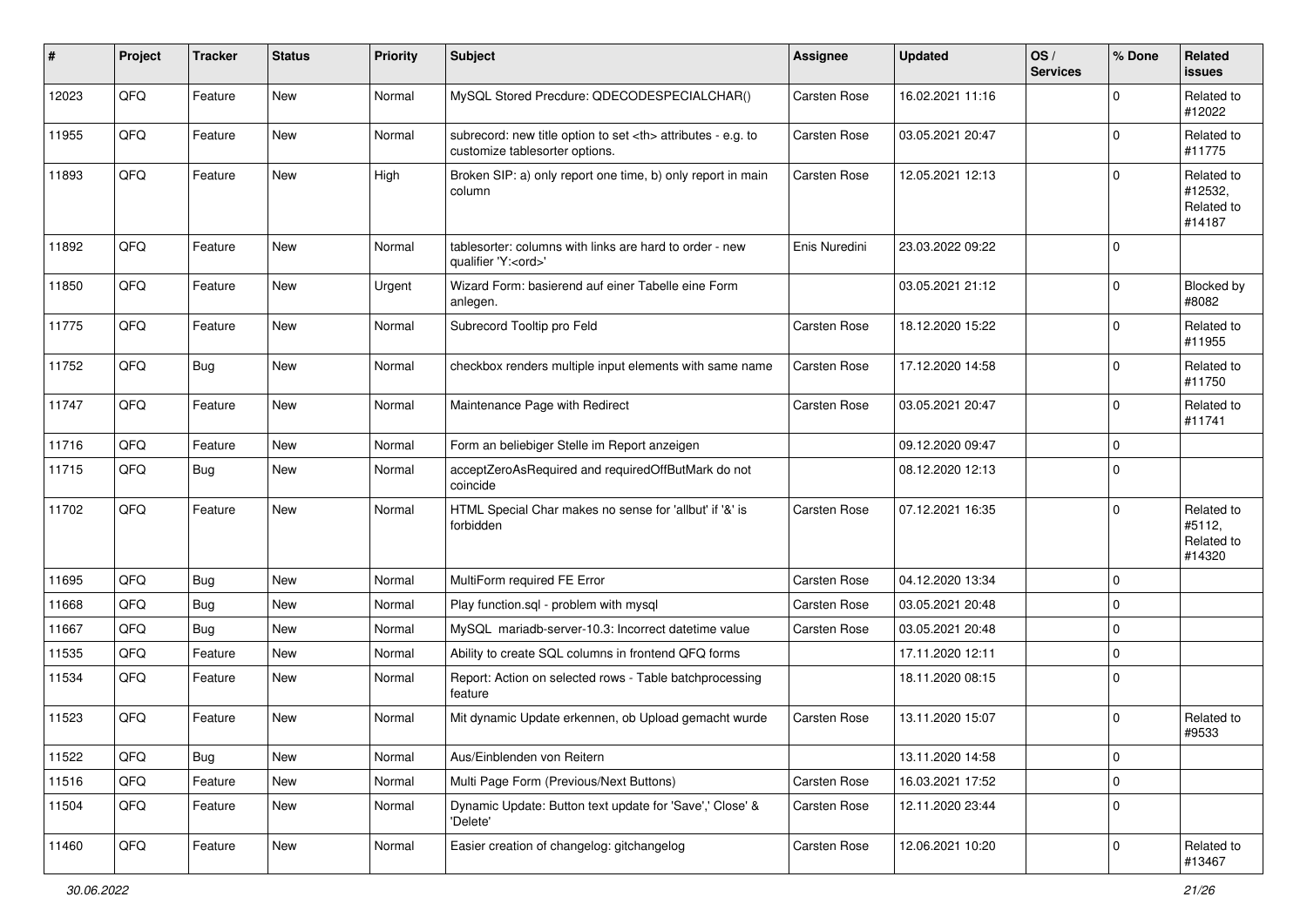| $\vert$ # | Project | <b>Tracker</b> | <b>Status</b> | <b>Priority</b> | <b>Subject</b>                                                                      | <b>Assignee</b>     | <b>Updated</b>   | OS/<br><b>Services</b> | % Done       | Related<br><b>issues</b>                                             |
|-----------|---------|----------------|---------------|-----------------|-------------------------------------------------------------------------------------|---------------------|------------------|------------------------|--------------|----------------------------------------------------------------------|
| 11239     | QFQ     | Bug            | <b>New</b>    | Normal          | Radiobutton (plain): horizontales Rendern abhängig vom<br>Datentyp in der Datenbank | <b>Carsten Rose</b> | 30.09.2020 18:37 |                        | $\mathbf 0$  |                                                                      |
| 11237     | QFQ     | Bug            | <b>New</b>    | High            | Radiobutton / parameter.buttonClass= btn-default - kein dirty<br>Trigger            | Benjamin Baer       | 03.05.2021 21:12 |                        | $\mathbf 0$  | Related to<br>#10766                                                 |
| 11195     | QFQ     | <b>Bug</b>     | <b>New</b>    | Low             | Dynamic Update: Note not updated if new text is empty<br>(v20.4)                    |                     | 25.09.2020 11:14 |                        | $\mathbf 0$  |                                                                      |
| 11080     | QFQ     | Feature        | <b>New</b>    | Normal          | Send MQTT messages                                                                  | <b>Carsten Rose</b> | 29.08.2020 19:49 |                        | $\mathbf{0}$ |                                                                      |
| 11057     | QFQ     | <b>Bug</b>     | <b>New</b>    | High            | Checkboxes ohne span.checkmark im Report werden<br>ausgeblendet                     | Benjamin Baer       | 03.05.2021 21:12 |                        | $\mathbf 0$  | Related to<br>#11039                                                 |
| 10996     | QFQ     | Feature        | <b>New</b>    | Normal          | Download video via sip: no seek                                                     | Carsten Rose        | 12.08.2020 14:18 |                        | $\mathbf 0$  |                                                                      |
| 10979     | QFQ     | Feature        | <b>New</b>    | Normal          | Ajax Calls an API - dataReport                                                      | <b>Carsten Rose</b> | 11.05.2022 12:15 |                        | $\mathbf 0$  |                                                                      |
| 10976     | QFQ     | Feature        | <b>New</b>    | Normal          | Excel Export Verbesserungen                                                         | <b>Carsten Rose</b> | 06.08.2020 10:56 |                        | $\mathbf 0$  |                                                                      |
| 10937     | QFQ     | <b>Bug</b>     | <b>New</b>    | Normal          | Fehler mit abhängigen Select- Feldern beim Positionieren                            | Carsten Rose        | 12.11.2020 23:45 |                        | $\mathbf 0$  |                                                                      |
| 10890     | QFQ     | Bug            | <b>New</b>    | Normal          | AutoCron hangs                                                                      |                     | 20.07.2020 13:56 |                        | $\mathbf 0$  |                                                                      |
| 10874     | QFQ     | Feature        | New           | Normal          | Erstellen eines Foreign Keys in der Tabelle "FormElement"                           |                     | 13.07.2020 10:11 |                        | $\pmb{0}$    |                                                                      |
| 10819     | QFQ     | Feature        | New           | Normal          | Persistent SIP - second try                                                         | <b>Carsten Rose</b> | 29.06.2020 23:02 |                        | $\mathbf 0$  | Related to<br>#6261                                                  |
| 10766     | QFQ     | Bug            | New           | High            | Radiobutton / parameter.buttonClass=btn-default: dynamic<br>update                  |                     | 03.05.2021 21:12 |                        | $\mathbf 0$  | Related to<br>#11237                                                 |
| 10763     | QFQ     | Feature        | <b>New</b>    | Normal          | form accessed and submitted despite logout?                                         |                     | 16.06.2020 11:43 |                        | $\mathbf 0$  |                                                                      |
| 10759     | QFQ     | Bug            | New           | Normal          | emptyMeansNull - Feld falsch aktualisiert                                           |                     | 12.11.2020 23:45 |                        | $\mathbf 0$  |                                                                      |
| 10714     | QFQ     | Feature        | <b>New</b>    | Normal          | multi Table Form                                                                    | <b>Carsten Rose</b> | 16.03.2021 18:44 |                        | $\mathbf 0$  |                                                                      |
| 10704     | QFQ     | <b>Bug</b>     | New           | Normal          | wkhtml problem rendering fullCalendar.js / fabric.js >><br>successor: puppeteer     | <b>Carsten Rose</b> | 12.11.2020 23:45 |                        | $\Omega$     | Related to<br>#5024,<br>Related to<br>#4650.<br>Related to<br>#10715 |
| 10658     | QFQ     | <b>Bug</b>     | <b>New</b>    | Normal          | processReadOnly broken                                                              | Carsten Rose        | 27.05.2020 17:55 |                        | $\mathbf 0$  |                                                                      |
| 10640     | QFQ     | <b>Bug</b>     | New           | High            | TypeAhead Tag: FE editierbar trotz readOnly                                         | <b>Carsten Rose</b> | 03.05.2021 21:12 |                        | $\mathbf 0$  | Related to<br>#7795                                                  |
| 10593     | QFQ     | Feature        | New           | Normal          | label2: text behind input element                                                   | <b>Carsten Rose</b> | 16.05.2020 10:57 |                        | $\mathbf 0$  |                                                                      |
| 10588     | QFQ     | <b>Bug</b>     | <b>New</b>    | Normal          | typeahed Tag: Doku anpassen                                                         | Carsten Rose        | 12.11.2020 23:45 |                        | $\mathbf 0$  |                                                                      |
| 10508     | QFQ     | Bug            | <b>New</b>    | High            | Multi Form broken on Multi DB Instance                                              | Carsten Rose        | 03.05.2021 21:12 |                        | $\pmb{0}$    |                                                                      |
| 10506     | QFQ     | <b>Bug</b>     | New           | High            | Template Group broken on MultiDB instance                                           | <b>Carsten Rose</b> | 03.05.2021 21:12 |                        | $\mathbf 0$  | Related to<br>#10505                                                 |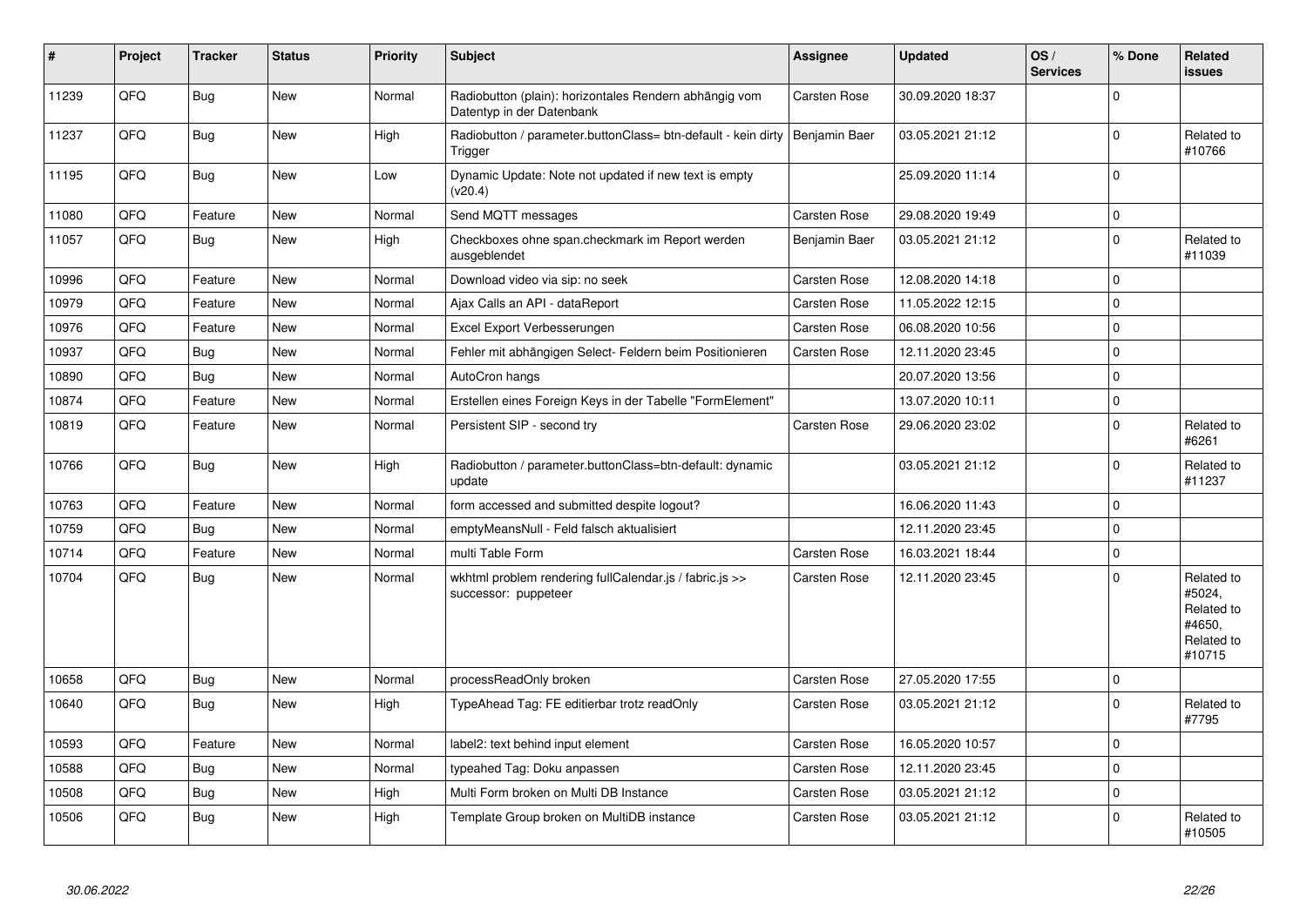| #     | Project | <b>Tracker</b> | <b>Status</b> | Priority | <b>Subject</b>                                                                                                                        | <b>Assignee</b>     | <b>Updated</b>   | OS/<br><b>Services</b> | % Done      | <b>Related</b><br>issues                     |
|-------|---------|----------------|---------------|----------|---------------------------------------------------------------------------------------------------------------------------------------|---------------------|------------------|------------------------|-------------|----------------------------------------------|
| 10463 | QFQ     | Feature        | <b>New</b>    | Normal   | Report_link: expliztes setzen von HTML Tags (Bedarf fuer<br>'data-selenium' & 'id')                                                   | Enis Nuredini       | 23.03.2022 09:23 |                        | $\Omega$    | Related to<br>#7648                          |
| 10384 | QFQ     | Feature        | New           | Normal   | Parameter Exchange QFQ Instances                                                                                                      |                     | 07.05.2020 09:38 |                        | $\mathbf 0$ |                                              |
| 10345 | QFQ     | Feature        | <b>New</b>    | Normal   | Templates - Patterns QFQ Style                                                                                                        |                     | 03.05.2021 21:01 |                        | $\Omega$    | Related to<br>#10713                         |
| 10324 | QFQ     | <b>Bug</b>     | New           | Normal   | Excel Export mit Template funktioniert nur, wenn Template<br>vor uid kommt                                                            |                     | 30.03.2020 11:20 |                        | $\mathbf 0$ | Related to<br>#10257                         |
| 10322 | QFQ     | <b>Bug</b>     | New           | Normal   | FormElement / Radio: missing column 'enum' >> FE not<br>reported                                                                      | Carsten Rose        | 07.05.2020 09:37 |                        | $\Omega$    |                                              |
| 10119 | QFQ     | Feature        | New           | Normal   | Dropdown (selectlist) & Type Ahead: format and catagorize<br>list                                                                     | Carsten Rose        | 07.05.2020 09:36 |                        | $\mathbf 0$ |                                              |
| 10115 | QFQ     | Feature        | <b>New</b>    | Normal   | TypeAhead: static list                                                                                                                | Carsten Rose        | 26.02.2020 16:42 |                        | 100         |                                              |
| 10114 | QFQ     | Feature        | New           | High     | Symbol (Link): 'G:' (Glyphicon) replaced by 'i:' (icon)                                                                               |                     | 07.12.2021 17:19 |                        | $\Omega$    | Related to<br>#3797,<br>Related to<br>#4194  |
| 10082 | QFQ     | <b>Bug</b>     | New           | Normal   | FE.type=SELECT - 'sanatize' Class                                                                                                     | Carsten Rose        | 07.05.2020 09:36 |                        | $\mathbf 0$ | Related to<br>#10081                         |
| 10081 | QFQ     | <b>Bug</b>     | New           | High     | Stale record lock after 'forbidden' character                                                                                         | Carsten Rose        | 03.05.2021 21:12 |                        | $\Omega$    | Related to<br>#10082,<br>Related to<br>#9789 |
| 10080 | QFQ     | Feature        | <b>New</b>    | Normal   | Popup on 'save' / 'close': configure dialog (answer<br>yes/no/cancle/)                                                                | <b>Carsten Rose</b> | 28.03.2021 20:52 |                        | $\mathbf 0$ | Is duplicate<br>of #12262                    |
| 10014 | QFQ     | Feature        | New           | Normal   | Manual.rst: describe behaviour and process order of<br>fillStoreVar, slaveId, sqlBefore,                                              | <b>Carsten Rose</b> | 01.02.2020 22:31 |                        | $\Omega$    |                                              |
| 9983  | QFQ     | Feature        | New           | Normal   | Report Notation: new keyword 'range'                                                                                                  | <b>Carsten Rose</b> | 01.02.2020 15:55 |                        | $\mathbf 0$ |                                              |
| 9927  | QFQ     | Feature        | New           | Normal   | QFQ Update: a) Update nur machen wenn BE User<br>eingeloggt ist., b) Bei Fehler genaue Meldung welcher<br>Updateschritt Probleme hat. | Carsten Rose        | 22.01.2020 12:59 |                        | $\mathbf 0$ |                                              |
| 9855  | QFQ     | <b>Bug</b>     | New           | Normal   | <b>Required Check</b>                                                                                                                 |                     | 01.02.2020 15:56 |                        | $\mathbf 0$ |                                              |
| 9853  | QFQ     | Feature        | New           | Normal   | Check das SQL / QFQ / Mail Logfile geschrieben wird                                                                                   |                     | 09.01.2020 11:15 |                        | $\Omega$    |                                              |
| 9811  | QFQ     | Feature        | New           | Normal   | Report: tag every n'th row                                                                                                            | <b>Carsten Rose</b> | 01.02.2020 23:22 |                        | $\Omega$    |                                              |
| 9783  | QFQ     | <b>Bug</b>     | New           | Normal   | Email with special characters                                                                                                         | Carsten Rose        | 01.02.2020 23:22 |                        | $\mathbf 0$ |                                              |
| 9781  | QFQ     | Feature        | New           | Normal   | Button: CSS class to make buttons smaller                                                                                             | Carsten Rose        | 01.02.2020 23:22 |                        | $\mathbf 0$ |                                              |
| 9777  | QFQ     | Feature        | New           | Normal   | Logging QFQ Variables                                                                                                                 | Carsten Rose        | 16.12.2019 17:17 |                        | 0           |                                              |
| 9773  | QFQ     | <b>Bug</b>     | New           | Normal   | form.parameter.formModeGlobal=requiredOff                                                                                             | Carsten Rose        | 01.02.2020 15:56 |                        | 0           |                                              |
| 9707  | QFG     | Feature        | New           | Normal   | SIP security: encode pageld and check pageld on decode                                                                                | Carsten Rose        | 01.02.2020 23:22 |                        | $\mathbf 0$ |                                              |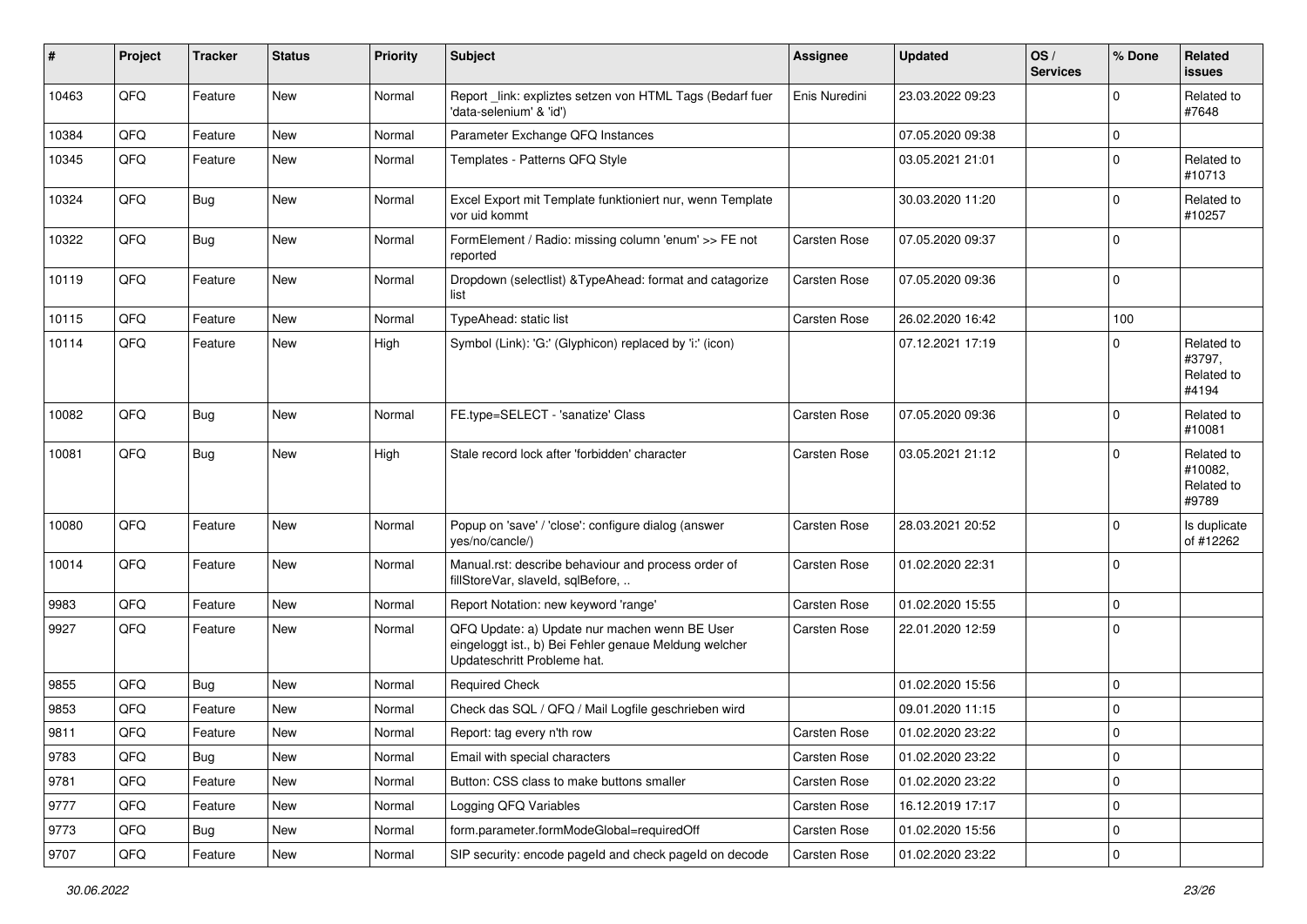| $\vert$ # | Project | <b>Tracker</b> | <b>Status</b> | Priority | <b>Subject</b>                                                                  | <b>Assignee</b>     | <b>Updated</b>   | OS/<br><b>Services</b> | % Done      | Related<br><b>issues</b>                                             |
|-----------|---------|----------------|---------------|----------|---------------------------------------------------------------------------------|---------------------|------------------|------------------------|-------------|----------------------------------------------------------------------|
| 9706      | QFQ     | Feature        | <b>New</b>    | Normal   | Multi File Upload (hidden template group)                                       | Carsten Rose        | 01.02.2020 23:22 |                        | $\Omega$    | Related to<br>#7521,<br>Related to<br>#5562,<br>Related to<br>#13330 |
| 9602      | QFQ     | Feature        | <b>New</b>    | Normal   | Form definition as JSON                                                         | Carsten Rose        | 01.02.2020 23:21 |                        | $\mathbf 0$ | Related to<br>#9600                                                  |
| 9537      | QFQ     | Feature        | <b>New</b>    | Normal   | FormEditor: Edit fieldset in FrontEnd                                           | Carsten Rose        | 01.02.2020 23:22 |                        | $\mathbf 0$ |                                                                      |
| 9533      | QFQ     | <b>Bug</b>     | <b>New</b>    | Normal   | FE.type=upload: Check in 'beforeSave' if upload is given                        | Carsten Rose        | 01.02.2020 23:22 |                        | $\mathbf 0$ | Related to<br>#11523                                                 |
| 9531      | QFQ     | <b>Bug</b>     | <b>New</b>    | High     | FE File: Dynamic Update / modeSql / required detected<br>even it not set        | Carsten Rose        | 11.06.2021 20:32 |                        | $\mathbf 0$ | Related to<br>#12398                                                 |
| 9352      | QFQ     | Feature        | New           | Normal   | FE 'Native' fire slaveld, sqlAfter, sqlIns                                      | Carsten Rose        | 01.02.2020 23:22 |                        | $\mathbf 0$ |                                                                      |
| 9348      | QFQ     | Feature        | <b>New</b>    | Normal   | defaultThumbnailSize: pre render thumbnails                                     | Carsten Rose        | 12.06.2021 09:05 |                        | $\mathbf 0$ |                                                                      |
| 9347      | QFQ     | Bug            | New           | High     | FE.type=upload with dynamic show/hidden: required not<br>detected               | Carsten Rose        | 12.06.2021 10:40 |                        | $\mathbf 0$ | Related to<br>#5305,<br>Related to<br>#12398                         |
| 9317      | QFQ     | Bug            | <b>New</b>    | Normal   | FE.type=note: with dynamic show/hidden an empty label<br>causes trouble         | Carsten Rose        | 01.02.2020 23:22 |                        | $\mathbf 0$ |                                                                      |
| 9275      | QFQ     | <b>Bug</b>     | New           | Normal   | autcron: t3 page, which takes to long to respond, is not<br>reported properly   | Carsten Rose        | 01.02.2020 23:22 |                        | 100         |                                                                      |
| 9221      | QFQ     | Feature        | New           | Normal   | typeAhead: Zeichenlimite ausschalten                                            | Carsten Rose        | 29.06.2022 22:36 |                        | $\mathbf 0$ |                                                                      |
| 9208      | QFQ     | Feature        | New           | Normal   | Manage 'recent' records                                                         | Carsten Rose        | 01.02.2020 23:22 |                        | $\pmb{0}$   |                                                                      |
| 9177      | QFQ     | Bug            | <b>New</b>    | Normal   | Bug? QFQ tries to save an action FE, which has real<br>existing column name     | Carsten Rose        | 01.02.2020 23:22 |                        | $\mathbf 0$ |                                                                      |
| 9136      | QFQ     | Feature        | <b>New</b>    | Normal   | Create ZIP files with dynamic PDFs                                              | Carsten Rose        | 01.02.2020 23:22 |                        | $\mathbf 0$ |                                                                      |
| 9129      | QFQ     | Feature        | <b>New</b>    | Normal   | sqlValidate: Message as notification, not as error                              | Carsten Rose        | 01.02.2020 23:22 |                        | $\mathbf 0$ | Related to<br>#9128                                                  |
| 9128      | QFQ     | Feature        | New           | Normal   | Error Message: not replaced variables- a) replace back to<br>'{{', b) underline | Carsten Rose        | 01.02.2020 23:22 |                        | $\mathbf 0$ | Related to<br>#9129                                                  |
| 9127      | QFQ     | Bug            | New           | Normal   | Error Message: change 'roll over' color - text not readable                     | <b>Carsten Rose</b> | 01.02.2020 23:22 |                        | $\mathbf 0$ |                                                                      |
| 9077      | QFQ     | <b>Bug</b>     | <b>New</b>    | Normal   | typeAheadSql: report broken SQL                                                 | Carsten Rose        | 29.06.2022 22:35 |                        | $\mathbf 0$ | Related to<br>#4018                                                  |
| 9013      | QFQ     | <b>Bug</b>     | <b>New</b>    | Normal   | Error in Twig template not handled                                              | Carsten Rose        | 20.10.2021 13:43 |                        | $\mathbf 0$ |                                                                      |
| 8975      | QFQ     | Feature        | New           | Normal   | Report Notation: 2.0                                                            | Carsten Rose        | 01.02.2020 23:22 |                        | $\pmb{0}$   | Related to<br>#8963                                                  |
| 8962      | QFG     | Feature        | New           | High     | allow for form fields with identical names                                      | Carsten Rose        | 03.05.2021 21:14 |                        | $\pmb{0}$   |                                                                      |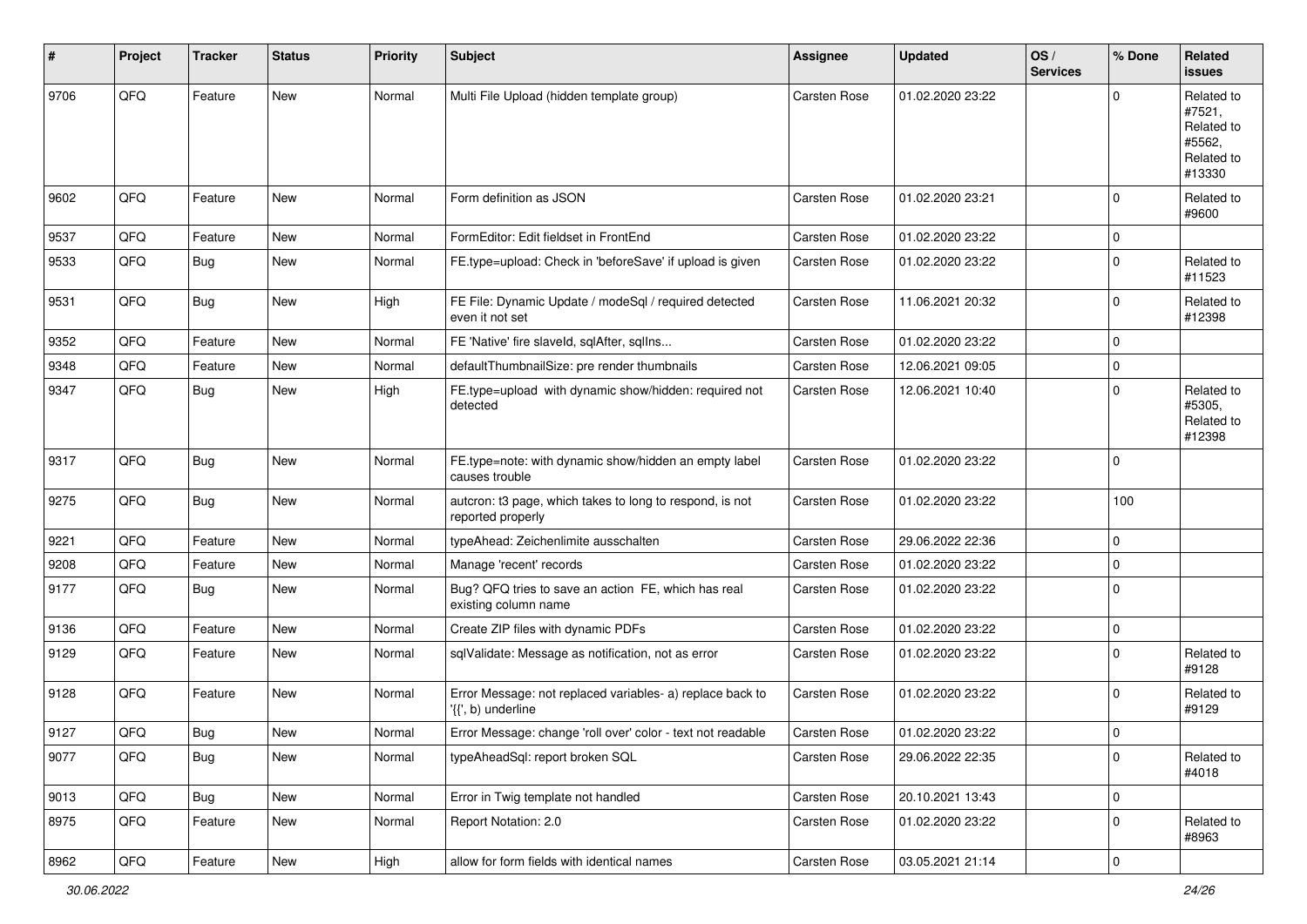| ∦    | Project | <b>Tracker</b> | <b>Status</b> | Priority | Subject                                                                                                | <b>Assignee</b>     | <b>Updated</b>   | OS/<br><b>Services</b> | % Done      | <b>Related</b><br>issues  |
|------|---------|----------------|---------------|----------|--------------------------------------------------------------------------------------------------------|---------------------|------------------|------------------------|-------------|---------------------------|
| 8891 | QFQ     | Bug            | New           | High     | formSubmitLog: do not log passwords                                                                    | Enis Nuredini       | 25.03.2022 09:06 |                        | $\Omega$    |                           |
| 8806 | QFQ     | Feature        | <b>New</b>    | Normal   | SQL Function nl2br                                                                                     | Carsten Rose        | 01.02.2020 23:22 |                        | $\Omega$    |                           |
| 8719 | QFQ     | Feature        | New           | Normal   | extraButtonLock: add support for 0/1                                                                   | Carsten Rose        | 01.02.2020 23:22 |                        | $\mathbf 0$ |                           |
| 8702 | QFQ     | Feature        | <b>New</b>    | Normal   | Load Record which is locked: missing user info                                                         | <b>Carsten Rose</b> | 11.12.2019 16:16 |                        | $\mathbf 0$ | Related to<br>#9789       |
| 8668 | QFQ     | Bug            | <b>New</b>    | High     | Pill disabled: dyamic mode 'hidden' not respected - FE is still   Carsten Rose<br>required             |                     | 03.05.2021 21:14 |                        | $\mathbf 0$ |                           |
| 8431 | QFQ     | Bug            | <b>New</b>    | High     | autocron.php with wrong path                                                                           | <b>Carsten Rose</b> | 03.05.2021 21:14 |                        | $\mathbf 0$ |                           |
| 8336 | QFQ     | Feature        | New           | Normal   | Form > modified > Close New: a) Optional disable popup, b)<br>custom text, c) mode on save: close stay | <b>Carsten Rose</b> | 01.02.2020 23:22 |                        | $\mathbf 0$ | Related to<br>#8335       |
| 8217 | QFQ     | Feature        | <b>New</b>    | Normal   | if-elseif-else construct                                                                               | <b>Carsten Rose</b> | 16.03.2021 18:41 |                        | $\Omega$    | Related to<br>#10716      |
| 8187 | QFQ     | Feature        | New           | Normal   | Subrecord: enable/hide new button - make new/edit/delete<br>customizeable.                             | <b>Carsten Rose</b> | 06.03.2021 18:44 |                        | $\Omega$    | Related to<br>#11326      |
| 8089 | QFQ     | Feature        | <b>New</b>    | Normal   | Copy/Paste for FormElements                                                                            | <b>Carsten Rose</b> | 01.02.2020 23:22 |                        | $\mathbf 0$ |                           |
| 8083 | QFQ     | <b>Bug</b>     | <b>New</b>    | High     | FormEditor: primary table list does not respect<br>'indexDb={{indexData:Y}}'                           | Carsten Rose        | 03.05.2021 21:14 |                        | $\Omega$    | Has<br>duplicate<br>#6678 |
| 8049 | QFQ     | Bug            | <b>New</b>    | Normal   | FE.type=note, column 'value': text moves some pixel to top<br>after save                               | <b>Carsten Rose</b> | 01.02.2020 23:22 |                        | $\Omega$    |                           |
| 7924 | QFQ     | Feature        | <b>New</b>    | Normal   | Radio/Checkbox with Tooltip                                                                            | <b>Carsten Rose</b> | 01.02.2020 23:22 |                        | $\mathbf 0$ |                           |
| 7920 | QFQ     | Feature        | New           | Normal   | FE: Syntax Highlight, Zeinlenumbruch                                                                   | <b>Carsten Rose</b> | 01.02.2020 10:03 |                        | $\mathbf 0$ |                           |
| 7899 | QFQ     | <b>Bug</b>     | <b>New</b>    | High     | Fe.type=password / retype / required: always complain<br>about missing value                           | <b>Carsten Rose</b> | 03.05.2021 21:14 |                        | $\mathbf 0$ |                           |
| 7890 | QFQ     | <b>Bug</b>     | <b>New</b>    | Normal   | FormElement 'required': extraButtonInfo not aligned                                                    | Carsten Rose        | 11.06.2021 21:17 |                        | $\mathbf 0$ | Related to<br>#11517      |
| 7850 | QFQ     | Feature        | <b>New</b>    | High     | Upload records: non 'pathFileName' column                                                              | <b>Carsten Rose</b> | 03.05.2021 21:14 |                        | $\mathbf 0$ |                           |
| 7812 | QFQ     | Feature        | New           | Normal   | FE 'Subrecord' - new option 'subrecordShowFilter',<br>'subrecordPaging'                                | <b>Carsten Rose</b> | 01.02.2020 23:22 |                        | $\Omega$    |                           |
| 7795 | QFQ     | Bug            | <b>New</b>    | Normal   | Readonly Form: Typeahead-Felder                                                                        | <b>Carsten Rose</b> | 01.02.2020 23:22 |                        | $\Omega$    | Related to<br>#10640      |
| 7685 | QFQ     | <b>Bug</b>     | New           | Normal   | Open FormElement from QFQ error message and save<br>modified record: error about missing {{formId:F}}  | Carsten Rose        | 01.02.2020 23:22 |                        | 0           |                           |
| 7683 | QFQ     | Feature        | New           | Normal   | Special column names in '{{ SELECT  AS _link }}' should<br>be detected                                 | Carsten Rose        | 01.02.2020 23:21 |                        | $\mathbf 0$ |                           |
| 7681 | QFQ     | Feature        | New           | Normal   | Optional switch off 'check for modified record'                                                        | Carsten Rose        | 01.02.2020 23:21 |                        | $\mathbf 0$ |                           |
| 7660 | QFG     | Feature        | New           | Normal   | IMAP: import mails to DB, move / delete mails                                                          | Carsten Rose        | 01.02.2020 09:52 |                        | $\mathbf 0$ |                           |